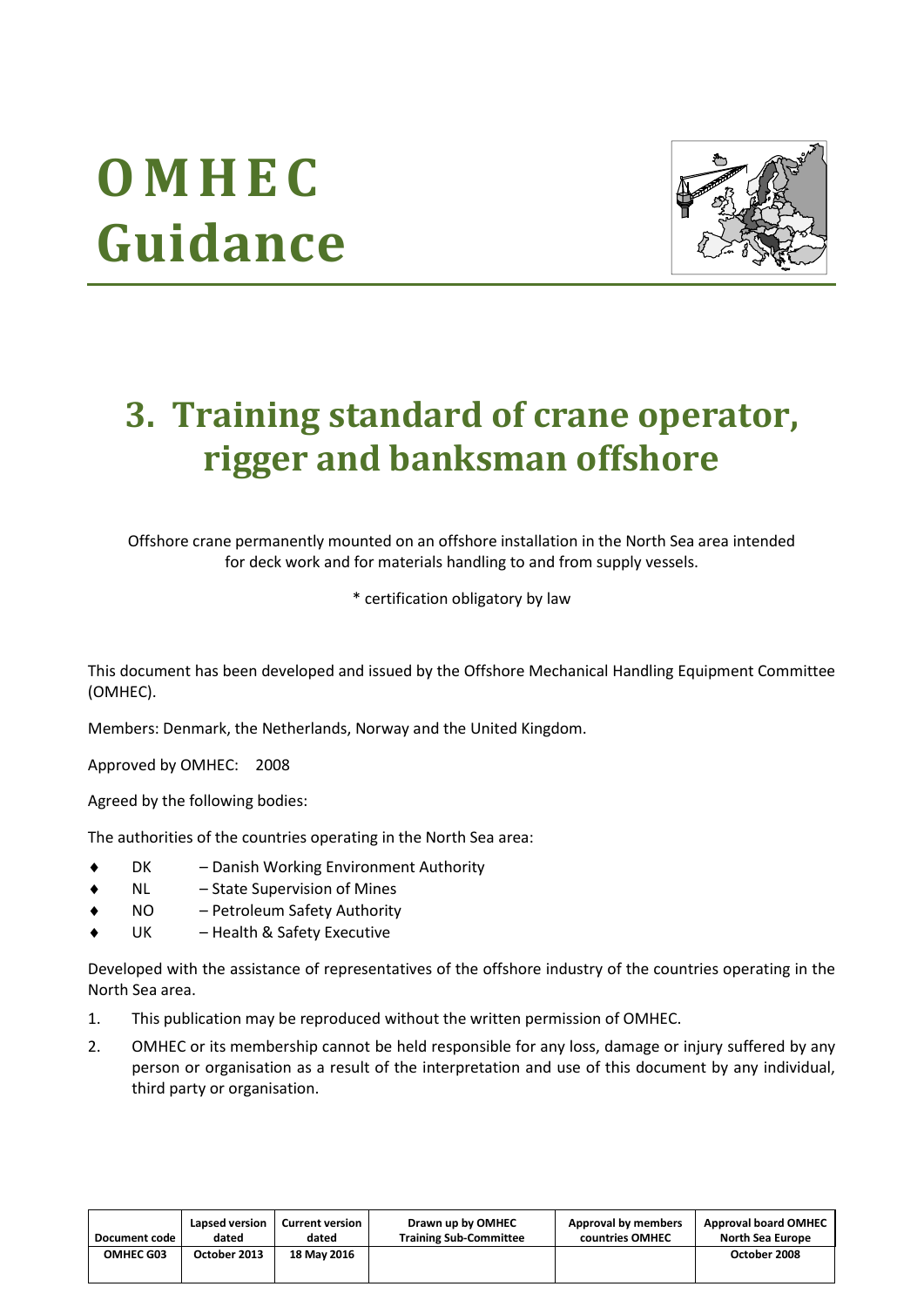| 3. Training standard of crane operator, rigger and banksman offshore | ОМНЕС                              |  |
|----------------------------------------------------------------------|------------------------------------|--|
| <b>North Sea/Europe</b>                                              | Lifting of Personnel Sub-Committee |  |

| <b>Revision</b> | Reason                                        | <b>Date</b>     |
|-----------------|-----------------------------------------------|-----------------|
| Rev. 1          | Reformatting                                  | 22 October 2013 |
| Rev. 2          | Updated references to standards   18 May 2016 |                 |
|                 |                                               |                 |

| Document code 1  | Lapsed version | <b>Current version</b> | Drawn up by OMHEC             | Approval by members | <b>Approval board OMHEC</b> |
|------------------|----------------|------------------------|-------------------------------|---------------------|-----------------------------|
|                  | dated          | dated                  | <b>Training Sub-Committee</b> | countries OMHEC     | North Sea Europe            |
| <b>OMHEC G03</b> | October 2013   | 18 May 2016            |                               |                     | October 2008                |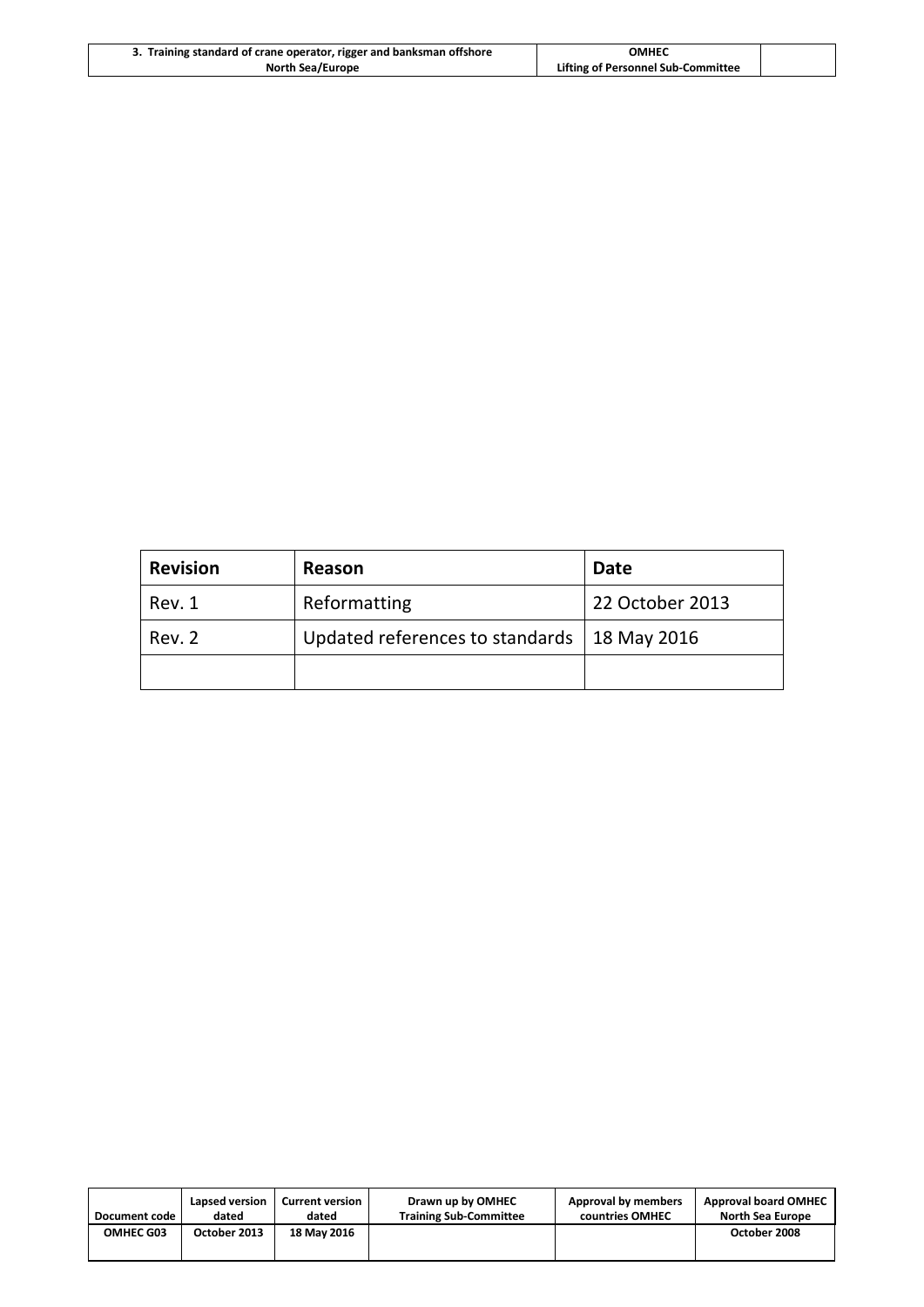| 3. Training standard of crane operator, rigger and banksman offshore | OMHEC                              | <b>Contents</b> |
|----------------------------------------------------------------------|------------------------------------|-----------------|
| North-Sea/Europe                                                     | <b>Training Standard Committee</b> |                 |

## **Contents**

| 1 |     |  |
|---|-----|--|
|   | 1.1 |  |
|   | 1.2 |  |
|   | 1.3 |  |
|   | 1.4 |  |
| 2 |     |  |
| 3 |     |  |
| 4 |     |  |
| 5 |     |  |
|   | 5.1 |  |
|   | 5.2 |  |
| 6 |     |  |
| 7 |     |  |
|   | 7.1 |  |
|   | 7.2 |  |
| 8 |     |  |
|   | 8.1 |  |
|   | 8.2 |  |
|   | 8.3 |  |
|   | 8.4 |  |
| 9 |     |  |
|   | 9.1 |  |
|   | 9.2 |  |
|   | 9.3 |  |
|   | 9.4 |  |
|   | 9.5 |  |
|   |     |  |
|   |     |  |
|   |     |  |
|   |     |  |
|   |     |  |
|   |     |  |
|   |     |  |
|   |     |  |
|   |     |  |

| Document code | Lapsed version | <b>Current version</b> | Drawn up by OMHEC             | Approval by members | <b>Approval board OMHEC</b> |
|---------------|----------------|------------------------|-------------------------------|---------------------|-----------------------------|
|               | dated          | dated                  | <b>Training Sub-Committee</b> | countries OMHEC     | <b>North Sea Europe</b>     |
| OMHEC G03     | October 2013   | 18 May 2016            |                               |                     | October 2008                |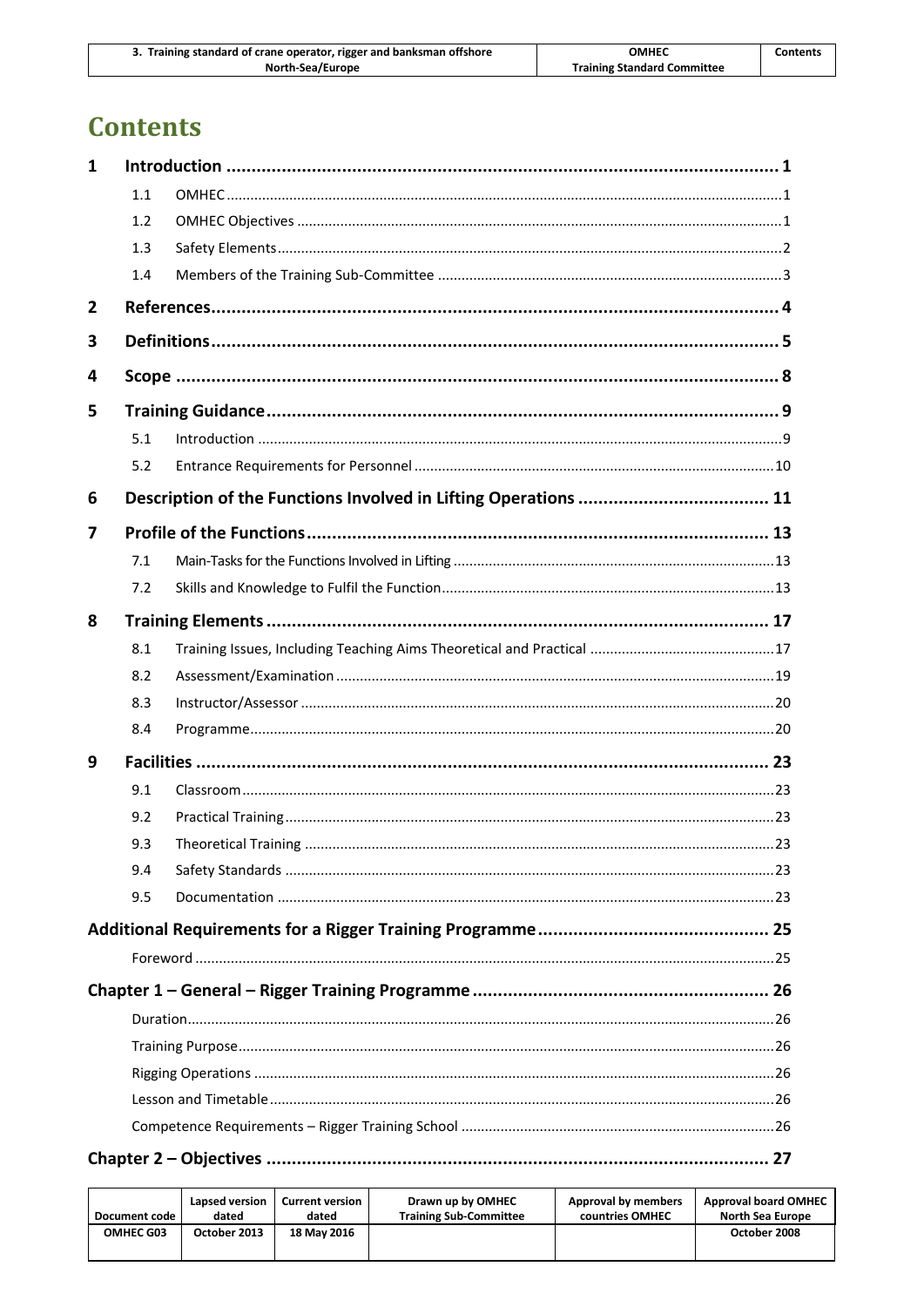| 3. Training standard of crane operator, rigger and banksman offshore | <b>OMHEC</b>                       | Contents |
|----------------------------------------------------------------------|------------------------------------|----------|
| North-Sea/Europe                                                     | <b>Training Standard Committee</b> |          |
|                                                                      |                                    |          |

| Document code    | Lapsed version | <b>Current version</b> | Drawn up by OMHEC             | Approval by members | <b>Approval board OMHEC</b> |
|------------------|----------------|------------------------|-------------------------------|---------------------|-----------------------------|
|                  | dated          | dated                  | <b>Training Sub-Committee</b> | countries OMHEC     | <b>North Sea Europe</b>     |
| <b>OMHEC G03</b> | October 2013   | 18 May 2016            |                               |                     | October 2008                |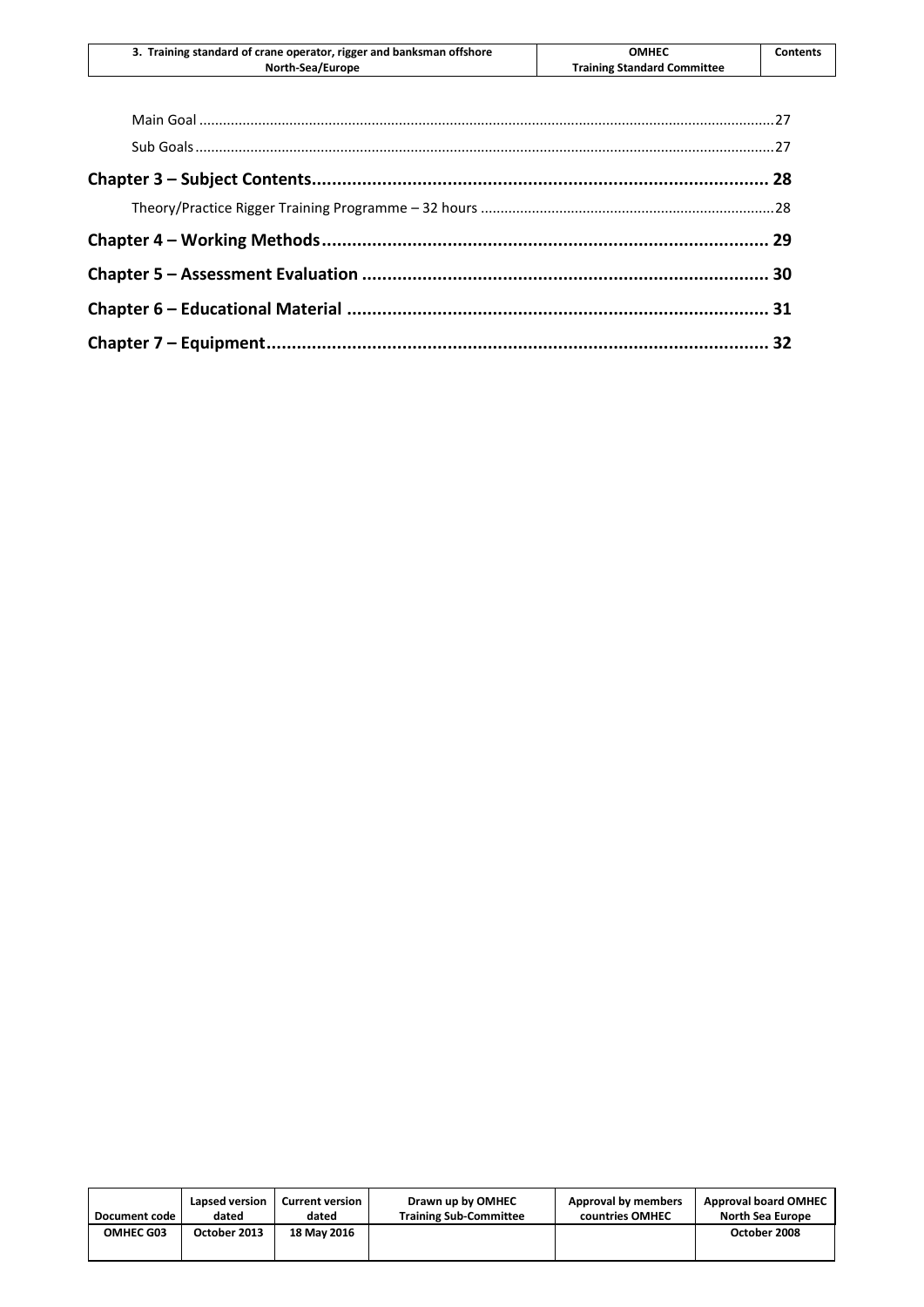### <span id="page-4-1"></span><span id="page-4-0"></span>**1 INTRODUCTION**

### **1.1 OMHEC**

The Offshore Mechanical Handling Equipment Committee (OMHEC) comprises members from the United Kingdom, Norway, Denmark and the Netherlands, all of whom are involved with the safety of 5 lifting and hoisting equipment and lifting and hoisting operations offshore.

> OMHEC is also adviser for the North Sea Offshore Authorities Forum (NSOAF) in matters related to lifting and hoisting offshore, formally stated in an agreement between the two parties. This agreement was renewed in 2015.

Members represent regulatory authorities, such as from the Danish Energy Agency, the Netherlands 10 State Supervision of Mines, the Petroleum Safety Authority Norway and the UK Health and Safety Executive. OMHEC also includes e.g. industry organisations, independent verifications bodies, classification societies and other relevant organisations.

> OMHEC wishes to express its concern with respect to the safety aspects of lifting and hoisting equipment and lifting and hoisting operations offshore.

15 The potential dangers that arise from the use of lifting and hoisting equipment necessitate the highest standards of safety being applied.

### <span id="page-4-2"></span>**1.2 OMHEC Objectives**

OMHEC shall contribute to improved safety in offshore mechanical handling, lifting and hoisting operations and be an arena for work, which will achieve good harmonised practices for these 20 operations. In this respect the exchange of knowledge and understanding of causation and practical prevention of accidents and incidents plays an important part in the committee's work.

> OMHEC has, and will continue to, establish work groups comprising across the board representation from all of the participating countries in order to develop documents that will constitute advisory guidance and good practice relating to lifting and hoisting equipment and their operation.

25 OMHEC shall also be a centre for information exchange and discussions related to legislative policy, guidance and procedures and other issues associated with offshore lifting and hoisting equipment and their operations on fixed as well as mobile offshore units.

OMHEC shall give advice to the North Sea Offshore Authorities Forum (NSOAF) on issues related to safety in lifting and hoisting equipment and their operations, both on their request, as well as being an 30 independent organisation on its own.

> The regulatory authorities mentioned above will accept OMHEC's guidance as being good industry practice.

| Document code    | Lapsed version | <b>Current version</b> | Drawn up by OMHEC             | Approval by members | <b>Approval board OMHEC</b> |
|------------------|----------------|------------------------|-------------------------------|---------------------|-----------------------------|
|                  | dated          | dated                  | <b>Training Sub-Committee</b> | countries OMHEC     | North Sea Europe            |
| <b>OMHEC G03</b> | October 2013   | 18 May 2016            |                               |                     | October 2008                |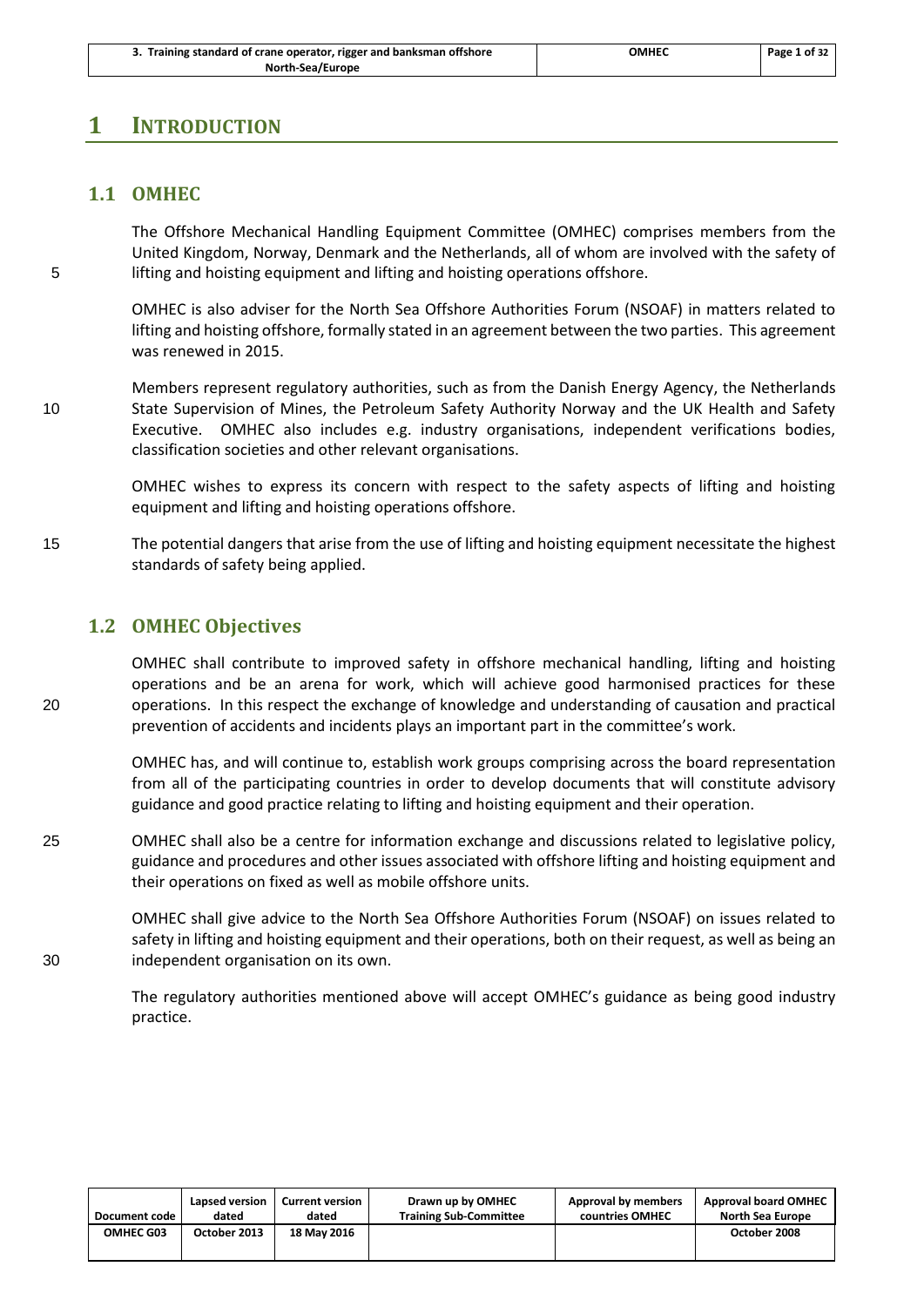### <span id="page-5-0"></span>**1.3 Safety Elements**

### **1.3.1 Design**

35 Quality of design is essential. It is imperative that those responsible for the design of offshore lifting equipment, such as cranes, take into account the intended operational aspects of the equipment and also the environment in which it is to be used.

Organisations and people involved with the design of equipment must also have at their disposal all the design expertise necessary to result in the production of safe lifting equipment. This 40 includes, for example, static and dynamic design calculations as well as consideration of human elements and, where applicable, ergonomic factors.

> The designer should take into account requirements for ease of maintenance, examination and inspection during use.

Risk assessment should be used during design to avoid, or at least alleviate, failures due to 45 known identified failure modes. **Such failure mode analysis should also take into account factors that may be present during possible unintended use of equipment**.

### **1.3.2 Manufacturing**

All manufacturers of lifting equipment should have a recognised, effective quality assurance system in place and organisations that purchase, rent or lease equipment from such 50 manufacturers should, as far as reasonably practicable, check that the manufacturer has incorporated systems that will verify the attainment of such quality.

> All functions, including safety systems, should, as far as reasonably practicable, be verified for correct operation at the manufacturer's premises before the manufacturer releases the equipment.

### 55 **1.3.3 Operation**

All personnel involved with lifting operations should have the necessary training, skills and experience of such operations. A competent person or entity should regularly assess such skills utilising industry-recognised codes of practice.

The equipment itself should only be operated within the limits specified by the manufacturer or 60 supplier.

### **1.3.4 Maintenance**

Maintenance and inspection should be carried out in accordance with a plan prepared from background information supplied by the manufacturer, the user of the equipment and relevant to the environment prevailing at the worksite. See OMHEC G02 – *Maintenance for lifting*  65 *equipment and lifting appliances* – for further information.

| Document code | Lapsed version | <b>Current version</b> | Drawn up by OMHEC             | Approval by members | <b>Approval board OMHEC</b> |
|---------------|----------------|------------------------|-------------------------------|---------------------|-----------------------------|
|               | dated          | dated                  | <b>Training Sub-Committee</b> | countries OMHEC     | <b>North Sea Europe</b>     |
| OMHEC G03     | October 2013   | 18 May 2016            |                               |                     | October 2008                |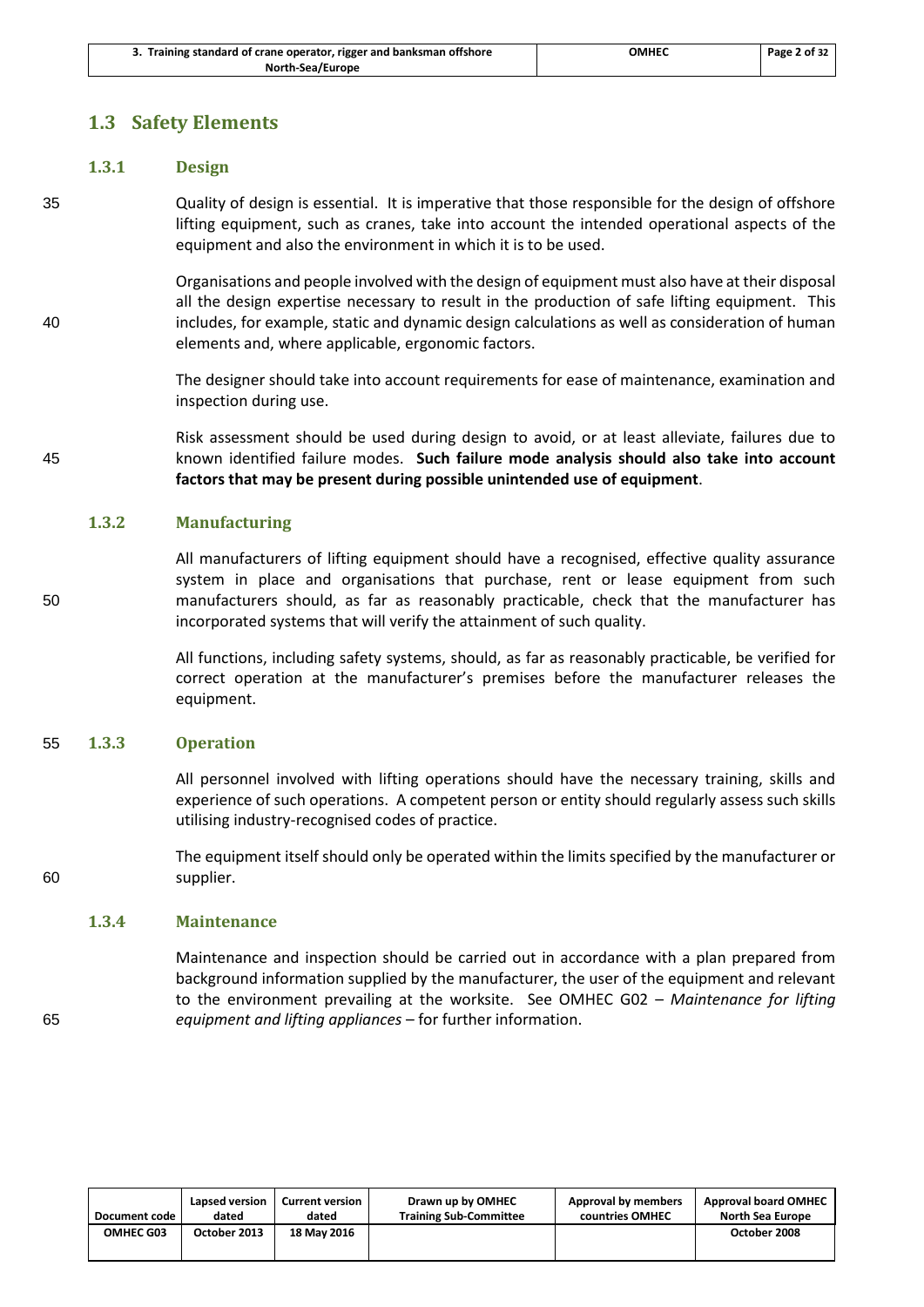| 3. Training standard of crane operator, rigger and banksman offshore | ОМНЕС | Page 3 of 32 |
|----------------------------------------------------------------------|-------|--------------|
| North-Sea/Europe                                                     |       |              |

### **1.3.5 Verification in Use**

A competent person or entity should verify that the equipment is ready for use before it is put into operation.

Whenever the equipment has been modified or subjected to a major repair, a competent person 70 or entity should verify that the equipment is safe to use and that it will be operated in accordance with the relevant regulations and applied standards.

> The users of the equipment should satisfy themselves that the competent person or entity has the necessary qualifications and experience and that sound quality principles are adhered to.

### <span id="page-6-0"></span>**1.4 Members of the Training Sub-Committee**

| Denmark         | Claus Schiller                                   | <b>Maersk Contractors</b>                                                    |
|-----------------|--------------------------------------------------|------------------------------------------------------------------------------|
| Norway          | Jostein Sekse                                    | <b>Statoil ASA</b>                                                           |
| The Netherlands | Irmgard Horbach, Chairperson<br>TS sub-committee | SBW Trainer for the Infrastructure, spec.<br>Crane Operators on and offshore |
| United Kingdom  | Arthur Illsley<br>John Day                       | A1-Safety Training Consultants Ltd<br>Shell UK                               |

| Document code    | Lapsed version | <b>Current version</b> | Drawn up by OMHEC             | Approval by members | <b>Approval board OMHEC</b> |
|------------------|----------------|------------------------|-------------------------------|---------------------|-----------------------------|
|                  | dated          | dated                  | <b>Training Sub-Committee</b> | countries OMHEC     | North Sea Europe            |
| <b>OMHEC G03</b> | October 2013   | 18 May 2016            |                               |                     | October 2008                |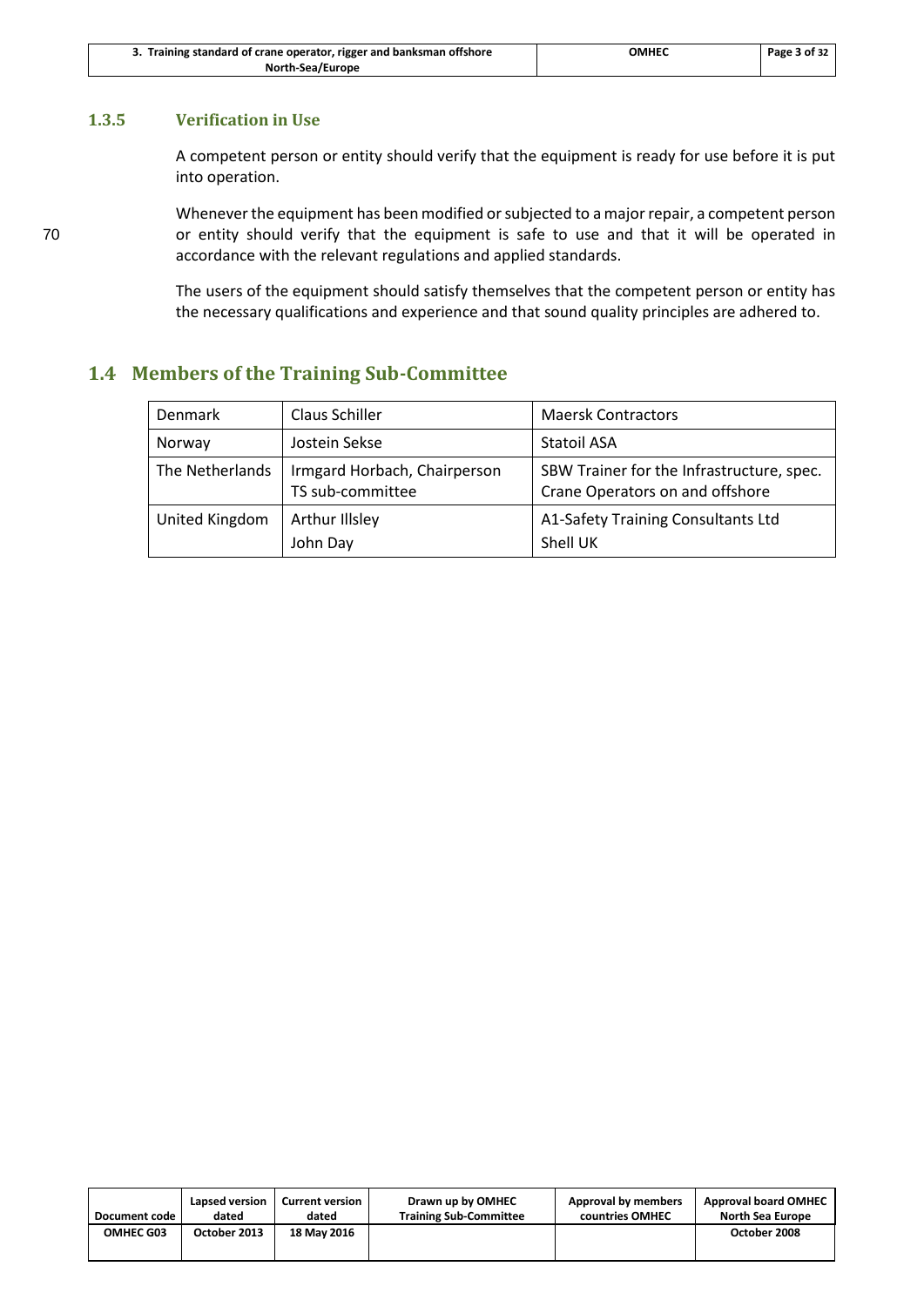| 3. Training standard of crane operator, rigger and banksman offshore | OMHEC | Page 4 of 32 |
|----------------------------------------------------------------------|-------|--------------|
| North-Sea/Europe                                                     |       |              |

### <span id="page-7-0"></span><sup>75</sup> **2 REFERENCES**

- EN-ISO/IEC 17024:2012 Conformity assessment General requirement for bodies operating certification of persons
- EN 13852:2013 Cranes Offshore cranes Part 1: General purpose offshore cranes
- EN 12077-2:1998+A1:2008 Cranes safety Requirements for health and safety Part 2: Limiting and 80 indicating devices
	- EN 13586:2004+A1:2008 Cranes Access
	- EN 14502-1:2010 Cranes Equipment for the lifting of persons Part 1: Suspended baskets
	- ISO 9926-1:1990 Cranes –Training of drivers Part1: General
	- ISO 9928-1:2015 Cranes Crane operating manual Part 1: General
- 85 ISO 15513-1: 2000 Cranes Competency requirements for Crane Operators, Slingers, signallers and assessors
	- ◆ ISO 23853: 2004-01-01 Training of slingers and signallers
	- ISO 12480-1:1997 Cranes Safe Use Part1: General
	- HSG 221 (Second edition) Technical guidance on the safe use of lifting equipment offshore HSE 2007
- 90  $\bullet$  BSI British Standard safe use of cranes/part 11 Offshore Crane 7121-11-1998
	- CITB NVQ Level 2 (offshore)
	- OPITO Standards of Competence 1, 2 and 3 for offshore Crane Operators
	- Danish Arbeidstilsynet, WEA Guideline B.2.1.1.-2.May 2014 Certification of Crane Operators
	- Danish Arbeidstilsynet, Rules and guidelines on health and safety on offshore installations
- 95  $\bullet$  NORSOK R-003, Rev. 2, Juli 2004 NORSOK Standard Lifting Equipment Operation
	- TCVT W2-01E/15-050 Certification Scheme for the Periodic Inspection of Offshore Cranes (Netherlands)
	- (State Supervision of Mines: Mining regulations SV 48 Certificate of Expertise Crane Operator requirements 1990)
- 100 . International Maritime Dangerous Goods Act (IMDG Code, 2014 Edition Amendment 37-14)

| Document code    | Lapsed version | <b>Current version</b> | Drawn up by OMHEC             | Approval by members | <b>Approval board OMHEC</b> |
|------------------|----------------|------------------------|-------------------------------|---------------------|-----------------------------|
|                  | dated          | dated                  | <b>Training Sub-Committee</b> | countries OMHEC     | North Sea Europe            |
| <b>OMHEC G03</b> | October 2013   | 18 May 2016            |                               |                     | October 2008                |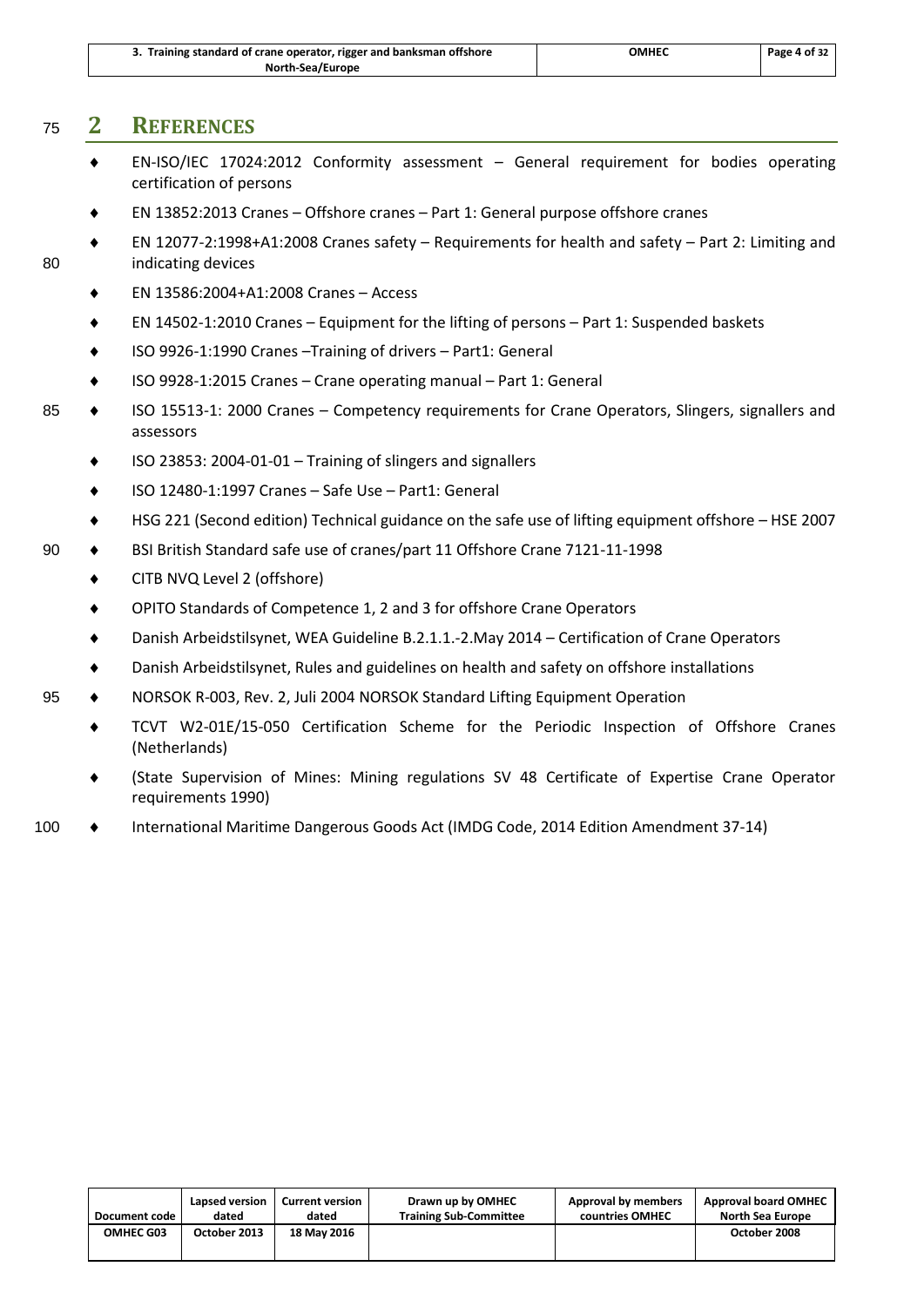| 3. Training standard of crane operator, rigger and banksman offshore |
|----------------------------------------------------------------------|
| North-Sea/Europe                                                     |

## <span id="page-8-0"></span>**3 DEFINITIONS**

| <b>Accreditation</b><br>ISO 15513:2000(E)                           | Involves the provision of a statement of competency, an award or some other<br>credit arrangement by a training authority, a vocational educational institution,<br>or an accreditation body<br>Process of granting official formal recognition to assessors and other successful<br>candidates of competency |
|---------------------------------------------------------------------|---------------------------------------------------------------------------------------------------------------------------------------------------------------------------------------------------------------------------------------------------------------------------------------------------------------|
| <b>Accreditation body</b><br>ISO 15513:2000(E)                      | Organisation which oversees the assessment of candidates to prescribed<br>competency/training standards                                                                                                                                                                                                       |
| <b>Assessor</b><br>ISO 15513:2000(E)                                | Person who makes judgements on the skills and knowledge of a crane operator,<br>slinger and/or signaller (both can also function as a banksman)                                                                                                                                                               |
| <b>Assessment</b><br>ISO 15513:2000(E)                              | Process of judging competency against prescribed standards of performance                                                                                                                                                                                                                                     |
| <b>Banksman</b>                                                     | Competent person positioned so that he has an unrestricted view of the load<br>and the crane operator, to give load-manoeuvring instructions to the crane<br>driver via hand signals or radio                                                                                                                 |
|                                                                     | The banksman may be given responsibility for directing movements of the<br>crane and load instead of the signaller, provided that only one person has the<br>responsibility at any one time                                                                                                                   |
|                                                                     | Note: See also Signaller and Slinger                                                                                                                                                                                                                                                                          |
| <b>Boom</b>                                                         | A steel lattice or steel box section structure that forms a lifting mast                                                                                                                                                                                                                                      |
| <b>Cargo</b>                                                        | Any liquid, solid or gaseous matter transported for example in an (offshore)<br>container; also for example, bundled pipes, tubulars, baskets (incl. crew-<br>baskets)                                                                                                                                        |
| <b>Cargo handling</b><br>equipment<br><b>OMHEC-Training sub cie</b> | A generic term covering equipment to be used as 'load carrier'                                                                                                                                                                                                                                                |
| <b>Check</b><br>NORSOK R-003, Rev. 2-<br>07-2004                    | A visual and functional assessment (not a specific test and without dismantling)<br>of the condition of the crane, lifting equipment, etc, to confirm that the<br>'equipment' is safe to operate/use                                                                                                          |
| <b>Colour code</b>                                                  | A method of marking equipment (normally with plastic tie-wraps or paint) to<br>give a visual indication of its certification/inspection status. This 'coded' colour<br>is changed normally in a period of six months (but it could also be in a period<br>of twelve months)                                   |
| <b>Dangerous goods</b><br>NORSOK R-003, Rev. 2-<br>07-2004          | Goods classified, and labelled, according to the International Maritime<br>Dangerous Goods Code as hazardous to personnel/equipment                                                                                                                                                                           |
| <b>Examination</b><br>NORSOK R-003, Rev. 2-<br>07-2004              | Function test of all safety devices, such as limiting and indicating equipment,<br>brakes, clutches etc., in order to verify that they operate within the tolerance<br>requirements                                                                                                                           |
|                                                                     | Note: An examination is more than an inspection                                                                                                                                                                                                                                                               |
| <b>Identification number</b>                                        | A unique number given to an item of lifting equipment or registration purposes<br>and to facilitate traceability                                                                                                                                                                                              |

| Document code    | Lapsed version | <b>Current version</b> | Drawn up by OMHEC             | <b>Approval by members</b> | <b>Approval board OMHEC</b> |
|------------------|----------------|------------------------|-------------------------------|----------------------------|-----------------------------|
|                  | dated          | dated                  | <b>Training Sub-Committee</b> | countries OMHEC            | <b>North Sea Europe</b>     |
| <b>OMHEC G03</b> | October 2013   | 18 May 2016            |                               |                            | October 2008                |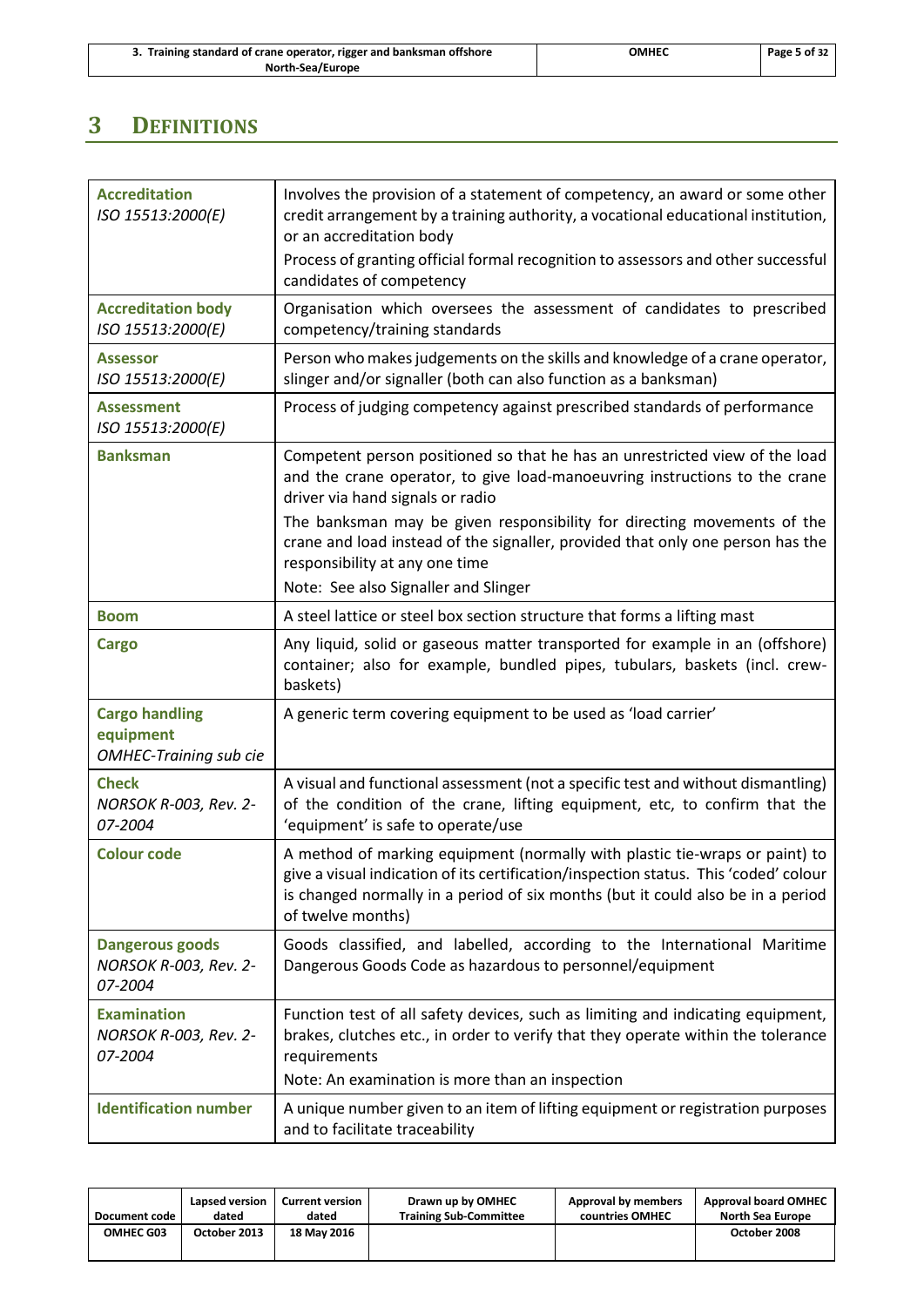| 3. Training standard of crane operator, rigger and banksman offshore | омнес | Page 6 of 32 |
|----------------------------------------------------------------------|-------|--------------|
| North-Sea/Europe                                                     |       |              |

| Inspection<br>NORSOK R-003, Rev. 2-                                             | Visual inspection of lifting equipment for defects and check of operating<br>controls, limit switches and indicators                                                                                                                                                                     |
|---------------------------------------------------------------------------------|------------------------------------------------------------------------------------------------------------------------------------------------------------------------------------------------------------------------------------------------------------------------------------------|
| 07-2004                                                                         | Note: Does not normally require disassembly                                                                                                                                                                                                                                              |
| <b>Lifting gear</b><br>NORSOK R-003, Rev. 2-<br>07-2004                         | Items of lifting equipment which do not form parts of the permanent<br>arrangement of lifting appliance, e.g. chain, blocks, slings, shackles, eyebolts,<br>etc.                                                                                                                         |
| <b>Lifting equipment</b><br><b>TCVT W1-02E</b>                                  | A generic term covering equipment that is located between the load and the<br>crane hook in order to hoist the load                                                                                                                                                                      |
| <b>Lifting operation</b>                                                        | A task concerned with the lifting and lowering of a load. It includes the<br>selection attachment and use of suitable lifting equipment                                                                                                                                                  |
| Lifting point $-$<br>uncertified                                                | An uncertified lifting point is a point of suspension or a structure that has not<br>been tested or certified                                                                                                                                                                            |
| Lifting point -certified                                                        | A certified lifting point is a certified and marked point of suspension that has<br>been tested to the applicable marked WLL                                                                                                                                                             |
| <b>Offshore crane</b><br>NORSOK R-003, Rev. 2-<br>07-2004<br><b>TCVT W1-02E</b> | Usually refers to a slewing crane that is permanently installed on an offshore<br>installation and primarily intended for transporting materials to and from<br>supply vessels                                                                                                           |
| <b>Offshore container</b><br>NORSOK R-003, Rev. 2-<br>07-2004                   | A transportation unit designed for the safe handling of cargo, which shall be<br>transported via sea, to and from offshore installations and supply vessels.<br>An offshore container is designed for more than one trip                                                                 |
| <b>Offshore installation</b>                                                    | An installation on or above the continental shelf for the purpose of exploring<br>for, or producing, minerals. The installation can be either fixed or mobile<br>(including FPSOs and FSUs)                                                                                              |
| <b>Pulley (or sheave)</b>                                                       | A grooved wheel over which a rope passes. Pulleys are usually shaft mounted<br>and free to rotate in response to movement of the rope                                                                                                                                                    |
| <b>Rated capacity</b><br>indicator (RCI)                                        | A visual safety device fitted to cranes to indicate to the crane operator that he<br>is operating within the rated capacity of the crane                                                                                                                                                 |
| <b>Safe working load</b><br>(SWL)                                               | The maximum load the lifting equipment is certified to withstand under normal<br>use                                                                                                                                                                                                     |
| NORSOK R-003, Rev. 2-<br>07-2004                                                | Note: SWL is normally used by ILO and shall apply to all floating and other<br>mobile installations and ships that are not covered by EU regulations                                                                                                                                     |
| <b>Signaller</b><br>ISO 15513:2000(E)                                           | Person responsible for relaying a crane movement signal to the crane operator<br>Note: See also Banksman and Slinger                                                                                                                                                                     |
| <b>Slinger</b><br>ISO 15513:2000(E)                                             | Person responsible for attaching and detaching the load to and from the crane<br>load-lifting attachment. Also responsible for correct selection and use of lifting<br>gear and equipment in accordance with the operating lift plan<br>Note: See also Banksman and Signaller            |
| Toolbox meeting/<br><b>Toolbox talk</b>                                         | A (short) discussion held between all members of a lifting operation prior to<br>commencement of work in order to agree on all aspects of the work and the<br>sequential steps to be taken to complete the work. The agreed procedure,<br>hazards and control methods are to be recorded |
| <b>Training</b>                                                                 | A programme drawn up to teach a person the necessary skills and knowledge<br>to fulfil a function/job                                                                                                                                                                                    |

| Document code | Lapsed version | <b>Current version</b> | Drawn up by OMHEC             | Approval by members | <b>Approval board OMHEC</b> |
|---------------|----------------|------------------------|-------------------------------|---------------------|-----------------------------|
|               | dated          | dated                  | <b>Training Sub-Committee</b> | countries OMHEC     | North Sea Europe            |
| OMHEC G03     | October 2013   | 18 May 2016            |                               |                     | October 2008                |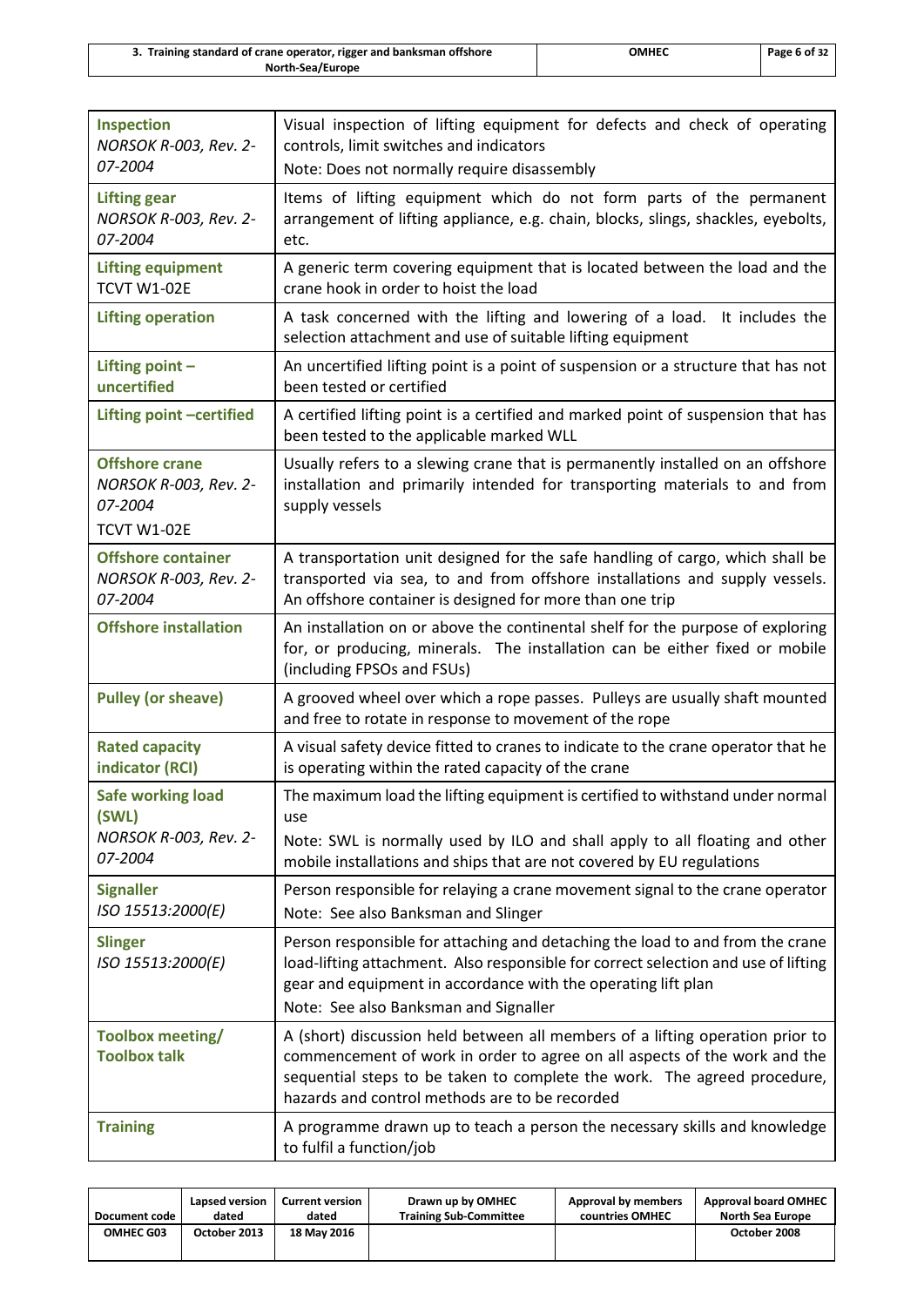| 3. Training standard of crane operator, rigger and banksman offshore | OMHEC | Page 7 of 32 |
|----------------------------------------------------------------------|-------|--------------|
| <b>North-Sea/Europe</b>                                              |       |              |
|                                                                      |       |              |

| <b>Training Standard</b><br><b>Offshore North Sea</b> | The required training (skills and knowledge) that personnel involved in North<br>Sea offshore crane operations must meet, specific to the functions of the crane<br>operator, banksman and slinger<br>It should be considered as the common standard of training within the<br>participating countries; Denmark, the Netherlands, Norway and UK |
|-------------------------------------------------------|-------------------------------------------------------------------------------------------------------------------------------------------------------------------------------------------------------------------------------------------------------------------------------------------------------------------------------------------------|
|                                                       |                                                                                                                                                                                                                                                                                                                                                 |
| <b>Working load limit</b><br>(WLL)                    | The maximum load that a sling or a lifting component is certified to withstand<br>under normal use and in a given configuration                                                                                                                                                                                                                 |

| Document code | Lapsed version | <b>Current version</b> | Drawn up by OMHEC             | Approval by members | <b>Approval board OMHEC</b> |
|---------------|----------------|------------------------|-------------------------------|---------------------|-----------------------------|
|               | dated          | dated                  | <b>Training Sub-Committee</b> | countries OMHEC     | North Sea Europe            |
| OMHEC G03     | October 2013   | 18 May 2016            |                               |                     | October 2008                |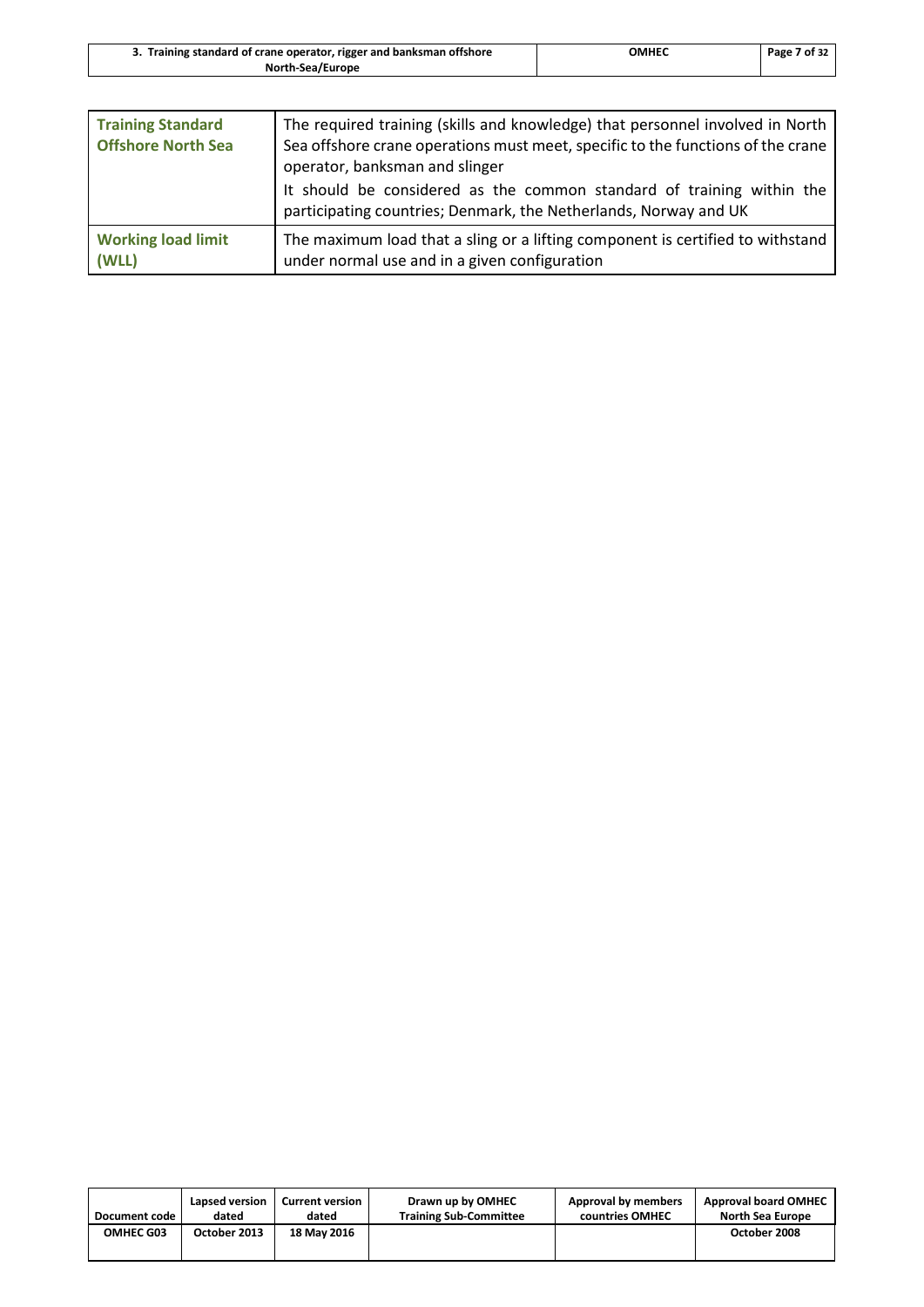| 3. Training standard of crane operator, rigger and banksman offshore | ОМНЕС | Page 8 of 32 |
|----------------------------------------------------------------------|-------|--------------|
| <b>North-Sea/Europe</b>                                              |       |              |

### <span id="page-11-0"></span>**4 SCOPE**

OMHEC's aim is to standardise on the training, competency and assessment requirements for all personnel 105 involved with handling and lifting operations in the North Sea Sector.

This standard outlines the required training of personnel involved in operation of offshore cranes and it should be considered as a standard for training within the participating countries; Denmark, the Netherlands, Norway and the UK.

| Document code | Lapsed version | <b>Current version</b> | Drawn up by OMHEC             | Approval by members | <b>Approval board OMHEC</b> |
|---------------|----------------|------------------------|-------------------------------|---------------------|-----------------------------|
|               | dated          | dated                  | <b>Training Sub-Committee</b> | countries OMHEC     | North Sea Europe            |
| OMHEC G03     | October 2013   | 18 May 2016            |                               |                     | October 2008                |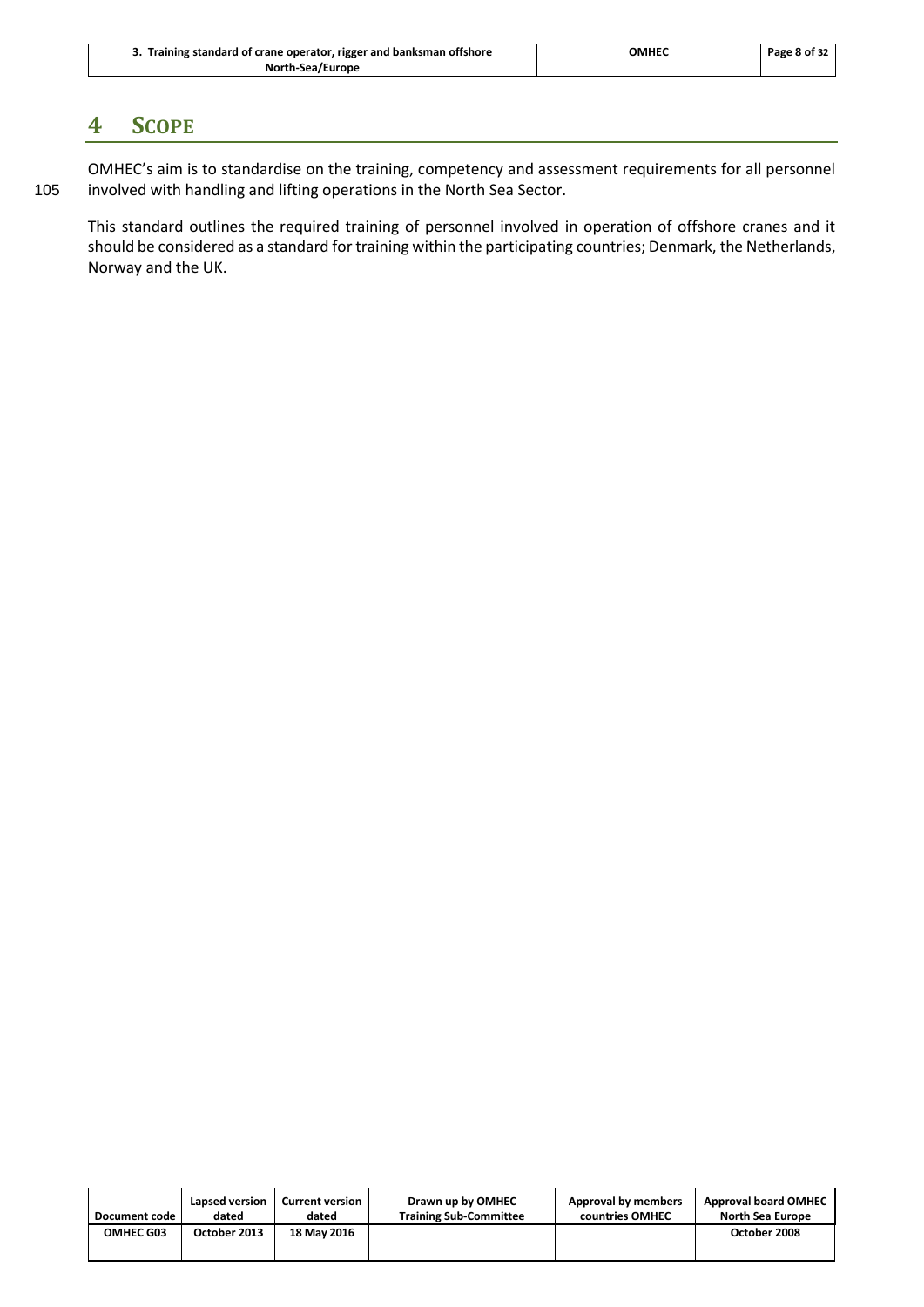| 3. Training standard of crane operator, rigger and banksman offshore | ОМНЕС | Page 9 of 32 |
|----------------------------------------------------------------------|-------|--------------|
| North-Sea/Europe                                                     |       |              |

### <span id="page-12-0"></span>**5 TRAINING GUIDANCE**

- 110 This training standard prepared by OMHEC is based on a description of the functions of each category of personnel involved in offshore lifting operations. The categories are:
	- Slinger;
	- Signaller;
	- Crane Operator;
- 115 ◆ Rigger.

For the purposes of this guidance, the function of the banksman is a combination of the functions of the signaller and the slinger together.

A common set of requirements should apply for personnel working on offshore installations and applicable (supply) vessels.

- 120 The training standard has been prepared and structured such that it:
	- ◆ defines the functions of each category personnel;
	- defines the necessary skills to fulfil said functions;
	- ◆ defines the required training to achieve said skills.

### **What is the purpose of this training standard?**

- 125 1. To stimulate the culture of **safe lifting operations**;
	- 2. To provide a level playing field for the acceptance of the 'Certificate of Expertise' by each of the participating countries DK-NO-NL-UK, i.e. 'working across the borders';
	- 3. To ensure that personnel will have an agreed standard of qualification relating to crane operator and banksman (combination of signaller and slinger) and rigger.

### <span id="page-12-1"></span>130 **5.1 Introduction**

Cranes are used extensively offshore, mainly to transfer cargo between supply vessels and the installation, but also to assist with various installation operations. However, the use of cranes during these operations is not without risk and these risks generally relate to exposure of equipment to everchanging weather conditions and the variety of lifting operations encountered.

135 For the purposes of this guidance, the operating cycle of a lifting operation is defined as that which includes all of the activities required from preparing a load for lifting to when the load is raised and concluding when the crane is ready to pick up the next load, or the final end of the lifting operation(s).

In order to prevent accidents and damage, as well as near misses, it is important that an assessment is made of the risks involved in a lifting operation, or in maintenance activity on lifting machinery and 140 equipment. Before beginning any lifting tasks, the personnel involved in the lifting or maintenance operation (crane operator/banksman and rigger) should carry out a risk assessment. This should include an allowance for the environmental conditions prevailing at the time during which the operation will be carried out.

| Document code | Lapsed version | <b>Current version</b> | Drawn up by OMHEC             | Approval by members | <b>Approval board OMHEC</b> |
|---------------|----------------|------------------------|-------------------------------|---------------------|-----------------------------|
|               | dated          | dated                  | <b>Training Sub-Committee</b> | countries OMHEC     | <b>North Sea Europe</b>     |
| OMHEC G03     | October 2013   | <b>18 May 2016</b>     |                               |                     | October 2008                |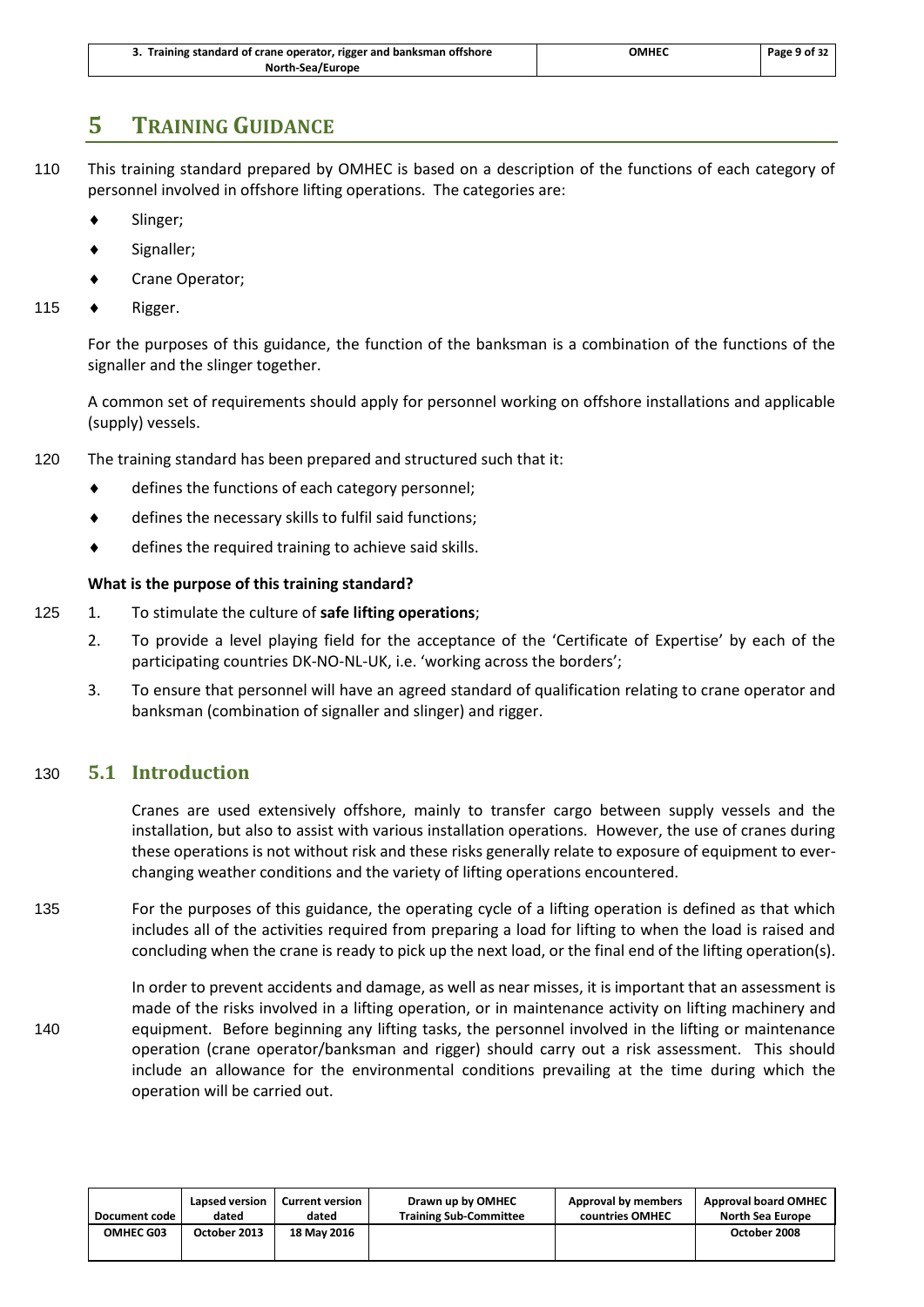| 3. Training standard of crane operator, rigger and banksman offshore | ОМНЕС | Page 10 of 32 |
|----------------------------------------------------------------------|-------|---------------|
| North-Sea/Europe                                                     |       |               |

The operational condition of the crane is determined by a number of factors but mainly by the type, 145 regularity and quality of the maintenance carried out.

> Laws, regulations and guidance have been introduced by governments and industry bodies in an attempt to reduce these risks.

The objective of this Training Guidance section is to define the training elements that are necessary for personnel involved in lifting operations. Special emphasis has been placed on the offshore crane 150 operators' elements as they must have the necessary professional skills and competency to carry out their work safely and efficiently.

This section also gives an indication of the basic training skills required by training staff at the recognised training establishments. Also given is a description of the (basic) training elements divided into the theoretical and practical items and the programme of the training course required up to the 155 time that the trainees receive their Certificate of Expertise.

> A description and profile of the functions based on the steps to be taken in an operating cycle are given in the following sections and tables:

- ◆ Section 6 gives a description of the functions involved in a lifting operation;
- Section 7 gives a profile of the functions and indicates the main tasks involved;
- 160 Section 8 shows the training elements, indicating the skills and knowledge required to fulfil the function;
	- Section 9 indicates theoretical and practical training issues and teaching aims;
	- $\triangleleft$  A cross 'X' is used to indicate applicability;
	- Annex A provides additional requirements for a rigger training programme.

165 The duration of the training course and the training method depends on the profile of the target group. For example, as a general guide, the target group to which the programme for the Crane Operator Offshore is developed consists of persons who:

- have some knowledge of lifting equipment and are familiar with working at offshore installations;
- 170 **•** have a valid offshore medical certificate;
	- have an intermediate (technical) vocational education level in practice and principles.

### <span id="page-13-0"></span>**5.2 Entrance Requirements for Personnel**

Crane operator, banksman (signaller and slinger) and rigger:

- 1. Relevant experience offshore;
- 175 2. Practical knowledge of slinging and rigging offshore;
	- 3. Medical certificate for the offshore industry (according to national requirements);
	- 4. Crane Operator, Banksman, Rigger certificate of expertise.

| Document code    | Lapsed version | <b>Current version</b> | Drawn up by OMHEC             | Approval by members | <b>Approval board OMHEC</b> |
|------------------|----------------|------------------------|-------------------------------|---------------------|-----------------------------|
|                  | dated          | dated                  | <b>Training Sub-Committee</b> | countries OMHEC     | North Sea Europe            |
| <b>OMHEC G03</b> | October 2013   | 18 May 2016            |                               |                     | October 2008                |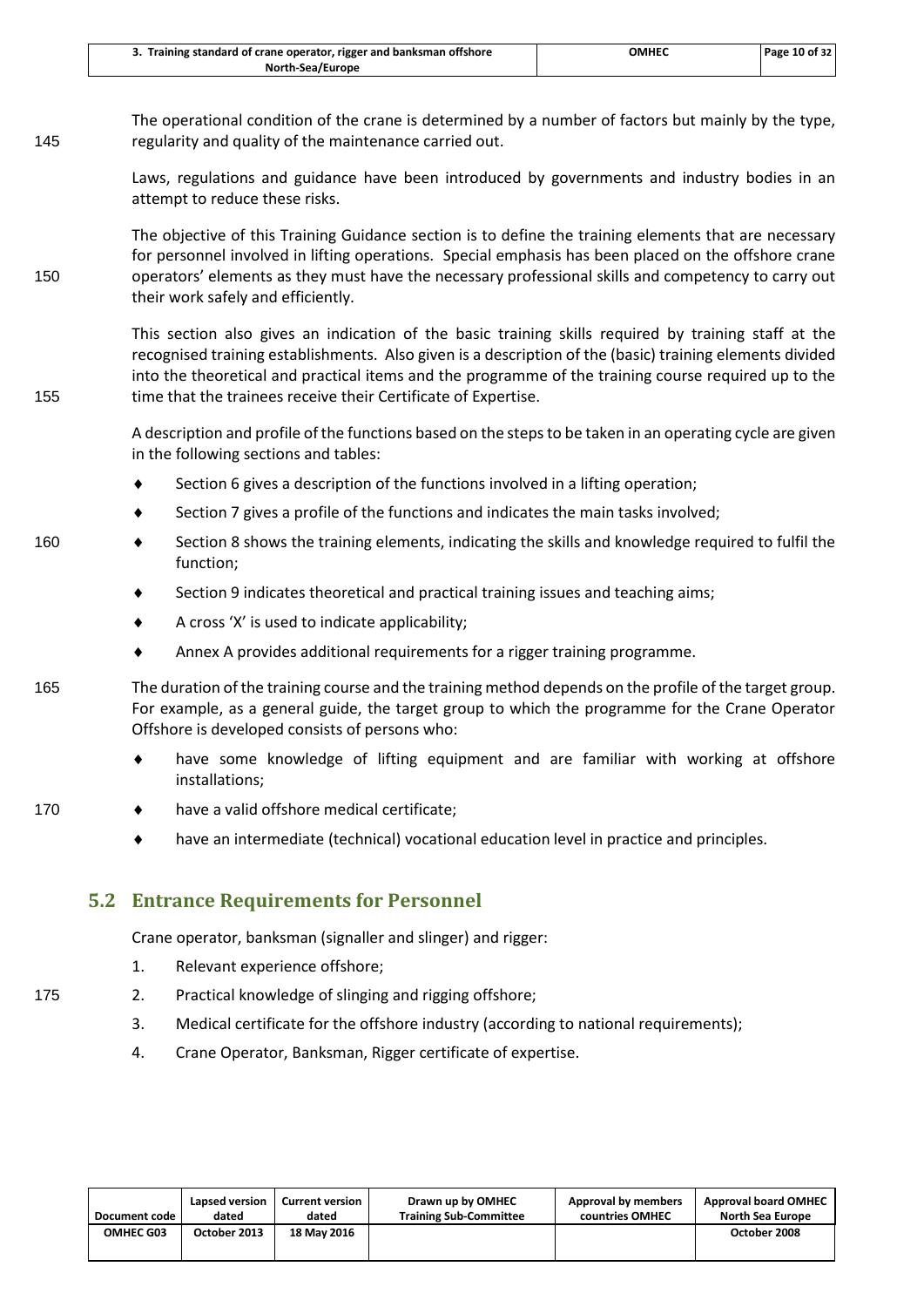| 3. Training standard of crane operator, rigger and banksman offshore | ОМНЕС | Page 11 of 32 |
|----------------------------------------------------------------------|-------|---------------|
| North-Sea/Europe                                                     |       |               |

## <span id="page-14-0"></span>**6 DESCRIPTION OF THE FUNCTIONS INVOLVED IN LIFTING OPERATIONS**

|                                                                                                                                                      |                   |           | Banksman |        |
|------------------------------------------------------------------------------------------------------------------------------------------------------|-------------------|-----------|----------|--------|
|                                                                                                                                                      | Crane<br>Operator | Signaller | Slinger  | Rigger |
| 1.<br>Perform planning of lifting operation                                                                                                          | x                 |           |          | x      |
| Define responsibilities and conditions                                                                                                               | X                 |           |          | X      |
| Consider need for permit to work system                                                                                                              | X                 |           |          | X      |
| Check the manifest - documents - certifications (logbook/handover)                                                                                   | x                 |           |          |        |
| Be responsible for and perform daily maintenance of the crane                                                                                        | x                 |           |          |        |
| Consideration of pre-job/toolbox-meeting                                                                                                             | x                 |           |          | х      |
| Perform necessary calculations                                                                                                                       |                   |           |          | X      |
| Prepare operation, plan and communicate work instructions                                                                                            | х                 | X         | х        | X      |
| Select appropriate lifting equipment                                                                                                                 | x                 | х         | х        | x      |
| Choose load chart                                                                                                                                    | x                 |           |          |        |
| 2.<br>The implementation of regulations and standards                                                                                                | X                 | X         | X        | X      |
| Ensure that all relevant requirements are implemented                                                                                                | X                 | X         | X        | X      |
| 3.<br>Co-ordinate lifting operation with all personnel involved                                                                                      | X                 | X         | X        | X      |
| Set up communication: (see 5)                                                                                                                        | x                 | X         | X        |        |
| Execute responsibility for the functions stated for banksman (slinger and signaller)                                                                 | x                 | X         | х        |        |
| Execute responsibility for the functions stated for rigger                                                                                           |                   |           |          | х      |
| Set up rigging configuration, lift and landing areas and lift path                                                                                   | х                 | X         | х        | X      |
| Ensure that overall safety of the working environment is achieved                                                                                    | X                 | X         | X        | X      |
| Ensure all aspects are under control and load is safely ready for lifting                                                                            | X                 | X         | X        | X      |
|                                                                                                                                                      | x                 | x         | х        | X      |
| Keep an overview of the lifting and landing area                                                                                                     |                   |           |          |        |
| 4.<br>General and safety checks of crane, lifting equipment and load                                                                                 | x                 | X         | X        | X      |
| Start-up checks and checking of safety functions of the crane                                                                                        | X                 |           |          |        |
| Visual checks (including reading of the logbook/handover)                                                                                            | x                 |           |          |        |
| Check lifting equipment                                                                                                                              | х                 | X         | х        | X      |
| Check security of the load                                                                                                                           | x                 | х         | х        | X      |
| 5.<br><b>Communication procedures</b>                                                                                                                | X                 | X         | X        | X      |
| Confirm reliable communication, e.g. between all relevant parties, e.g. supply vessel,<br>banksman, radio room; confirm emergency/back-up procedures | X                 | X         | х        | X      |
| <b>Communications with SIMOPS</b>                                                                                                                    | X                 | X         | X        |        |
| Use of hand signals                                                                                                                                  | X                 | X         | х        | x      |
| Use of radio equipment                                                                                                                               | x                 | х         | х        | x      |
| Confirmation and communication that the load is ready to lift                                                                                        | x                 | х         | х        | x      |
| Communicate details of load path to all relevant parties                                                                                             | x                 | х         | х        | X      |
| 6.<br>Assessment of risks/hazards                                                                                                                    | X                 | Χ         | X        | X      |
| Check environmental conditions and decide 'go' or 'no go' to lifting, especially weather<br>conditions                                               | X                 |           |          | x      |
| Keep abreast of all procedures and safety regulations pertaining to the areas of<br>responsibility                                                   | X                 |           |          | x      |
| Ensure that sufficient number of persons are involved in the lifting operations                                                                      | x                 | х         | X        | x      |
| Evaluate environmental conditions and influence of dynamic loads                                                                                     | x                 |           |          | X      |
| Know hazards and know how to handle them                                                                                                             | x                 | х         | х        | X      |
| Control load behaviour                                                                                                                               | х                 | х         | х        | x      |

| Document code | Lapsed version | <b>Current version</b> | Drawn up by OMHEC             | Approval by members | <b>Approval board OMHEC</b> |
|---------------|----------------|------------------------|-------------------------------|---------------------|-----------------------------|
|               | dated          | dated                  | <b>Training Sub-Committee</b> | countries OMHEC     | <b>North Sea Europe</b>     |
| OMHEC G03     | October 2013   | 18 May 2016            |                               |                     | October 2008                |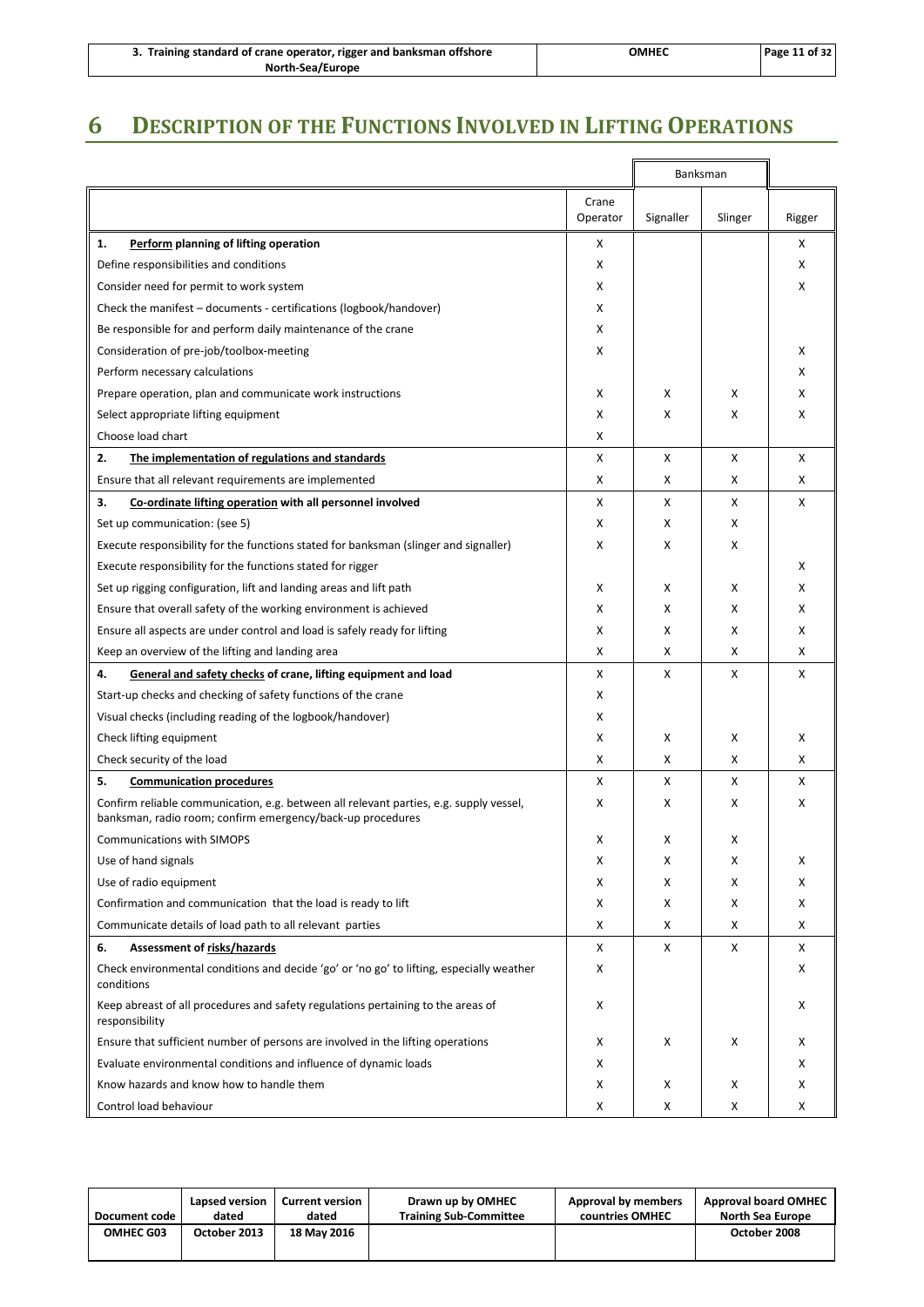| 3. Training standard of crane operator, rigger and banksman offshore | ОМНЕС | <b>Page 12 of 32</b> |
|----------------------------------------------------------------------|-------|----------------------|
| North-Sea/Europe                                                     |       |                      |

|                                                                                                         |                   |           | Banksman |        |
|---------------------------------------------------------------------------------------------------------|-------------------|-----------|----------|--------|
|                                                                                                         | Crane<br>Operator | Signaller | Slinger  | Rigger |
| 7.<br>Know and assess distribution of forces                                                            | x                 | X         | X        | X      |
| Calculate composition of forces                                                                         | X                 |           | x        | X      |
| Recognise limits of their capabilities and know when to refer to a qualified lifting engineer           | X                 |           |          | X      |
| 8.<br>Lifting operations at the offshore location; deck work and load-unload a supply<br>vessel         | x                 | X         | x        | X      |
| Preparation of the lifting plan and communication of work instructions (lift plan, method<br>statement) | x                 | X         | x        | x      |
| Correct treatment and handling of dangerous goods                                                       | X                 | X         | х        | х      |
| Correct lifting operations procedures, e.g. for containers, tubular etc.                                | X                 | X         | x        | X      |
| Correct handling while bunkering (water, fuel) and transfer of bulk material                            | X                 | X         | x        | X      |
| Special lifting operations: personnel lifting operations; tandem lifts; blind lifts, etc.               | x                 | X         | x        | x      |
| Correct use of lifting equipment                                                                        | X                 | X         | x        | X      |
| 9.<br>Observing safety measures when working with and at the offshore crane                             | X                 | X         | x        | X      |
| Controlling of critical emergency situations                                                            | X                 | X         | x        | x      |
| Emergency procedures by evacuation of personnel                                                         | X                 | X         | x        |        |
| Reporting incidents                                                                                     | X                 | X         | x        | X      |
| Emergency shut down procedures                                                                          | X                 | X         | x        | x      |
| Correct interpretation of safety procedures                                                             | X                 | X         | x        | x      |
| Parking the crane (boom spec) according to company/manufacturer procedures<br>10.                       | X                 | X         |          | х      |

| Document code    | Lapsed version | <b>Current version</b> | Drawn up by OMHEC             | Approval by members | <b>Approval board OMHEC</b> |
|------------------|----------------|------------------------|-------------------------------|---------------------|-----------------------------|
|                  | dated          | dated                  | <b>Training Sub-Committee</b> | countries OMHEC     | <b>North Sea Europe</b>     |
| <b>OMHEC G03</b> | October 2013   | <b>18 May 2016</b>     |                               |                     | October 2008                |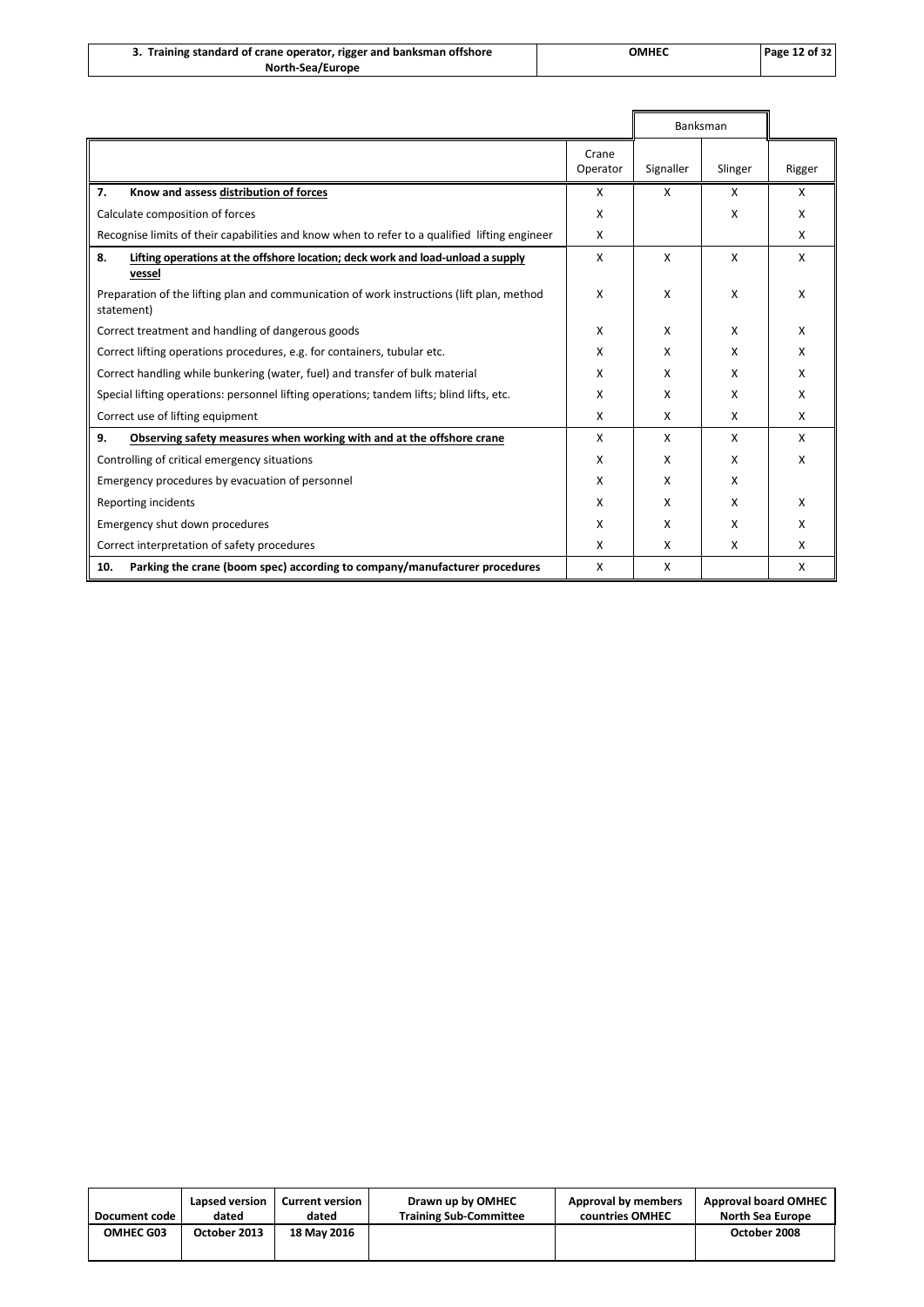| 3. Training standard of crane operator, rigger and banksman offshore | OMHEC | Page 13 of 32 |
|----------------------------------------------------------------------|-------|---------------|
| North-Sea/Europe                                                     |       |               |

### <span id="page-16-0"></span>**7 PROFILE OF THE FUNCTIONS**

### 180 Notes:

◆ TBI =To Be Involved

Please be advised that the bullets ' $\bullet$ ' should be understood to mean 'for example but not limited to' in the text and tables.  $\blacksquare$ L,

<span id="page-16-2"></span><span id="page-16-1"></span>

|      |                                                                                                                         |                   |            | Banksman   |        |
|------|-------------------------------------------------------------------------------------------------------------------------|-------------------|------------|------------|--------|
|      |                                                                                                                         | Crane<br>Operator | Signaller  | Slinger    | Rigger |
| 7.1  | <b>Main-Tasks for the Functions Involved in</b><br><b>Lifting</b>                                                       |                   |            |            |        |
| 1.   | Plan lifting operations                                                                                                 | Χ                 | TBI        | TBI        | X      |
| 2.   | Implement regulations and standards                                                                                     | x                 | х          | х          | X      |
| 3.   | Co-ordinate lifting operation with all personnel involved                                                               | X                 | X          | x          | x      |
| 4.   | General and safety checks of crane, lifting equipment and load                                                          | X                 | TBI        | TBI        | TBI    |
| 5.   | Carry out the communication-procedures                                                                                  | X                 | X          | X          | X      |
| 6.   | Assessment of risks/hazards                                                                                             | Χ                 | Χ          | х          | X      |
| 7.   | Know and assess distribution of forces                                                                                  | X                 | X          | x          | X      |
| 8.   | Lifting operations at the offshore location; deck work and load-unload a supplier                                       | x                 | TBI        | TBI        | x      |
| 9.   | Safety measures when working with the offshore crane                                                                    | Χ                 | Χ          | х          | X      |
| 10.  | Parking the crane according to the company procedures                                                                   | X                 | <b>TBI</b> | <b>TBI</b> | TBI    |
| 7.2  | <b>Skills and Knowledge to Fulfil the Function</b>                                                                      |                   |            |            |        |
| 1.   | Perform planning of lifting operations                                                                                  | X                 | TBI        | TBI        | x      |
| 1.1  | Experience with the offshore cranes, the various kinds and construction                                                 | X                 | X          | х          |        |
| 1.2  | Know safety aspects and accident potentials related to operation with offshore<br>cranes                                | X                 | X          | X          | X      |
| 1.3  | Know the influences on the operations lifting and lowering with offshore cranes<br>(general)                            | х                 |            |            | x      |
| 1.4  | Be able to use and understand an offshore crane 'load chart'                                                            | х                 |            |            |        |
| 1.5  | Be able to carry out daily maintenance of a offshore crane                                                              | х                 |            |            |        |
| 1.6  | Know the steps to be taken before putting the offshore crane into use (method-<br>steps)                                | х                 |            |            |        |
| 1.7  | Know the different types of pre-job and 'toolbox meeting' methods                                                       | х                 | х          | х          | х      |
| 1.8  | Be able to select the correct lifting equipment for the job                                                             | х                 |            | х          | х      |
| 1.9  | Be aware of other activities on the platform                                                                            | X                 | X          | X          | X      |
| 1.10 | Estimate the mass of the load to be hoisted                                                                             | x                 | TBI        | х          | x      |
| 1.11 | If at any point there is a question regarding WLL, a lifting engineer should be<br>consulted prior to proceeding        | X                 |            |            | X      |
| 2.   | The implementation of regulations and standards                                                                         | х                 | Χ          | х          |        |
| 2.1  | Know relevant authorities that set out regulations for accident prevention                                              | Χ                 | Χ          | x          | X      |
| 2.2  | Know rules regarding certification of the crane and involvement of the enterprise of<br>competence in all phases of use | Χ                 |            |            |        |
| 2.3  | Know the relevant documentation regarding certification and safe use of cranes                                          | x                 |            |            |        |
| 3.   | Co-ordinate lifting operation with all personnel involved                                                               | Χ                 | X          | x          | X      |
| 3.1  | Know the rules and regulations that apply to the operation                                                              | x                 | Χ          | х          | x      |
| 3.2  | Know different types of radio equipment (and their limitations) and how to use<br>correctly and safely                  | х                 | х          | х          | X      |

| Document code    | Lapsed version | <b>Current version</b> | Drawn up by OMHEC             | Approval by members | <b>Approval board OMHEC</b> |
|------------------|----------------|------------------------|-------------------------------|---------------------|-----------------------------|
|                  | dated          | dated                  | <b>Training Sub-Committee</b> | countries OMHEC     | North Sea Europe            |
| <b>OMHEC G03</b> | October 2013   | 18 May 2016            |                               |                     | October 2008                |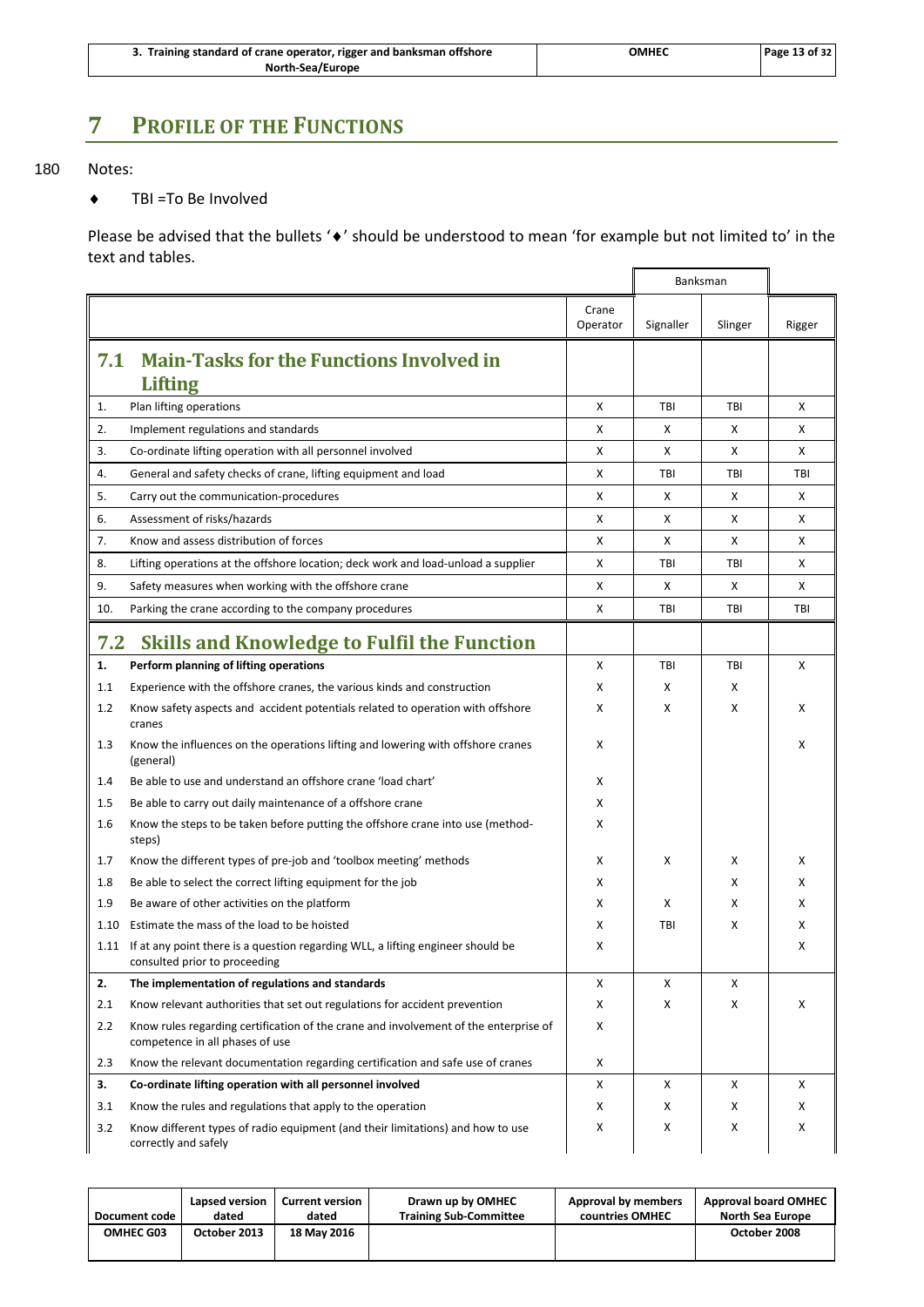| '. Training standard of crane operator, rigger and banksman offshore | <b>OMHEC</b> | Page 14 of $321$ |
|----------------------------------------------------------------------|--------------|------------------|
| North-Sea/Europe                                                     |              |                  |

|             |                                                                                                        |                   |                        | Banksman |        |  |
|-------------|--------------------------------------------------------------------------------------------------------|-------------------|------------------------|----------|--------|--|
|             |                                                                                                        | Crane<br>Operator | Signaller              | Slinger  | Rigger |  |
| $\vert$ 3.3 | Explain safety aspects regarding use of offshore cranes and how to protect people<br>against accidents |                   | $\lambda$<br>$\lambda$ | ́        |        |  |

| Document code    | Lapsed version | <b>Current version</b> | Drawn up by OMHEC             | Approval by members | <b>Approval board OMHEC</b> |
|------------------|----------------|------------------------|-------------------------------|---------------------|-----------------------------|
|                  | dated          | dated                  | <b>Training Sub-Committee</b> | countries OMHEC     | <b>North Sea Europe</b>     |
| <b>OMHEC G03</b> | October 2013   | 18 May 2016            |                               |                     | October 2008                |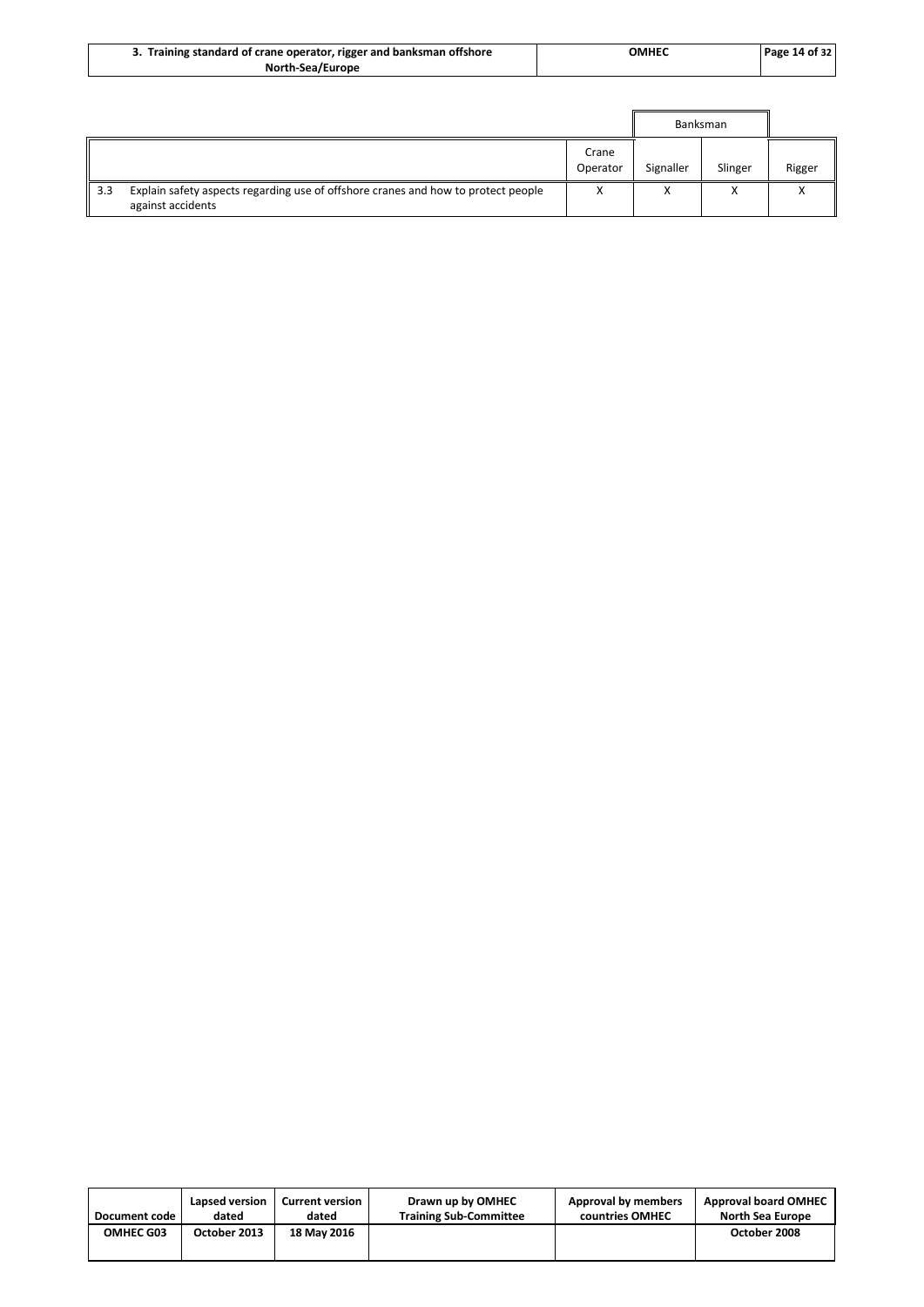| Training standard of crane operator, rigger and banksman offshore | <b>OMHEL</b> | Page 15 of 32 |
|-------------------------------------------------------------------|--------------|---------------|
| <b>North-Sea/Europe</b>                                           |              |               |

|     |                                                                                                                                                                                                                                                                                                                                                                                                                                                                                                                                                                                  |                   |           | Banksman |        |
|-----|----------------------------------------------------------------------------------------------------------------------------------------------------------------------------------------------------------------------------------------------------------------------------------------------------------------------------------------------------------------------------------------------------------------------------------------------------------------------------------------------------------------------------------------------------------------------------------|-------------------|-----------|----------|--------|
|     |                                                                                                                                                                                                                                                                                                                                                                                                                                                                                                                                                                                  | Crane<br>Operator | Signaller | Slinger  | Rigger |
| 4.  | General and safety checks of crane, lifting equipment and load (checklists)                                                                                                                                                                                                                                                                                                                                                                                                                                                                                                      | X                 | TBI       | TBI      | X      |
| 4.1 | Know the main parts of the offshore crane                                                                                                                                                                                                                                                                                                                                                                                                                                                                                                                                        | X                 |           |          |        |
| 4.2 | Know how to carry out the daily checks report                                                                                                                                                                                                                                                                                                                                                                                                                                                                                                                                    | x                 |           |          |        |
| 4.3 | Know how to maintain and inspect lifting equipment:                                                                                                                                                                                                                                                                                                                                                                                                                                                                                                                              | X                 | х         | х        | X      |
|     | Storage, cleaning, inspection of lifting equipment and completion of relevant<br>documentation<br>Maintenance and inspection of lifting equipment<br>Chain and chain assemblies<br>Colour coding of lifting/handling gear<br>٠<br>Estimate the dimensions of the load to be hoisted<br>٠                                                                                                                                                                                                                                                                                         | X                 |           |          |        |
| 4.4 | Necessary knowledge of main parts offshore crane/maintenance programme and<br>how to:                                                                                                                                                                                                                                                                                                                                                                                                                                                                                            |                   |           |          |        |
| 4.5 | Check the diesel engine<br>Check the electrical installation<br>٠<br>Check the hydraulic system<br>٠<br>Check the RCI, and safety devices, e.g. travel limit switches<br>٠<br>Check the upper works (A-frame, rope sheaves, etc) of the offshore crane<br>٠<br>Understand the instrument panel in the crane cabin<br>٠<br>Adjust the crane chair correctly<br>٠<br>Perform visual checks on wire ropes; winches; hoists<br>٠<br>Perform visual checks on sheaves drums and pulley blocks for wire ropes<br>٠<br>The steps to be taken before putting the offshore crane into use | X                 |           |          |        |
| 4.6 | Know how to maintain and inspect load carrying equipment:                                                                                                                                                                                                                                                                                                                                                                                                                                                                                                                        | X                 | х         | х        | X      |
|     | Tanks                                                                                                                                                                                                                                                                                                                                                                                                                                                                                                                                                                            |                   |           |          |        |
|     | Transfer equipment/personnel baskets                                                                                                                                                                                                                                                                                                                                                                                                                                                                                                                                             |                   |           |          |        |
| 5.  | To instruct and to handle the communication procedures                                                                                                                                                                                                                                                                                                                                                                                                                                                                                                                           | X                 | X         | Х        | X      |
| 5.1 | Know how to perform hand signals to the required standard                                                                                                                                                                                                                                                                                                                                                                                                                                                                                                                        | X                 | х         | х        | X      |
| 5.2 | Understand, comply with and perform the standardized hand signals                                                                                                                                                                                                                                                                                                                                                                                                                                                                                                                | X                 | x         | X        | X      |
| 5.3 | Correct use of crane operation instructions with the aid of radio equipment                                                                                                                                                                                                                                                                                                                                                                                                                                                                                                      | X                 | x         | х        | X      |
| 5.4 | When using radio equipment give clear and correct instructions                                                                                                                                                                                                                                                                                                                                                                                                                                                                                                                   | X                 | X         | х        | X      |
| 5.5 | Communication procedure related to 'Special Lifts'                                                                                                                                                                                                                                                                                                                                                                                                                                                                                                                               | X                 | X         | х        | X      |
| 6.  | Assessment of risks/hazards                                                                                                                                                                                                                                                                                                                                                                                                                                                                                                                                                      | X                 | x         | X        | X      |
| 6.1 | Know and understand the influences of the dynamic forces                                                                                                                                                                                                                                                                                                                                                                                                                                                                                                                         | X                 | X         | х        | X      |
| 6.2 | Know and understand operational limitations regarding the supply vessel, the crane,<br>the installation and the various types of loads                                                                                                                                                                                                                                                                                                                                                                                                                                           | X                 | х         | х        | х      |
| 6.3 | Know correct treatment and handling of dangerous goods                                                                                                                                                                                                                                                                                                                                                                                                                                                                                                                           | x                 | x         | х        | X      |
| 7.  | Know and assess distribution of forces                                                                                                                                                                                                                                                                                                                                                                                                                                                                                                                                           | x                 | x         | Х        | X      |
| 7.1 | Know the influence of dynamics on the load and the crane                                                                                                                                                                                                                                                                                                                                                                                                                                                                                                                         | X                 | x         | х        | X      |
| 7.2 | Know the composition of forces and select the equipment                                                                                                                                                                                                                                                                                                                                                                                                                                                                                                                          | x                 | x         | Х        | X      |
| 8.  | Lifting operations; deck work and load-unload a supply vessel                                                                                                                                                                                                                                                                                                                                                                                                                                                                                                                    | x                 | TBI       | TBI      | X      |
| 8.1 | Read and interpret data found in tables (crane tables/sling tables)                                                                                                                                                                                                                                                                                                                                                                                                                                                                                                              | X                 | х         | Х        | X      |
| 8.2 | Know the function of the RCI (overload safety device)                                                                                                                                                                                                                                                                                                                                                                                                                                                                                                                            | X                 |           |          | X      |
| 8.3 | Understand the cranes safety functions and limitations/disabilities                                                                                                                                                                                                                                                                                                                                                                                                                                                                                                              | x                 |           |          | Χ      |
| 8.4 | Hoisting slings                                                                                                                                                                                                                                                                                                                                                                                                                                                                                                                                                                  | x                 | х         | х        | X      |
| 8.5 | Special lifting equipment<br>٠<br>Choose the appropriate lifting equipment and use it correctly<br>Be able to carry out (safe) loading and unloading of the supply vessel:<br>Mooring rope handling;<br>Containers;<br>Bundled pipes;<br>Scaffolding materials;                                                                                                                                                                                                                                                                                                                  | x                 | х         | Х        | X      |
|     | Materials that carry specific risks                                                                                                                                                                                                                                                                                                                                                                                                                                                                                                                                              |                   |           |          |        |
| 8.6 | Know and be able to carry out relevant parts of correct bunkering procedures                                                                                                                                                                                                                                                                                                                                                                                                                                                                                                     | x                 | х         | х        |        |

| Document code    | Lapsed version | <b>Current version</b> | Drawn up by OMHEC             | Approval by members | <b>Approval board OMHEC</b> |
|------------------|----------------|------------------------|-------------------------------|---------------------|-----------------------------|
|                  | dated          | dated                  | <b>Training Sub-Committee</b> | countries OMHEC     | <b>North Sea Europe</b>     |
| <b>OMHEC G03</b> | October 2013   | 18 May 2016            |                               |                     | October 2008                |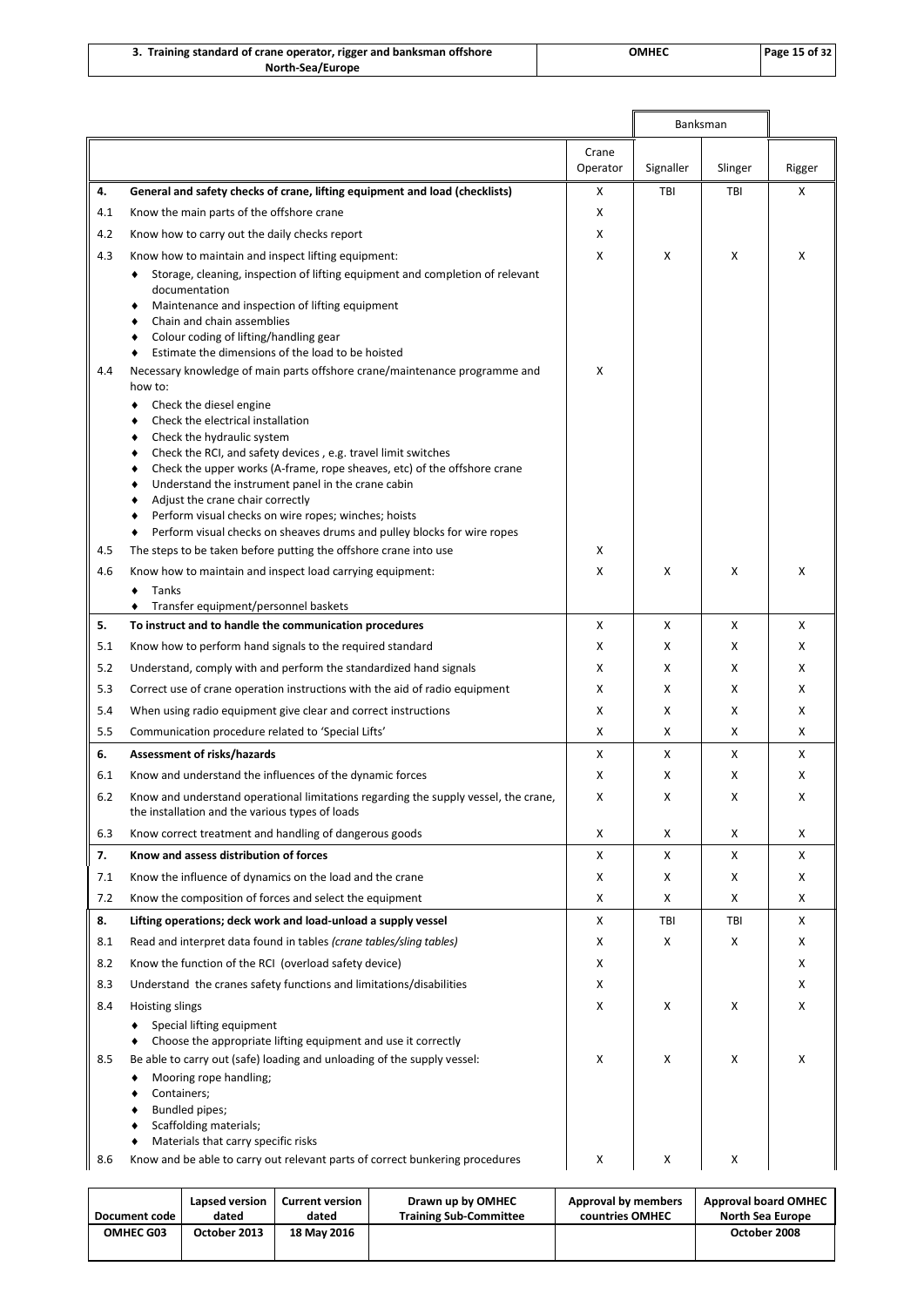| 3. Training standard of crane operator, rigger and banksman offshore | ОМНЕС | Page 16 of 32 |
|----------------------------------------------------------------------|-------|---------------|
| North-Sea/Europe                                                     |       |               |

|      |                                                                                                                                     |                   | <b>Banksman</b> |         |            |
|------|-------------------------------------------------------------------------------------------------------------------------------------|-------------------|-----------------|---------|------------|
|      |                                                                                                                                     | Crane<br>Operator | Signaller       | Slinger | Rigger     |
| 8.7  | Hook on the loads safely and move them in accordance with the regulations.                                                          | X                 | X               | X       | x          |
| 8.8  | Perform single and multiple hoisting movements in accordance with the regulations.<br>Special lifting operations: assembly lifting: | X                 | X               | X       | x          |
|      | Personnel lifts<br><b>Tandem lifts</b><br><b>Blind lifts</b>                                                                        |                   |                 |         |            |
| 9.   | Handle safety measures when working with and at the offshore crane                                                                  | x                 | X               | X       | x          |
| 9.1  | Explain safety aspects regarding use of offshore cranes and how to protect people<br>and materials against accidents                | x                 | X               | x       | x          |
| 9.2  | Know and be able to carry out correct reaction in 'near miss situations' and when<br>technical problems appears                     |                   | X               | X       | x          |
| 9.3  | Reporting 'near miss' situations and completing follow up reports, according to<br>national standard                                |                   | X               | X       | x          |
| 9.4  | Know and be able to carry out emergency shutdown procedures                                                                         | X                 | X               | X       | X          |
| 10.  | Parking the crane according to the company procedures                                                                               | X                 | TBI             | TBI     | <b>TBI</b> |
| 10.1 | Be able to park the crane in a correct and safe manner accordance to the<br>procedures                                              | X                 | TBI             | TBI     | <b>TBI</b> |

| Document code | Lapsed version | <b>Current version</b> | Drawn up by OMHEC             | Approval by members | <b>Approval board OMHEC</b> |
|---------------|----------------|------------------------|-------------------------------|---------------------|-----------------------------|
|               | dated          | dated                  | <b>Training Sub-Committee</b> | countries OMHEC     | North Sea Europe            |
| OMHEC G03     | October 2013   | 18 May 2016            |                               |                     | October 2008                |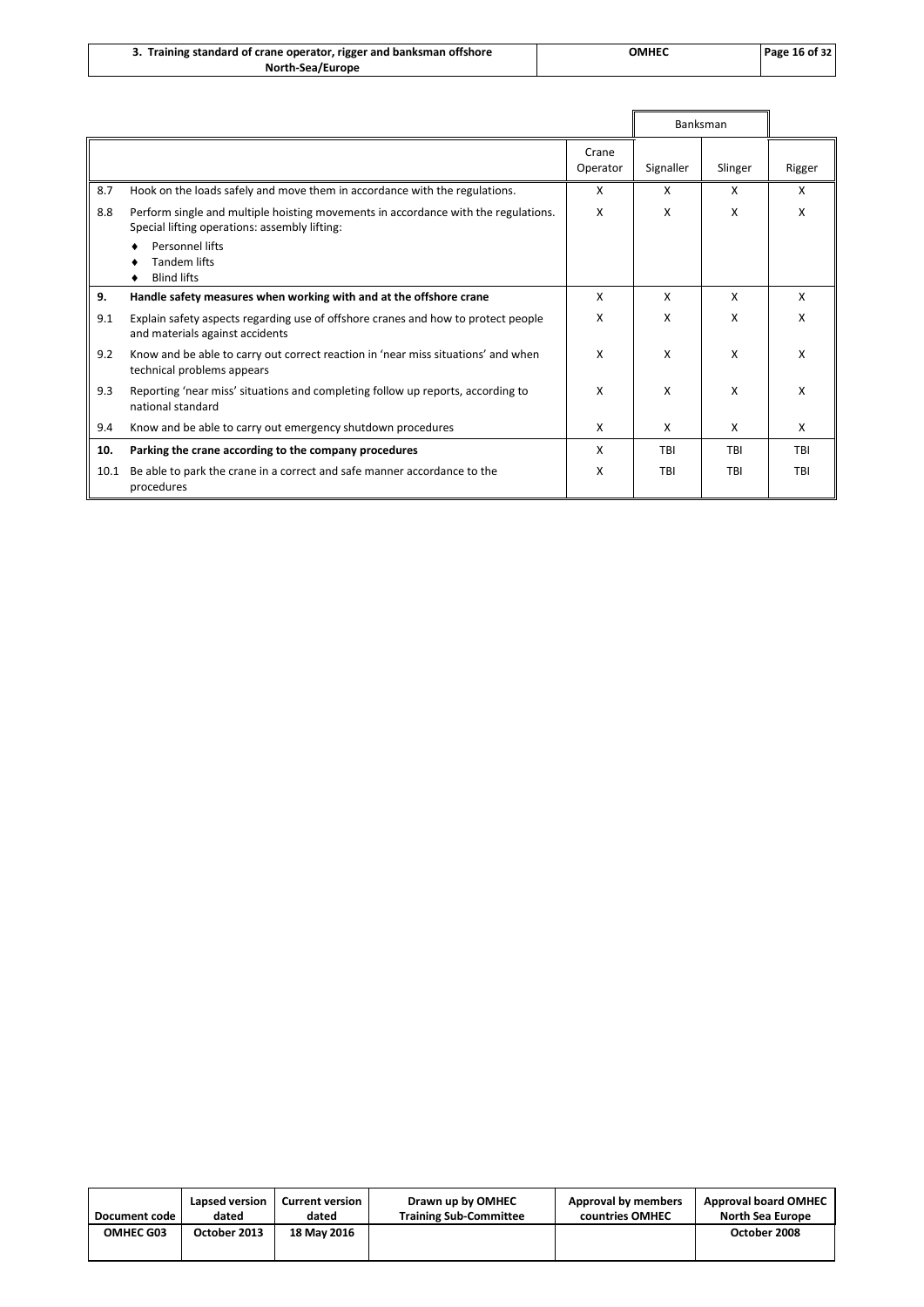| 3. Training standard of crane operator, rigger and banksman offshore | ОМНЕС | Page 17 of 32 |
|----------------------------------------------------------------------|-------|---------------|
| North-Sea/Europe                                                     |       |               |

### <span id="page-20-1"></span><span id="page-20-0"></span>**8 TRAINING ELEMENTS**

### 185 **8.1 Training Issues, Including Teaching Aims Theoretical and Practical**

### **8.1.1 Explanation**

- $\triangleleft$  TBI = To Be Involved
- The cognitive teaching aims (teaching aims in the field of knowledge and recognition) are indicated in the table below by the letters T (Theoretical) and P (Practical)

### 190 **Theory:**

- The level on which the subject is taught is graded numerically from 1 to 4:
	- 1. basic recognition
	- 2. basic understanding
	- 3. knowledge required for each job description
- 195 4. understanding of the theory of the relevant operation

### **Practical:**

- The hands-on, practical teaching aims (teaching aims in the field of skill, capability) are graded 1 to 4 on a scale of 'important' (1) to 'most important' (4) and/or how many times he/she has to do the same handling/action;
- 200 The individual should have sufficient skill and competence to put the theoretical elements listed above into practice.

NB: It is therefore possible to put two grades, one for 'Theory' and one for 'Practical,' into the columns of the 'Training Elements' table above, where both 'T' and 'P' designations occur, but the single grading given is a general indication.

| * T=Theoretical and P=Practical/1-4 is the importance                         |                                                                                                   |   |                | Banksman      |        |                    |
|-------------------------------------------------------------------------------|---------------------------------------------------------------------------------------------------|---|----------------|---------------|--------|--------------------|
| Crane<br>Skills and knowledge for the function <> training issues<br>Operator |                                                                                                   |   | Signaller      | Slinger       | Rigger | Theory<br>Practice |
| 1.                                                                            | Perform planning of lifting operations                                                            | X | TBI            | TBI           | x      |                    |
| 1.1                                                                           | Know the relevant types of offshore cranes and their construction                                 | 3 | 1              | 1             | 1      |                    |
| 1.2                                                                           | Know safety aspects and reason for accident related to operation with<br>offshore cranes          | 3 | ξ              | $\mathbf{a}$  | з      |                    |
| 1.3                                                                           | Know the influences on the operations when lifting and lowering with<br>offshore cranes (general) | 3 | $\overline{2}$ | $\mathcal{P}$ | 3      |                    |
| 1.4                                                                           | Know and be able to use the 'load chart' for an offshore crane                                    | 3 |                |               |        | T, P               |
| 1.5                                                                           | Be able to carry out daily maintenance of an offshore crane                                       | 3 |                |               |        |                    |
| 1.6                                                                           | The steps to be taken before putting the offshore crane into use<br>(method-steps)                | 4 |                |               |        | T, P               |
| 1.7                                                                           | Know the different kinds of pre-job and 'toolbox' procedures                                      |   | 1              | 1             | з      |                    |
| 1.8                                                                           | Be able to select the correct lifting equipment for the job                                       | 4 | 3              | ξ             | 4      | T, P               |
| 1.9                                                                           | Know the limit of lifting operations in relation to with other activities<br>on the platform      | 3 | 2              | $\mathcal{P}$ | ς      |                    |
| 1.10                                                                          | Assess the mass of the load to be hoisted                                                         | 3 | 2              | 2             | 4      |                    |

| Document code    | Lapsed version | <b>Current version</b> | Drawn up by OMHEC             | Approval by members | <b>Approval board OMHEC</b> |
|------------------|----------------|------------------------|-------------------------------|---------------------|-----------------------------|
|                  | dated          | dated                  | <b>Training Sub-Committee</b> | countries OMHEC     | <b>North Sea Europe</b>     |
| <b>OMHEC G03</b> | October 2013   | 18 May 2016            |                               |                     | October 2008                |

205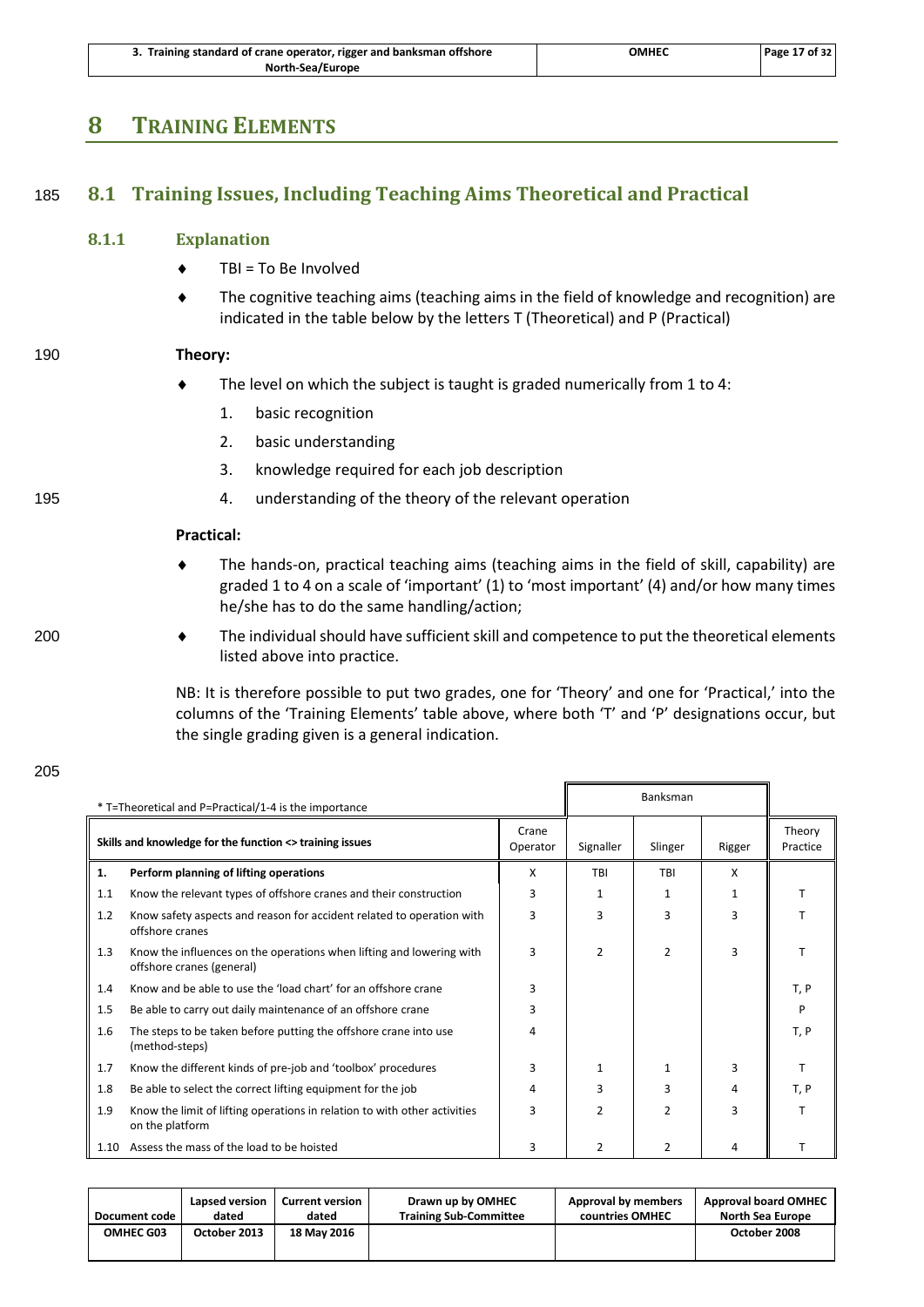| 3. Training standard of crane operator, rigger and banksman offshore | ОМНЕС | Page 18 of 32 |
|----------------------------------------------------------------------|-------|---------------|
| North-Sea/Europe                                                     |       |               |

|      | * T=Theoretical and P=Practical/1-4 is the importance                                                                                                                                                                                                                                                                                                                                                                                                                                                                                             | Banksman          |                |              |        |                    |
|------|---------------------------------------------------------------------------------------------------------------------------------------------------------------------------------------------------------------------------------------------------------------------------------------------------------------------------------------------------------------------------------------------------------------------------------------------------------------------------------------------------------------------------------------------------|-------------------|----------------|--------------|--------|--------------------|
|      | Skills and knowledge for the function <> training issues                                                                                                                                                                                                                                                                                                                                                                                                                                                                                          | Crane<br>Operator | Signaller      | Slinger      | Rigger | Theory<br>Practice |
| 2.   | The implementation of regulations and standards                                                                                                                                                                                                                                                                                                                                                                                                                                                                                                   | x                 | x              | х            | х      |                    |
| 2.1  | Know the authorities that issue and control regulations for relevant<br>accident prevention                                                                                                                                                                                                                                                                                                                                                                                                                                                       | 2                 | $\mathbf{1}$   | $\mathbf{1}$ | 2      | Т                  |
| 2.2  | Know rules regarding certification of the crane and involvement of the<br>enterprise of competence in all phases of use                                                                                                                                                                                                                                                                                                                                                                                                                           | 3                 |                |              |        | T                  |
| 2.3  | Know the necessary documentation regarding certification and safe<br>use of cranes                                                                                                                                                                                                                                                                                                                                                                                                                                                                | 4                 |                |              |        | Т                  |
| 3.   | Co-ordinate lifting operation with all personnel involved                                                                                                                                                                                                                                                                                                                                                                                                                                                                                         | x                 | x              | X            | X      |                    |
| 3.1  | Know the rules and regulations that apply to the lifting operation                                                                                                                                                                                                                                                                                                                                                                                                                                                                                | 4                 | 3              | 3            | 4      | T                  |
| 3.2  | Know different types of radio equipment (and their limitations) and<br>how to use correctly and safely                                                                                                                                                                                                                                                                                                                                                                                                                                            | $\overline{4}$    | 3              | 3            | 3      | T, P               |
| 3.3  | Be able to explain the safety aspects regarding use of offshore cranes<br>and how to protect personnel against accidents                                                                                                                                                                                                                                                                                                                                                                                                                          | $\overline{4}$    | 3              | 3            | 3      | т                  |
| 4.   | General and safety checks of crane, lifting equipment and load<br>(checklists)                                                                                                                                                                                                                                                                                                                                                                                                                                                                    | X                 | TBI            | TBI          | X      |                    |
| 4.1  | Know the main parts of the offshore crane                                                                                                                                                                                                                                                                                                                                                                                                                                                                                                         | 2                 | 2              | 2            |        | т                  |
| 4.2. | Know how to use the daily checks report                                                                                                                                                                                                                                                                                                                                                                                                                                                                                                           | 3                 | $\overline{2}$ | 2            |        | т                  |
| 4.3  | Know how to maintain and inspect lifting equipment                                                                                                                                                                                                                                                                                                                                                                                                                                                                                                | 3                 | 3              | 3            | 4      | T, P               |
|      | Storing, treatment and registration of lifting equipment<br>Maintenance and inspection of lifting equipment<br>Chain and chain assemblies<br>Colour coding of lifting/handling gear<br>Estimate the measurements of the load to be hoisted                                                                                                                                                                                                                                                                                                        |                   |                |              |        |                    |
| 4.4  | Have necessary knowledge of main parts of the offshore crane/<br>maintenance programme and how to:<br>Check the diesel engine<br>Check the electrical installation<br>Check the hydraulic system<br>Check the RCI - safety devices<br>Check the upper works (A-frame, rope sheaves, etc) of the<br>offshore crane<br>Read and operate the instrument panel in the crane cabin<br>Adjust the chair correctly<br>Perform visual checks on wire ropes; winches; hoists<br>Perform visual checks on sheaves drums and pulley blocks for wire<br>ropes | 3                 |                |              |        | T, P               |
| 4.5  | Know the steps to be taken before putting the offshore crane into use                                                                                                                                                                                                                                                                                                                                                                                                                                                                             | 3                 |                |              |        | T, P               |
| 4.6  | Know how to maintain and inspect load carrying equipment<br>Tanks<br>Transfer equipment/personnel basket                                                                                                                                                                                                                                                                                                                                                                                                                                          | 3                 | 3              | 2            | 3      | т                  |
| 5.   | To instruct and to handle the communication procedures                                                                                                                                                                                                                                                                                                                                                                                                                                                                                            | X                 | x              | X            | X      |                    |
| 5.1  | Know how to perform hand signals to the required standard                                                                                                                                                                                                                                                                                                                                                                                                                                                                                         | 3                 | 4              | 4            | 3      | T                  |
| 5.2  | Understand, comply with and perform the standardized hand signals                                                                                                                                                                                                                                                                                                                                                                                                                                                                                 | 4                 | 4              | 4            | 3      | T,P                |
| 5.3  | Correct use of crane operation instructions with the aid of radio<br>equipment                                                                                                                                                                                                                                                                                                                                                                                                                                                                    | 4                 | 4              | 3            | 3      | T,P                |
| 5.4  | When using radio equipment give clear and correct instructions                                                                                                                                                                                                                                                                                                                                                                                                                                                                                    | 4                 | 4              | 3            | 3      | T,P                |
| 5.5  | Communication procedure related to subject Special Lifts                                                                                                                                                                                                                                                                                                                                                                                                                                                                                          | $\overline{4}$    | 4              | 3            | 3      | T,P                |
| 6.   | Assessment of risks/hazards                                                                                                                                                                                                                                                                                                                                                                                                                                                                                                                       | x                 | x              | х            | X      |                    |
| 6.1  | Know and be able to describe the effects of the dynamic forces                                                                                                                                                                                                                                                                                                                                                                                                                                                                                    | 3                 | 2              | 2            | 3      | Т                  |
| 6.2  | Know and understand operational limitations regarding the supply<br>vessel, the crane, the installation and various types of load                                                                                                                                                                                                                                                                                                                                                                                                                 | 3                 | 3              | 3            | 3      | T,P                |
| 6.3  | Know correct treatment and handling of Dangerous Goods                                                                                                                                                                                                                                                                                                                                                                                                                                                                                            | 3                 | 3              | 3            | 3      | T,P                |

| Document code    | Lapsed version | <b>Current version</b> | Drawn up by OMHEC             | Approval by members | <b>Approval board OMHEC</b> |
|------------------|----------------|------------------------|-------------------------------|---------------------|-----------------------------|
|                  | dated          | dated                  | <b>Training Sub-Committee</b> | countries OMHEC     | <b>North Sea Europe</b>     |
| <b>OMHEC G03</b> | October 2013   | 18 May 2016            |                               |                     | October 2008                |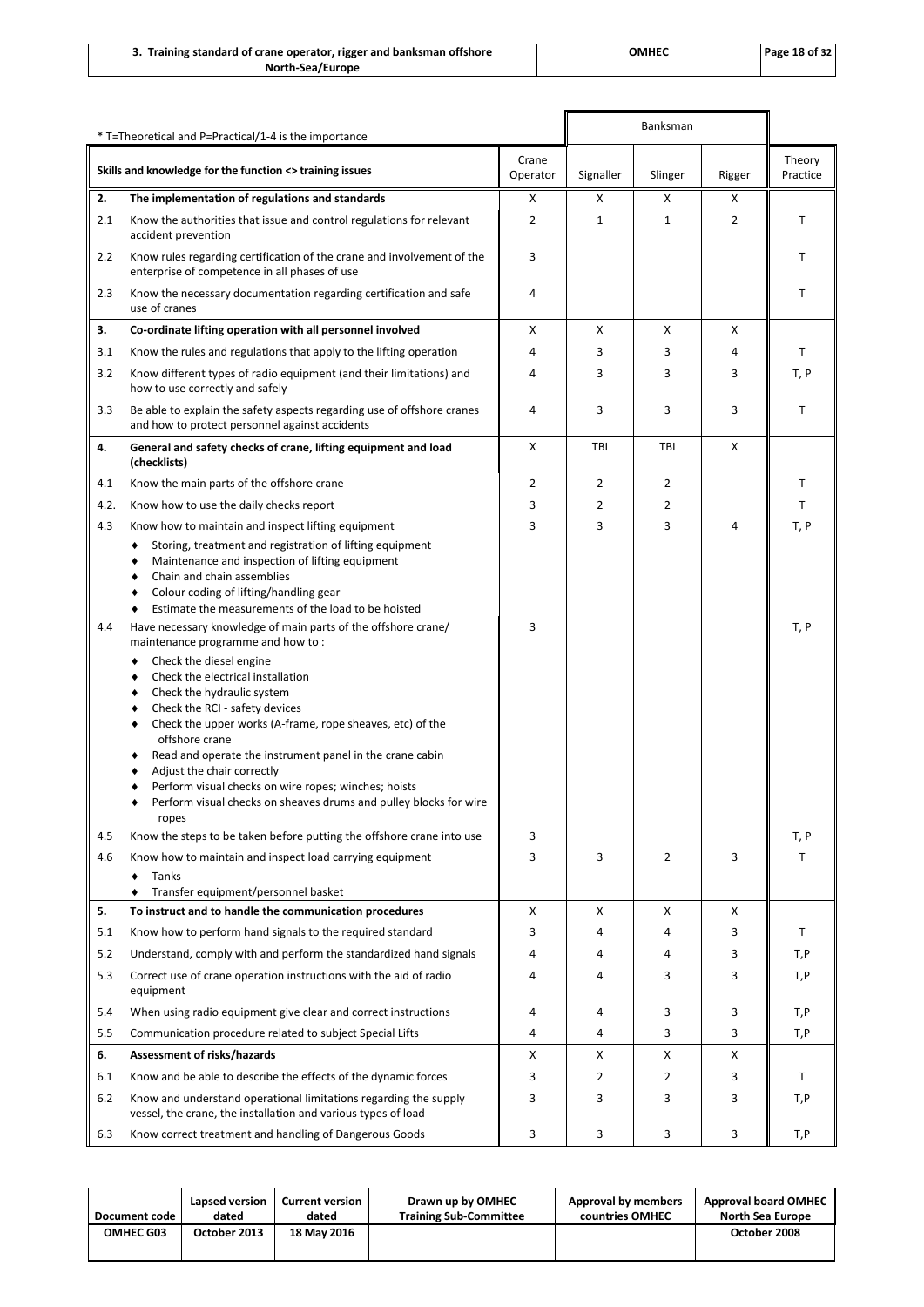| 3. Training standard of crane operator, rigger and banksman offshore | ОМНЕС | Page 19 of 32 |
|----------------------------------------------------------------------|-------|---------------|
| North-Sea/Europe                                                     |       |               |

| * T=Theoretical and P=Practical/1-4 is the importance |                                                                                                                                                                                                                                                                   |                   |                | Banksman       |                |                    |
|-------------------------------------------------------|-------------------------------------------------------------------------------------------------------------------------------------------------------------------------------------------------------------------------------------------------------------------|-------------------|----------------|----------------|----------------|--------------------|
|                                                       | Skills and knowledge for the function <> training issues                                                                                                                                                                                                          | Crane<br>Operator | Signaller      | Slinger        | Rigger         | Theory<br>Practice |
| 7.                                                    | Know and assess distribution of forces                                                                                                                                                                                                                            | X                 | х              | х              | х              |                    |
| 7.1                                                   | Know the effects of dynamics on the load and the crane                                                                                                                                                                                                            | 3                 | $\overline{2}$ | $\overline{2}$ | 3              | т                  |
| 7.2                                                   | Know the composition of forces and select the equipment                                                                                                                                                                                                           | 3                 | $\overline{2}$ | $\overline{2}$ | 3              | т                  |
| 8.                                                    | Lifting operations at the offshore location; deck work and load-<br>unload a supplier                                                                                                                                                                             | X                 | TBI            | TBI            | Χ              |                    |
| 8.1                                                   | Read and interpret data found in tables (crane tables/sling tables)                                                                                                                                                                                               | 3                 |                |                | 4              | T, P               |
| 8.2                                                   | Know the function of RCI (overload safety devices)                                                                                                                                                                                                                | 3                 |                |                | 3              | т                  |
| 8.3                                                   | Understanding of the cranes safety functions and<br>limitations/disabilities                                                                                                                                                                                      | 3                 |                |                | 2              | т                  |
| 8.4                                                   | Hoisting slings                                                                                                                                                                                                                                                   | 3                 | 3              | 3              | 4              | T, P               |
|                                                       | Special lifting equipment<br>Choose the appropriate lifting equipment and use them correctly                                                                                                                                                                      |                   |                |                |                |                    |
| 8.5                                                   | Be able to carry out (safe) loading and unloading of the supply vessel,<br>mooring-rope-handling; containers; bundled pipes; scaffolding<br>materials; materials that carry specific risks; re-reeving of crane from<br>single fall to multiple falls and reverse |                   | 3              | 3              | 4              | T, P               |
| 8.6                                                   | Know and be able to carry out relevant parts of correct bunkering<br>procedures                                                                                                                                                                                   |                   | $\overline{2}$ | 2              | 3              | T, P               |
| 8.7                                                   | Be able to hook on loads safely and move them in accordance with the<br>regulations.                                                                                                                                                                              |                   | 3              | 3              | 4              | T, P               |
|                                                       | Re-reeving of crane from single fall to multiple falls and<br>reverse                                                                                                                                                                                             |                   |                |                |                |                    |
| 8.8                                                   | Be able to perform single and multiple hoisting movements in<br>accordance with the regulations.                                                                                                                                                                  | 3                 | 3              | 3              | 4              | P                  |
|                                                       | Special lifting operations;                                                                                                                                                                                                                                       |                   |                |                |                |                    |
|                                                       | Assembly lifting<br>Personnel lifts                                                                                                                                                                                                                               |                   |                |                |                |                    |
|                                                       | <b>Tandem lifts</b>                                                                                                                                                                                                                                               |                   |                |                |                |                    |
|                                                       | <b>Blind lifts</b>                                                                                                                                                                                                                                                |                   |                |                |                |                    |
| 9.                                                    | Handle safety measures when working with and on the offshore<br>crane                                                                                                                                                                                             | X                 | X              | X              | X              |                    |
| 9.1                                                   | Explain safety aspects regarding use of offshore cranes and how to<br>protect personnel and material against accidents                                                                                                                                            | 3                 | $\overline{2}$ | 2              | 3              | T, P               |
| 9.2                                                   | Know and be able to carry out correct reaction in 'near miss situations'<br>and when technical problems appears                                                                                                                                                   |                   | 3              | 3              | 3              | T.P                |
| 9.3                                                   | Reporting 'near miss' situations and how to compile the follow up<br>reports to national standard                                                                                                                                                                 | 3                 | $\overline{2}$ | $\overline{2}$ | 2              | T, P               |
| 9.4                                                   | Know and be able to carry out emergency shutdown procedures                                                                                                                                                                                                       |                   | $\overline{2}$ | $\overline{2}$ | $\overline{2}$ | T, P               |
| 10.                                                   | Parking the crane according to the company procedures                                                                                                                                                                                                             | Χ                 | TBI            | TBI            | TBI            |                    |
| 10.1                                                  | Be able to park the crane in a correct and safe manner accordance to<br>the procedures                                                                                                                                                                            | 3                 | 3              | $\overline{2}$ | 3              | P                  |
| 10.2                                                  | Be responsible for safe storage of loose lifting equipment and<br>accessories                                                                                                                                                                                     |                   |                |                | 4              | P                  |

### <span id="page-22-0"></span>**8.2 Assessment/Examination**

Both the assessment and the (final) examination, consist of a theoretical and a practical part.

The assessment technique shall include direct observation, practical tasks, written and oral questions, simulation and a combination of all the techniques.

| Document code    | Lapsed version | <b>Current version</b> | Drawn up by OMHEC             | Approval by members | <b>Approval board OMHEC</b> |
|------------------|----------------|------------------------|-------------------------------|---------------------|-----------------------------|
|                  | dated          | dated                  | <b>Training Sub-Committee</b> | countries OMHEC     | <b>North Sea Europe</b>     |
| <b>OMHEC G03</b> | October 2013   | 18 May 2016            |                               |                     | October 2008                |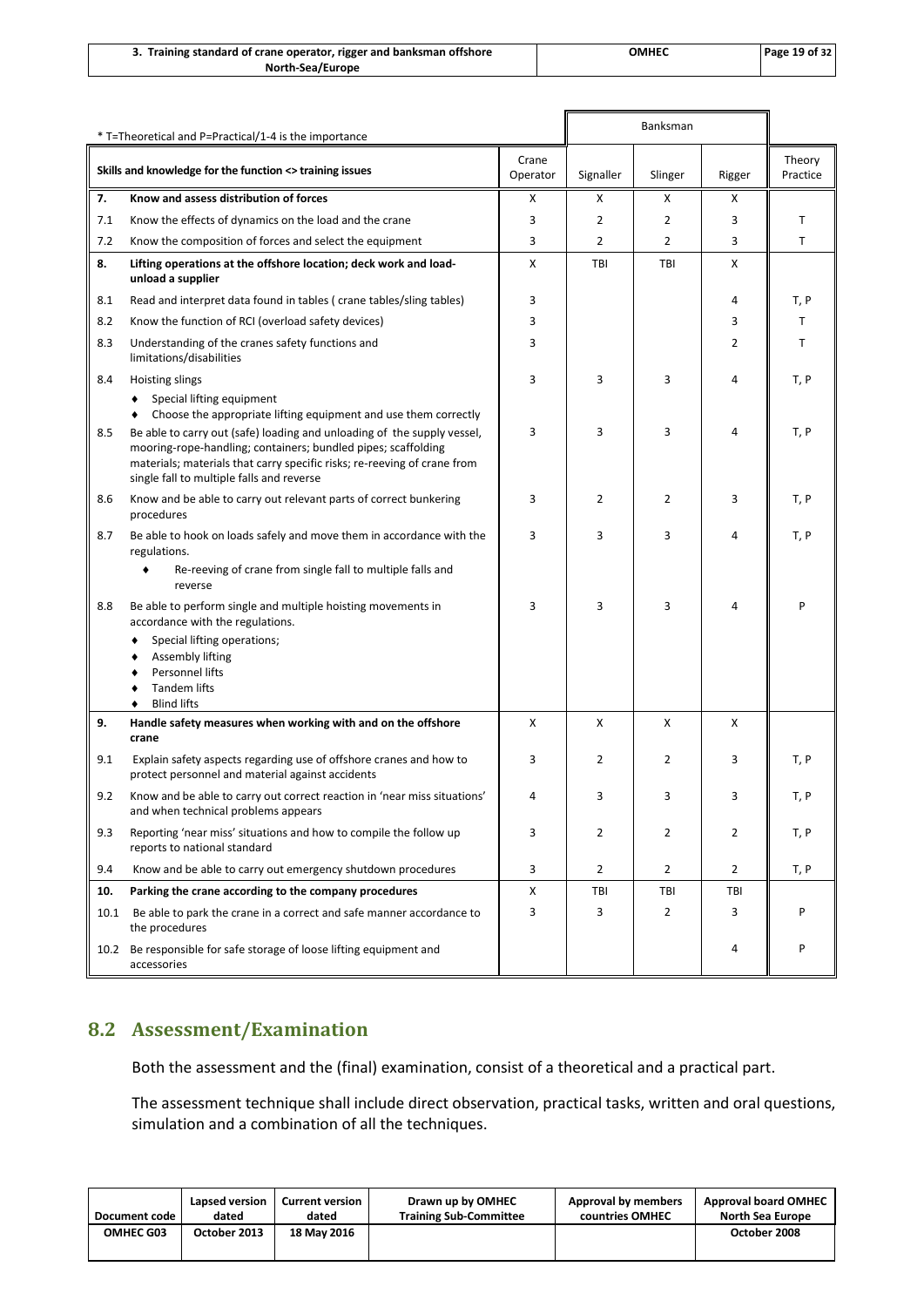| 3. Training standard of crane operator, rigger and banksman offshore | ОМНЕС | Page 20 of 32 |
|----------------------------------------------------------------------|-------|---------------|
| North-Sea/Europe                                                     |       |               |

210 The (final) examination will require the candidate to achieve the practical and theoretical attainment targets (minimum 75%) in order to gain the definitive Expertise of Competence. The (final) examination shall include practical tasks and written/oral questions (open and multiple-choice).

### <span id="page-23-0"></span>**8.3 Instructor/Assessor**

The qualifications and experience of the instructor and/or assessor should be as follows:

- 215 i. Should be familiar with the relevant legal regulations, specific regulations, standards and codes of practice relating to offshore cranes and lifting equipment.
	- ii. Have a thorough knowledge of the relevant assessment documents, methods, procedures and assessment requirements.
	- iii. Have appropriate technical knowledge of the activities that are to be assessed.
- 220 iv. Have industry experience in the use and operation of the relevant equipment
	- v. Have an overall degree of understanding sufficient to carry out a reliable and proper assessment relating to the skills and competence of the candidates involved with the programme.
	- vi. Have the appropriate qualifications and experience.
	- vii. Be able to communicate effectively both in writing and orally in the required languages.
- 225 viii. Be free from any conflicting interest so that they can make impartial and non-discriminatory decisions.
	- ix. Hold a recognised national assessor's award and be a discipline expert in the areas being assessed, have extensive experience and be actively involved in lifting operations offshore.

The instructor and the assessor should not be the same person on the training course.

230 The instructor must be a certified offshore crane operator who possesses the necessary teaching skills, experience and qualifications.

### <span id="page-23-1"></span>**8.4 Programme**

### **8.4.1 Basic Training Course**

The programme will be designed to give the delegate maximum opportunity to practice the skills 235 required from a member of an offshore crew; the exercises should be designed to test the skills and knowledge and understanding of the candidate.

When necessary delegates should receive further training or coaching in areas where it is felt that deficiencies or lack of understanding exist. To maximise the efficient use of time and ensure effective learning there should be an integration of the three phases of explanation i.e. (i) 240 theoretical and practical separate, (ii) in combination, and (iii) a demonstration and practical exercises.

> On the last day of the basic training course candidates will take their practical and theoretical assessment. Candidates who pass this assessment will receive a temporary Certificate of Expertise.

### 245 Note: At the end of the programme the training provider should identify to the candidate and his employer areas requiring further development and training. Also time should be allowed after the training course and assessment for comment and feedback from the candidate.

| Document code | Lapsed version | <b>Current version</b> | Drawn up by OMHEC             | Approval by members | <b>Approval board OMHEC</b> |
|---------------|----------------|------------------------|-------------------------------|---------------------|-----------------------------|
|               | dated          | dated                  | <b>Training Sub-Committee</b> | countries OMHEC     | <b>North Sea Europe</b>     |
| OMHEC G03     | October 2013   | 18 May 2016            |                               |                     | October 2008                |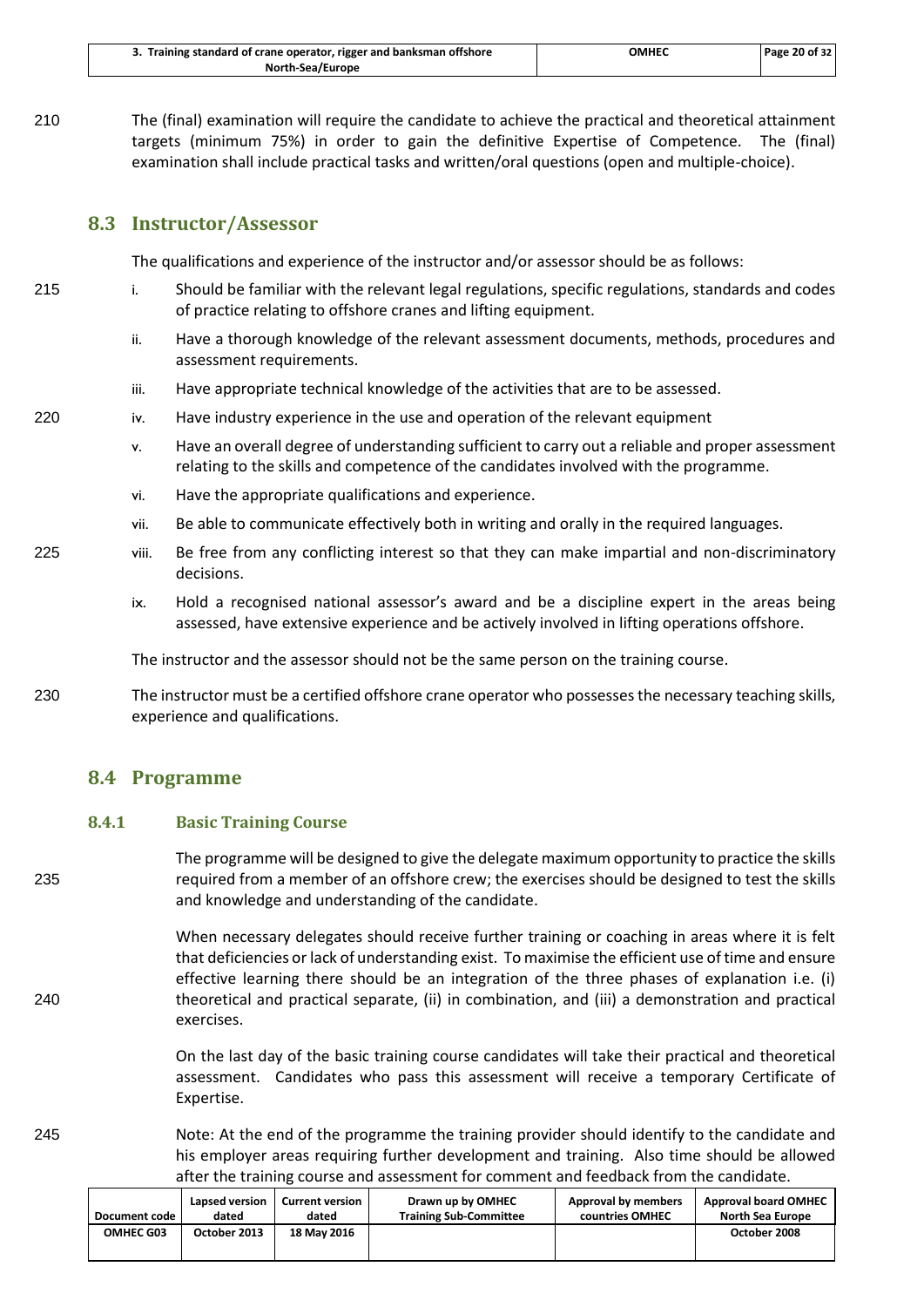| 3. Training standard of crane operator, rigger and banksman offshore | омнес | Page 21 of 32 |
|----------------------------------------------------------------------|-------|---------------|
| North-Sea/Europe                                                     |       |               |

### **8.4.2 On the Job Training Offshore Location**

- After finishing the basic training course at the training location, the course will be continued at 250 the offshore location. The continuation of this training will take place under the supervision of an experienced Certified Crane Operator Offshore. The crane operator will provide the candidate with the necessary knowledge and skills over this training period at the offshore location.
- The temporary Certificate of Expertise entitles the candidate to work on a crane under 255 supervision. This practical period of working on a crane has to be officially recorded by the Offshore Installation Manager on the temporary Certificate of Expertise.

A log book can be used.

When the attainment targets of the training curriculum are obtained, the candidate can be nominated for the final examination and fulfil the requirements of the final test (practical 260 examination). This will be organised on the offshore crane on the offshore location. One of the most important parts of this examination will be to load and unload a supply vessel.

### **8.4.3 Refresher**

A refresher training programme will be required and this should be based on the following elements:

- 265 i. The first refresher training course should take place in the period between the basic training course and the final examination;
	- ii. The second refresher training course should take place 2-3 years after the candidate has finished their training and gained the Certificate of Expertise.

The expected duration would be a minimum of two days for each of the above refresher 270 programmes.

> Contents of the programme are based on repeating the elementary parts (theoretical and practical) of the training curriculum, with the use and illustration of realistic practical cases.

The objective of the refresher training is to:

- 1. Involve the candidate in an emergency response training exercise;
- 275 2. Update the candidate on new developments: technical aspects, safety devices, regulations etc;
	- 3. Support the training on the job period for the candidate and his supervisor;
	- 4. Point out areas for improvement to the candidate.

### **8.4.4 Re-assessment**

280 A re-assessment training programme should be based on the following elements:

Note: Re-assessment is based on [9.2.](#page-26-2)

i. Confirmation that the required competence is being maintained. The Certificate of Expertise is valid for a particular period and re-assessment should be carried out one year before the expiry date. The period of validity should not exceed ten years if the holder of 285 the certificate is in regular, active duty during that period.

| Document code | Lapsed version | Current version | Drawn up by OMHEC             | Approval by members | <b>Approval board OMHEC</b> |
|---------------|----------------|-----------------|-------------------------------|---------------------|-----------------------------|
|               | dated          | dated           | <b>Training Sub-Committee</b> | countries OMHEC     | <b>North Sea Europe</b>     |
| OMHEC G03     | October 2013   | 18 May 2016     |                               |                     | October 2008                |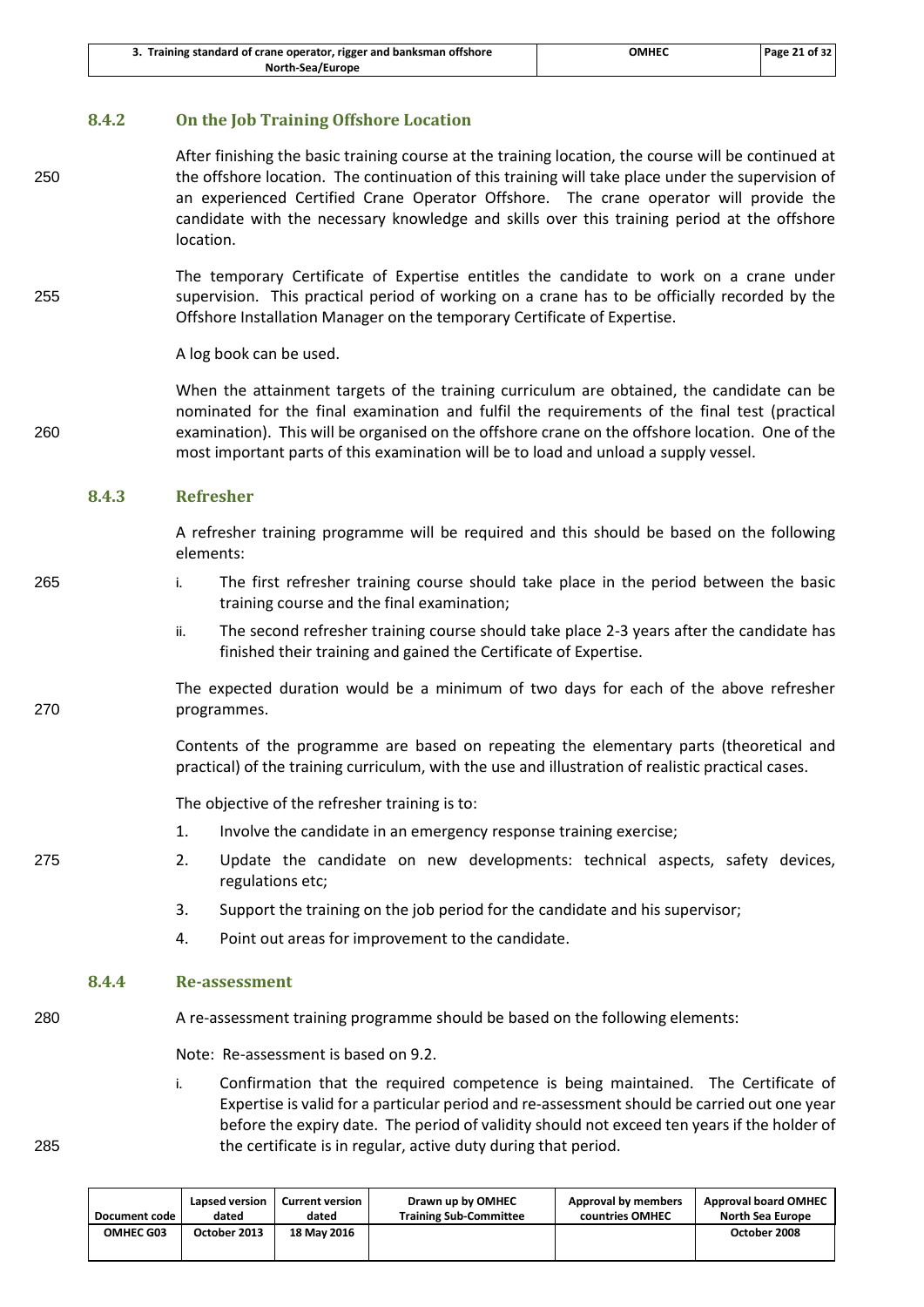| 3. Training standard of crane operator, rigger and banksman offshore | <b>OMHEC</b> | Page 22 of 32 |
|----------------------------------------------------------------------|--------------|---------------|
| North-Sea/Europe                                                     |              |               |

- ii. Where the assessment indicates 'not yet competent' in an area or section of the assessment (practical and theoretical), the candidate may be reassessed for that area or section only after additional training in that area or section has been given.
- iii. A full re-assessment training programme will be required where the candidate has not 290 had practical operating experience on an offshore crane for a period of more than two years.

### **8.4.5 Simulator Training**

Where simulator training is carried out candidates would be expected to attend courses based along the following lines:

### 295 Introductory course

Objectives for this course are to give training and insight for personnel such as line managers, who have responsibility for crane and lifting operations. It would also give banksmen a better understanding of how the crane and vessel's cargo behave and make them more familiar with the crane operator's function and problems during lifting operations. Personnel that are 300 applying for a crane certificate would also find this level of course beneficial.

### Retraining course

The retraining courses are aimed at experienced crane operators. The contents are based on the issues of communication procedures, pre-job communication with all personnel involved in the lifting operation (supply vessel, banksman etc.) and 'safe job analysis' when for example 305 lifting under marginal conditions. Scenario training with critical simulated situations is also part of this course. Candidates should have a retraining course at periods not exceeding three years.

### Simultaneous training with supply vessel and crane

Simultaneous training between platform personnel and the crew of the supply vessel. Special lifting operations and various critical situations. The most important objective of this training 310 course level is to establish better contact, communication and co-operation between all personnel involved with offshore lifting operations.

| Document code    | Lapsed version | <b>Current version</b> | Drawn up by OMHEC             | Approval by members | <b>Approval board OMHEC</b> |
|------------------|----------------|------------------------|-------------------------------|---------------------|-----------------------------|
|                  | dated          | dated                  | <b>Training Sub-Committee</b> | countries OMHEC     | North Sea Europe            |
| <b>OMHEC G03</b> | October 2013   | 18 May 2016            |                               |                     | October 2008                |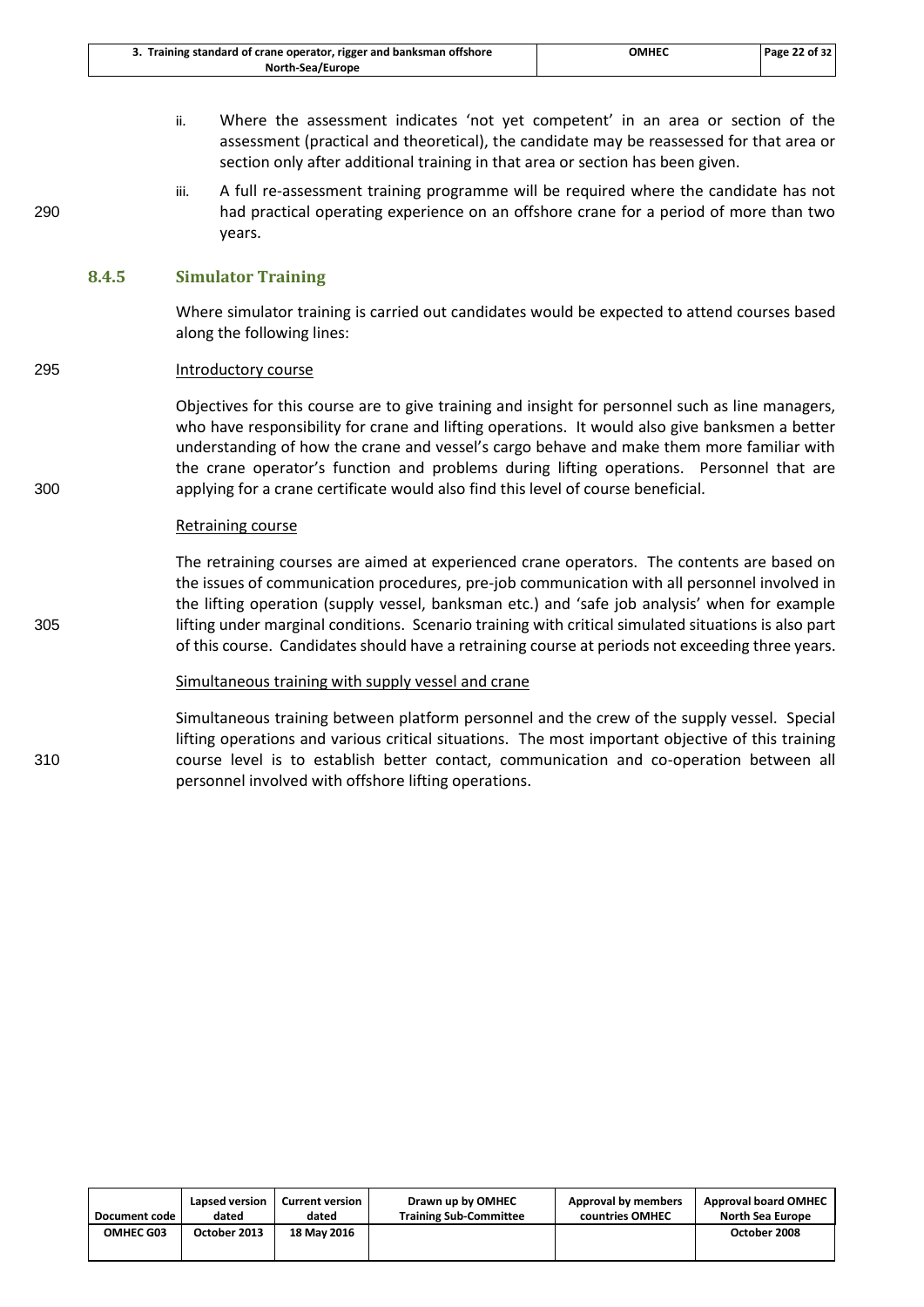### <span id="page-26-1"></span><span id="page-26-0"></span>**9 FACILITIES**

### **9.1 Classroom**

- Sufficient capacity for the number of persons in the training group;
- 315 Quiet office-type environment;
	- Heating/(when necessary air conditioning) facilities, a blackboard and/or flip-chart; TV and video recorder; power beam and laptop or sheets and overhead projector;
	- Demonstration facilities e.g. working models of cranes, examples of some types of lifting equipment such as shackles, slings, pipe clamps etc.;
- 320 Basic demonstration aids to help understand the principles of hydraulic, pneumatic and electrical crane schematics. Prime mover (diesel and electric drive) examples may include working models.

### <span id="page-26-2"></span>**9.2 Practical Training**

- ◆ Offshore crane and wave/supplier simulator;
- 325 Crane simulator (course level dependent on offshore position and candidate competence);
	- Loose gear lifting equipment, use of slings, tag lines;
	- Pipe bundles; single pipes; handling tubulars;
	- ◆ Cargo handling equipment, offshore type containers;
	- Practical exercises based on the training elements of [8.1,](#page-20-1) including schedule and study guidance.

### <span id="page-26-3"></span>330 **9.3 Theoretical Training**

- $\bullet$  Syllabus based on theoretical training elements of 8.1, including schedule and study guidance;
- Guidance for the instructor/trainer;
- <span id="page-26-4"></span> Appendices: Hand signals Offshore North Sea; National and industry standards; relevant legislation, etc.

### 335 **9.4 Safety Standards**

- Safe systems of work (permits, procedures, company specific procedures, toolbox meeting, lifting plans);
- Risk assessment and control measures.

### <span id="page-26-5"></span>**9.5 Documentation**

- 
- 340 Equipment pre-use inspection, including certification of equipment;
	- ◆ Crane book;
	- Crane operations manual;
	- Maintenance reports, maintenance and inspection manuals;

| Document code    | Lapsed version | <b>Current version</b> | Drawn up by OMHEC             | Approval by members | <b>Approval board OMHEC</b> |
|------------------|----------------|------------------------|-------------------------------|---------------------|-----------------------------|
|                  | dated          | dated                  | <b>Training Sub-Committee</b> | countries OMHEC     | <b>North Sea Europe</b>     |
| <b>OMHEC G03</b> | October 2013   | 18 May 2016            |                               |                     | October 2008                |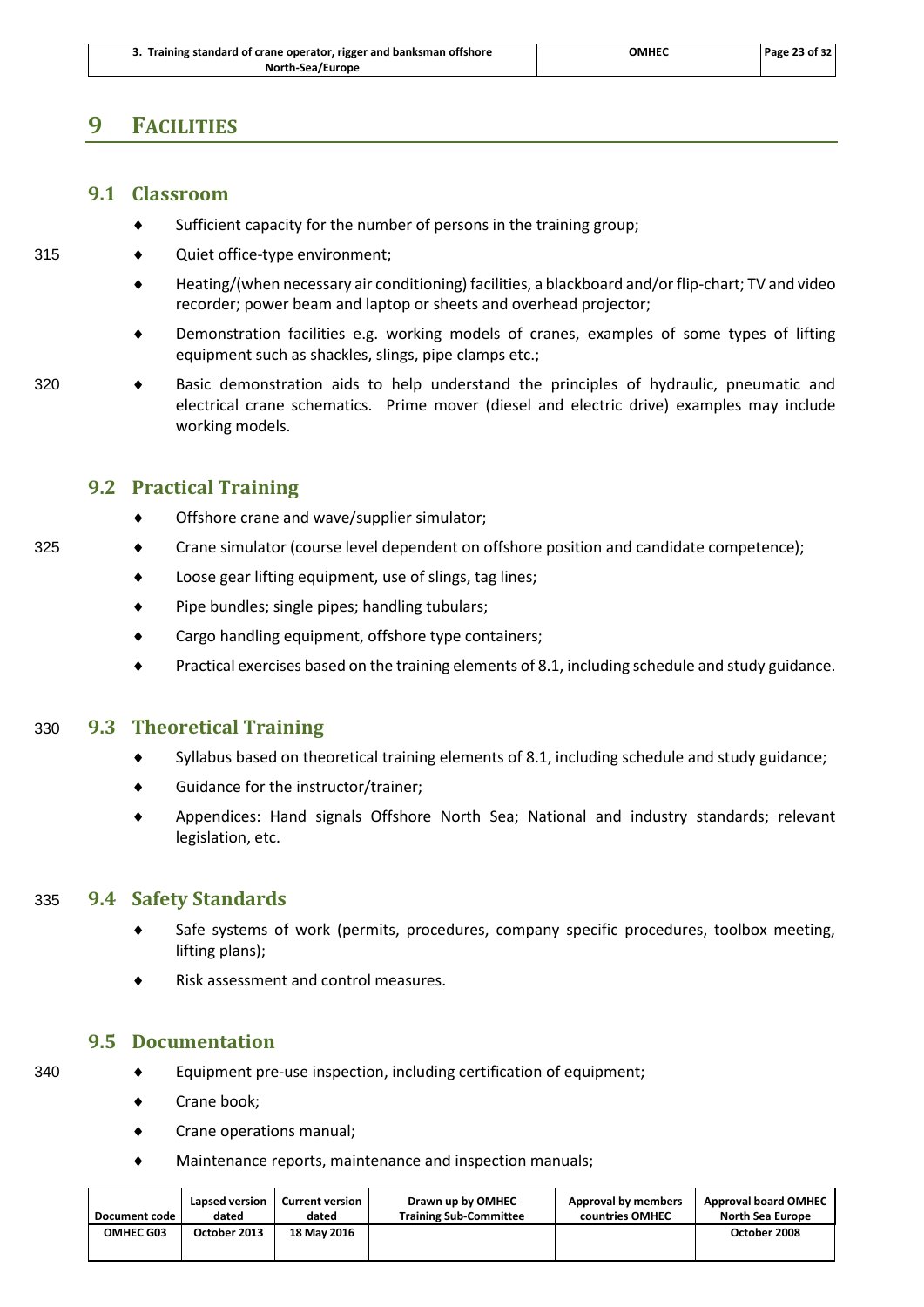| 3. Training standard of crane operator, rigger and banksman offshore | ОМНЕС | Page 24 of 32 |
|----------------------------------------------------------------------|-------|---------------|
| North-Sea/Europe                                                     |       |               |

- Logbook: registration hours;
- 345 **(Temporary) Certificate of Expertise.**

### 9.6 Equipment

- Equipment training see also 9.2 and 9.3;
- Equipment safety first aid.

| Document code | Lapsed version | <b>Current version</b> | Drawn up by OMHEC             | Approval by members | <b>Approval board OMHEC</b> |
|---------------|----------------|------------------------|-------------------------------|---------------------|-----------------------------|
|               | dated          | dated                  | <b>Training Sub-Committee</b> | countries OMHEC     | <b>North Sea Europe</b>     |
| OMHEC G03     | October 2013   | 18 May 2016            |                               |                     | October 2008                |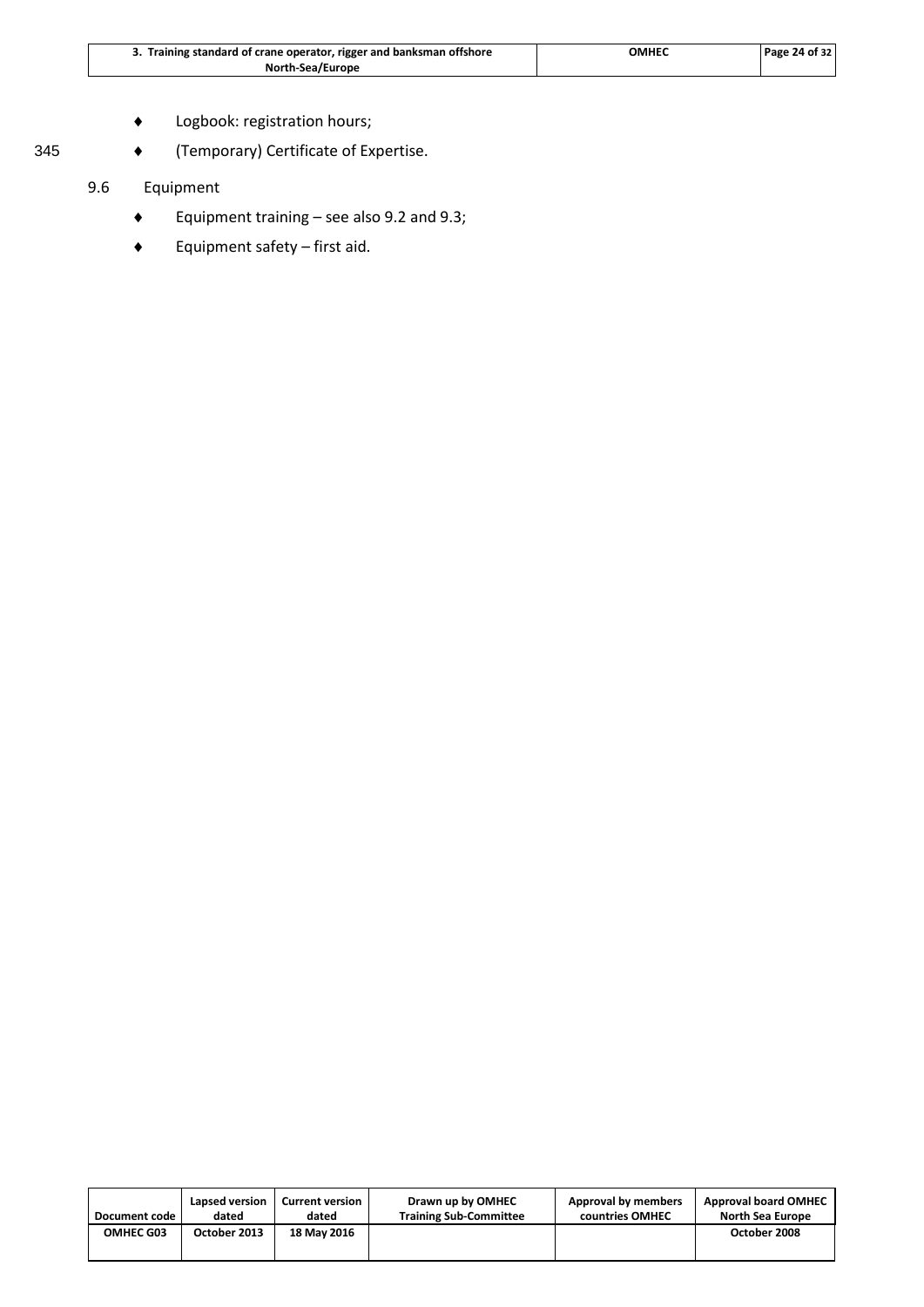**Annex A**

### <span id="page-28-0"></span><sup>350</sup> **ADDITIONAL REQUIREMENTS FOR A RIGGER TRAINING PROGRAMME**

### <span id="page-28-1"></span>**Foreword**

The rigger training programme is designed to give documented knowledge and skills to persons with the responsibility to move differing loads in varying situations with different types of lifting equipment.

The rigger training programme gives only the minimum knowledge and skills which are necessary to meet 355 the requirements for health and safety.

The correct use of working equipment including both manually and power driven hoists, beam clamps and other lifting gear ensures the safety of personnel using the lifting equipment.

Incorrect use of the equipment can lead to serious personnel risk and material damage. A positive safety attitude is therefore most important during training.

| Document code | Lapsed version | <b>Current version</b> | Drawn up by OMHEC             | Approval by members | <b>Approval board OMHEC</b> |
|---------------|----------------|------------------------|-------------------------------|---------------------|-----------------------------|
|               | dated          | dated                  | <b>Training Sub-Committee</b> | countries OMHEC     | North Sea Europe            |
| OMHEC G03     | October 2013   | 18 May 2016            |                               |                     | October 2008                |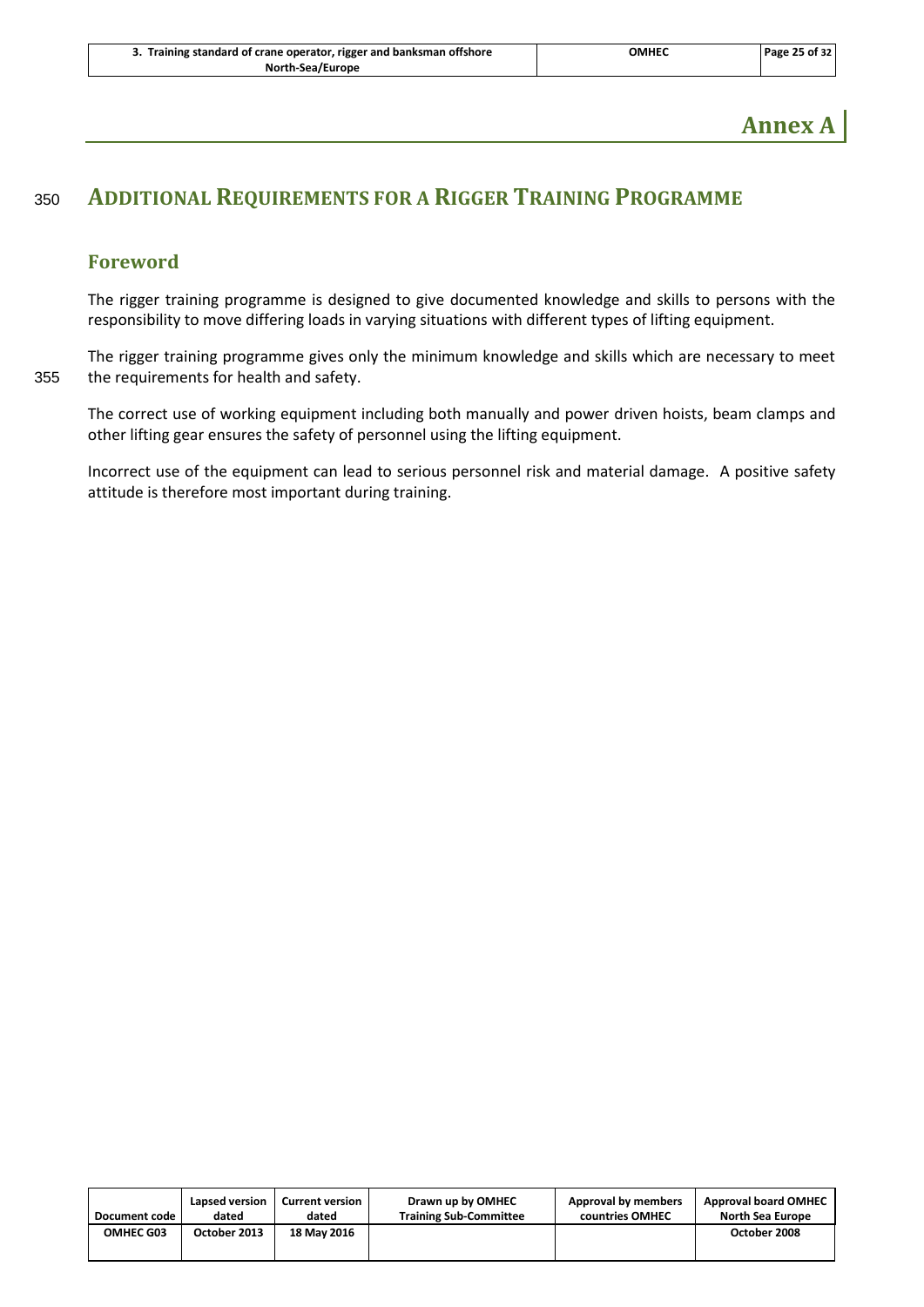| 3. Training standard of crane operator, rigger and banksman offshore | OMHEC | Page 26 of 32 |
|----------------------------------------------------------------------|-------|---------------|
| North-Sea/Europe                                                     |       |               |

### <span id="page-29-0"></span><sup>360</sup> **CHAPTER 1 – GENERAL – RIGGER TRAINING PROGRAMME**

### <span id="page-29-1"></span>**Duration**

<span id="page-29-2"></span>32 Hours (lesson hour = 45 min.)

### **Training Purpose**

The intention of this training programme is to give good practical basic training in how to use rigging 365 equipment in a safe manner.

The training should give the pupils a good understanding of the principle of the construction of rigging equipment, its mode of operation and maintenance to avoid incidents and accidents during rigging operations.

### <span id="page-29-3"></span>**Rigging Operations**

370 Use of rigging and lifting equipment in combination, such as with transportable manual or power driven hoists, winches and lifting gear; to move a load horizontally, vertically or at other angles.

The rigger training shall cover the theoretical and practical training required to result in a trainee being able to perform safe rigging operations independently.

<span id="page-29-4"></span>To complete the training the candidate must pass a practical examination.

### 375 **Lesson and Timetable**

- Theory 4 hours
- Practice 24 hours
- Evaluation 4 hours
- <span id="page-29-5"></span>Total 32 hours

### 380 **Competence Requirements – Rigger Training School**

### **Competence Requirements of the Rigger Training Instructors**

The Rigger Training Instructor shall have sufficient experience of rigging operations and in appropriate pedagogic skills. Instructors shall also fulfil national regulatory requirements.

An example of fulfilling such requirements would be completion of an instructor training course for 385 different types of cranes.

| Document code | Lapsed version | <b>Current version</b> | Drawn up by OMHEC             | Approval by members | <b>Approval board OMHEC</b> |
|---------------|----------------|------------------------|-------------------------------|---------------------|-----------------------------|
|               | dated          | dated                  | <b>Training Sub-Committee</b> | countries OMHEC     | <b>North Sea Europe</b>     |
| OMHEC G03     | October 2013   | 18 May 2016            |                               |                     | October 2008                |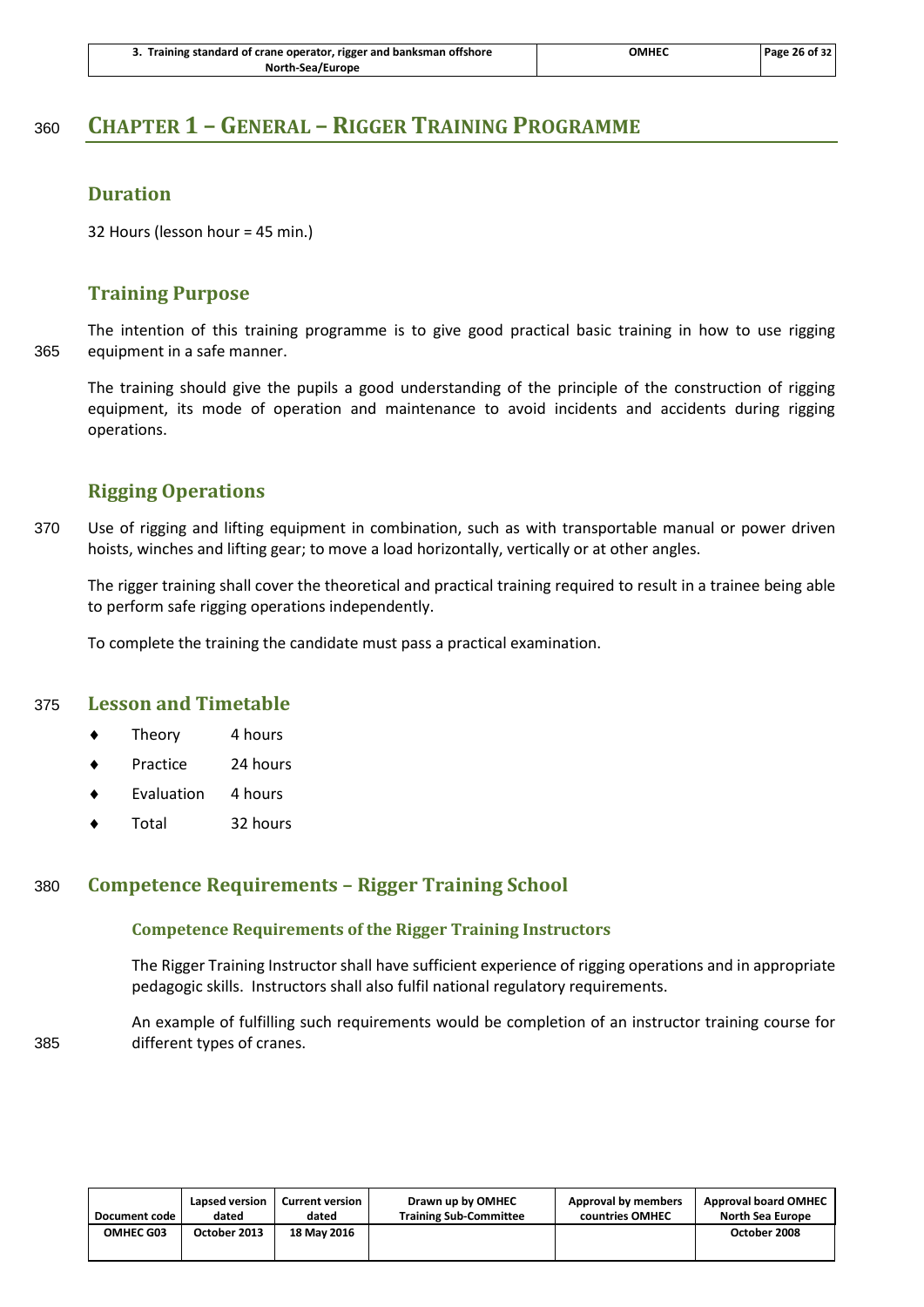| 3. Training standard of crane operator, rigger and banksman offshore | ОМНЕС | Page 27 of 32 |
|----------------------------------------------------------------------|-------|---------------|
| North-Sea/Europe                                                     |       |               |

### <span id="page-30-1"></span><span id="page-30-0"></span>**CHAPTER 2 – OBJECTIVES**

### **Main Goal**

<span id="page-30-2"></span>The Training Objective is that the rigger gains sufficient competence and know-how to avoid incidents and accidents during rigging operations.

### 390 **Sub Goals**

The trained rigger shall:

- 1. Demonstrate knowledge of different types of incidents and accidents which illustrate the need for defining personnel responsibility in the lift team;
- 2. Demonstrate knowledge of the potential results of the wrong use of rigging equipment;
- 395 3. Demonstrate knowledge of how root causes of incidents can be identified and eliminated;
	- 4. Be able to describe the construction and function of different types of rigging equipment;
	- 5. Know the importance of proper maintenance of rigging equipment;
	- 6. Explain how different types of rigging equipment are used and connected safely and correctly and how to identify what loads are appropriate;
- 400 7. Demonstrate knowledge of the necessity for safe rigging procedures for the avoidance of accidents to all those in the lifting team and any other personnel;
	- 8. Be able to explain which procedures are necessary when using rigging equipment and after its use;
	- 9. Be able to demonstrate overload protection measures on hand driven lever and chain hoists;
- 10. Give an account of the rules concerning control of rigging equipment, how it should be done and which 405 documentation should be available before the equipment is used;
	- 11. Know the legislation, national regulations and standards applicable to the design and use of the rigging equipment;
	- 12. Be able to demonstrate correct use of fall arresting and personal safety equipment used with rigging equipment;
- 410 13. Be able to select appropriate personnel for a rigging operation;
	- 14. Be able to demonstrate correct use of safety barriers during a rigging operation;
	- 15. Know the difference between primary and secondary structures;
	- 16. Know the required competence of the person to be consulted when there is any doubt regarding the strength/quality of suspension bars.

| Document code    | Lapsed version | <b>Current version</b> | Drawn up by OMHEC             | Approval by members | <b>Approval board OMHEC</b> |
|------------------|----------------|------------------------|-------------------------------|---------------------|-----------------------------|
|                  | dated          | dated                  | <b>Training Sub-Committee</b> | countries OMHEC     | <b>North Sea Europe</b>     |
| <b>OMHEC G03</b> | October 2013   | 18 May 2016            |                               |                     | October 2008                |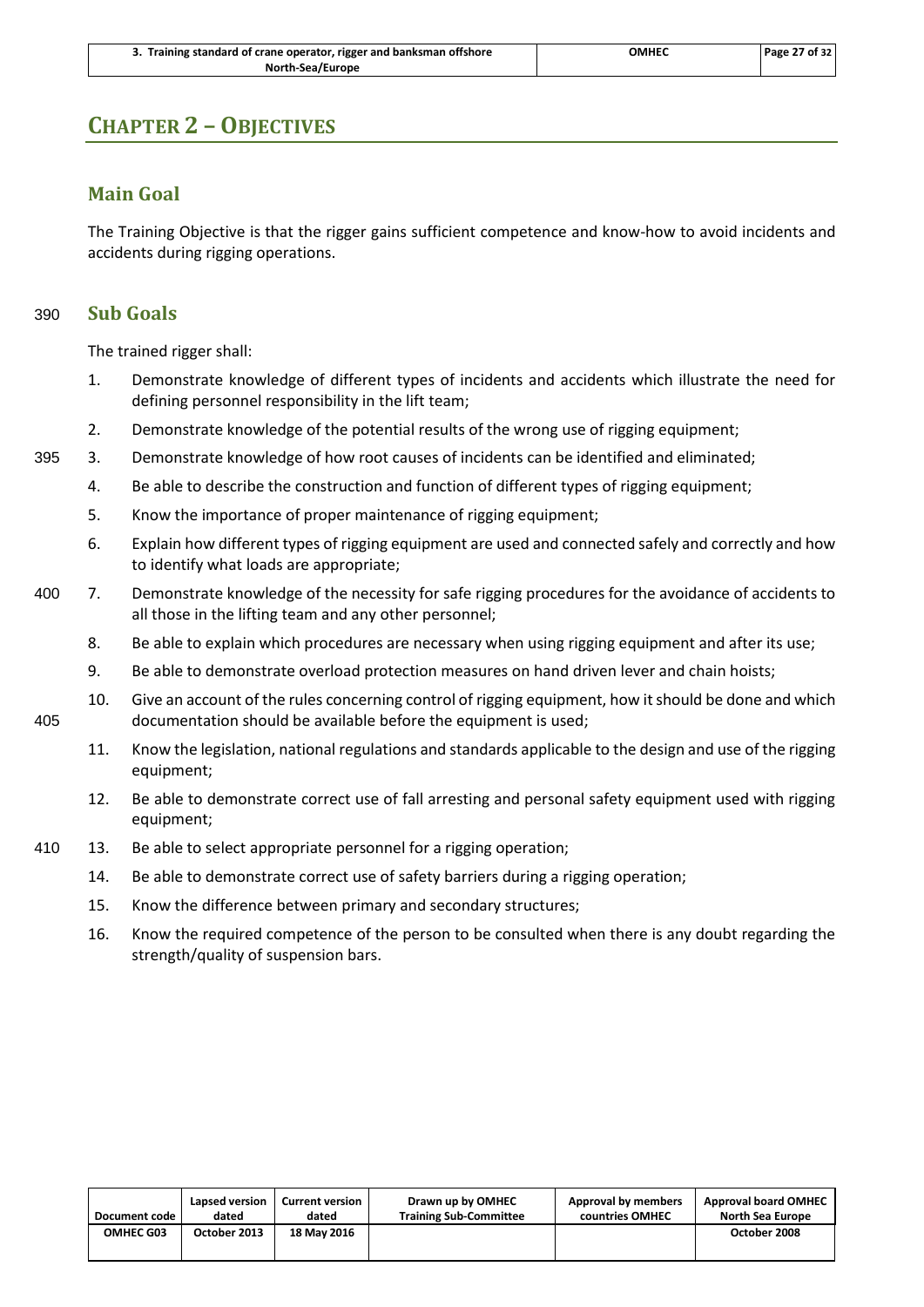| 3. Training standard of crane operator, rigger and banksman offshore | омнес | <b>Page 28 of 32</b> |
|----------------------------------------------------------------------|-------|----------------------|
| North-Sea/Europe                                                     |       |                      |

## <span id="page-31-0"></span><sup>415</sup> **CHAPTER 3 – SUBJECT CONTENTS**

## <span id="page-31-1"></span>**Theory/Practice Rigger Training Programme – 32 hours**

| Lesson         | Subject    | <b>Hours</b>   | <b>Remarks</b>                                                                                                                                                                 |
|----------------|------------|----------------|--------------------------------------------------------------------------------------------------------------------------------------------------------------------------------|
| 1              | Theory     | 4              | Contents:                                                                                                                                                                      |
|                |            |                | User attest [a document of conformity issued by a competent person<br>stating that the product is safe in use and has been thoroughly<br>examined]                             |
|                |            |                | Relevant Legislation/Regulation                                                                                                                                                |
|                |            |                | Primary and secondary structures                                                                                                                                               |
|                |            |                | Suspension points                                                                                                                                                              |
|                |            |                | Rigging in different structures and scaffolding structure                                                                                                                      |
|                |            |                | Use of lifting tools during rigging operation, for example: beam<br>suspension clamps, lever and chain hoists, shackles, fibre slings, wire<br>and chain slings and load cells |
|                |            |                | Use of fall arresting devices                                                                                                                                                  |
| $\overline{2}$ | Practice   | 24             | Rigger training:                                                                                                                                                               |
|                |            |                | Planning of rigger operation identifying appropriate beam construction<br>٠<br>and dimension                                                                                   |
|                |            |                | Correct use and placing of suspension clamps<br>٠                                                                                                                              |
|                |            |                | Different ways of slinging, for example, pumps, engines long tubes                                                                                                             |
|                |            |                | Shortening techniques using fibre and chain slings                                                                                                                             |
|                |            |                | Use of shackles in rigging operations                                                                                                                                          |
|                |            |                | Correct use of lever and chain hoists                                                                                                                                          |
|                |            |                | Carry out easy and complex rigging operations                                                                                                                                  |
|                |            |                | Safety risk analyses of own and other persons involved in rigging<br>operations                                                                                                |
|                |            |                | Use of safety barriers                                                                                                                                                         |
|                |            |                | <b>Toolbox talks</b>                                                                                                                                                           |
|                |            |                | Training in use of user attest [a document of conformity issued by a<br>competent person stating that the product is safe in use and has been<br>thoroughly examined]          |
|                |            |                | Correct use of personal fall arresting equipment during a rigging<br>operation, such as different harnesses, fall arresting block and line with<br>fall preventer              |
|                |            |                | Correct use of load cells                                                                                                                                                      |
| 3              | Evaluation | $\overline{4}$ | Evaluation:                                                                                                                                                                    |
|                |            |                | Pass test demonstrating an independent rigging operation including use of user<br>attest certificate [see above] and the choice of correct rigging equipment.                  |
|                |            |                | The test is passed if:                                                                                                                                                         |
|                |            |                | Use of lifting equipment                                                                                                                                                       |
|                |            |                | The rigging operation                                                                                                                                                          |
|                |            |                | Safety during rig operation                                                                                                                                                    |
|                |            |                | Gives a minimum score of 2 points for each subject on a scale of 1-6                                                                                                           |

| Document code    | Lapsed version | <b>Current version</b> | Drawn up by OMHEC             | Approval by members | <b>Approval board OMHEC</b> |
|------------------|----------------|------------------------|-------------------------------|---------------------|-----------------------------|
|                  | dated          | dated                  | <b>Training Sub-Committee</b> | countries OMHEC     | <b>North Sea Europe</b>     |
| <b>OMHEC G03</b> | October 2013   | 18 May 2016            |                               |                     | October 2008                |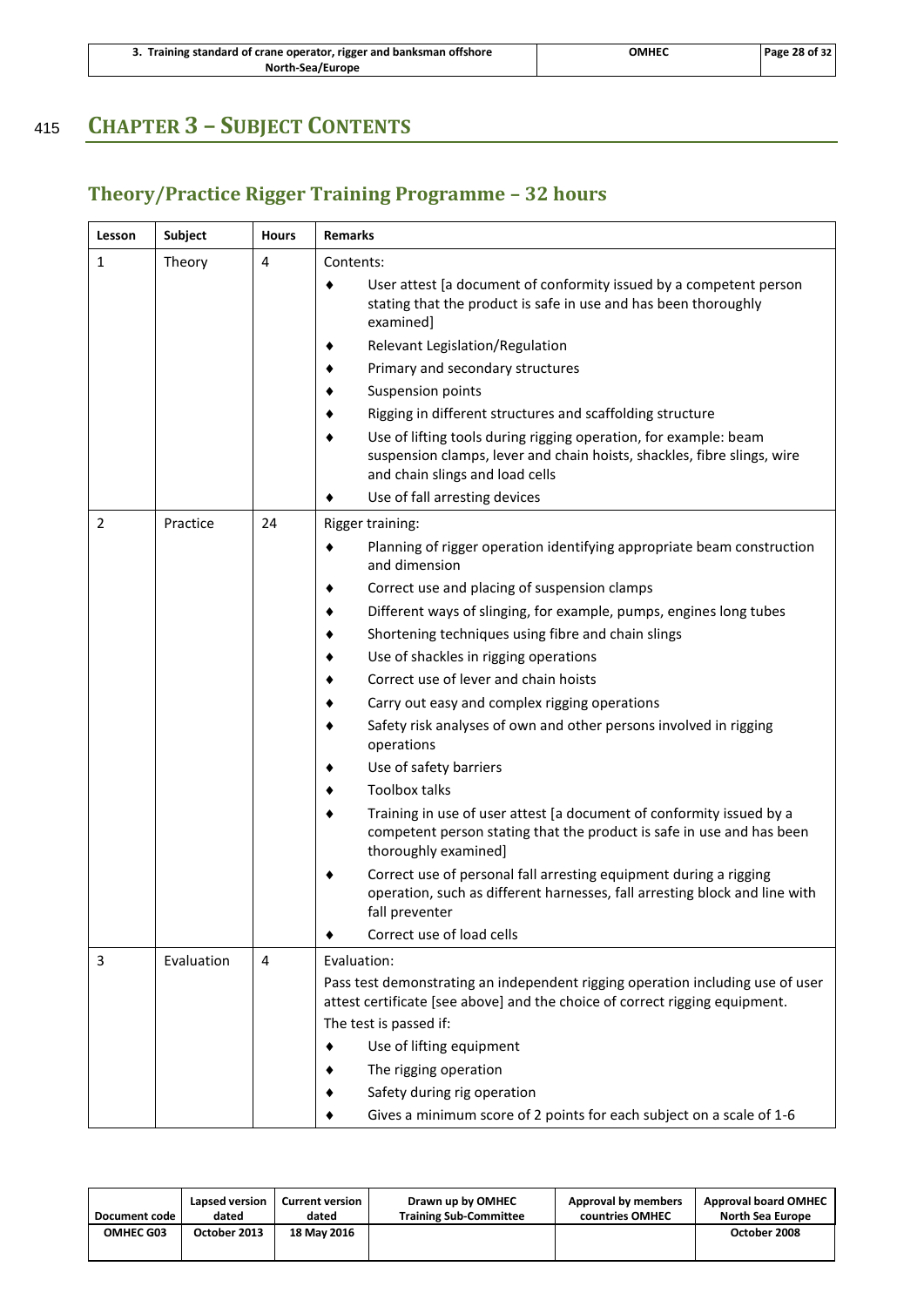| 3. Training standard of crane operator, rigger and banksman offshore | <b>OMHEC</b> | Page 29 of 32 |
|----------------------------------------------------------------------|--------------|---------------|
| North-Sea/Europe                                                     |              |               |

### <span id="page-32-0"></span>**CHAPTER 4 – WORKING METHODS**

It is of most importance that the training is carried through with realistic exercises and that the element of safety is given priority during training.

420 The theoretical part of the training shall be in close relation to the practical training based on the students understanding of safe use of working equipment during rigging operations.

The students shall carry out the training in groups with current guidance from the instructor.

| Document code    | Lapsed version | <b>Current version</b> | Drawn up by OMHEC             | Approval by members | <b>Approval board OMHEC</b> |
|------------------|----------------|------------------------|-------------------------------|---------------------|-----------------------------|
|                  | dated          | dated                  | <b>Training Sub-Committee</b> | countries OMHEC     | North Sea Europe            |
| <b>OMHEC G03</b> | October 2013   | 18 May 2016            |                               |                     | October 2008                |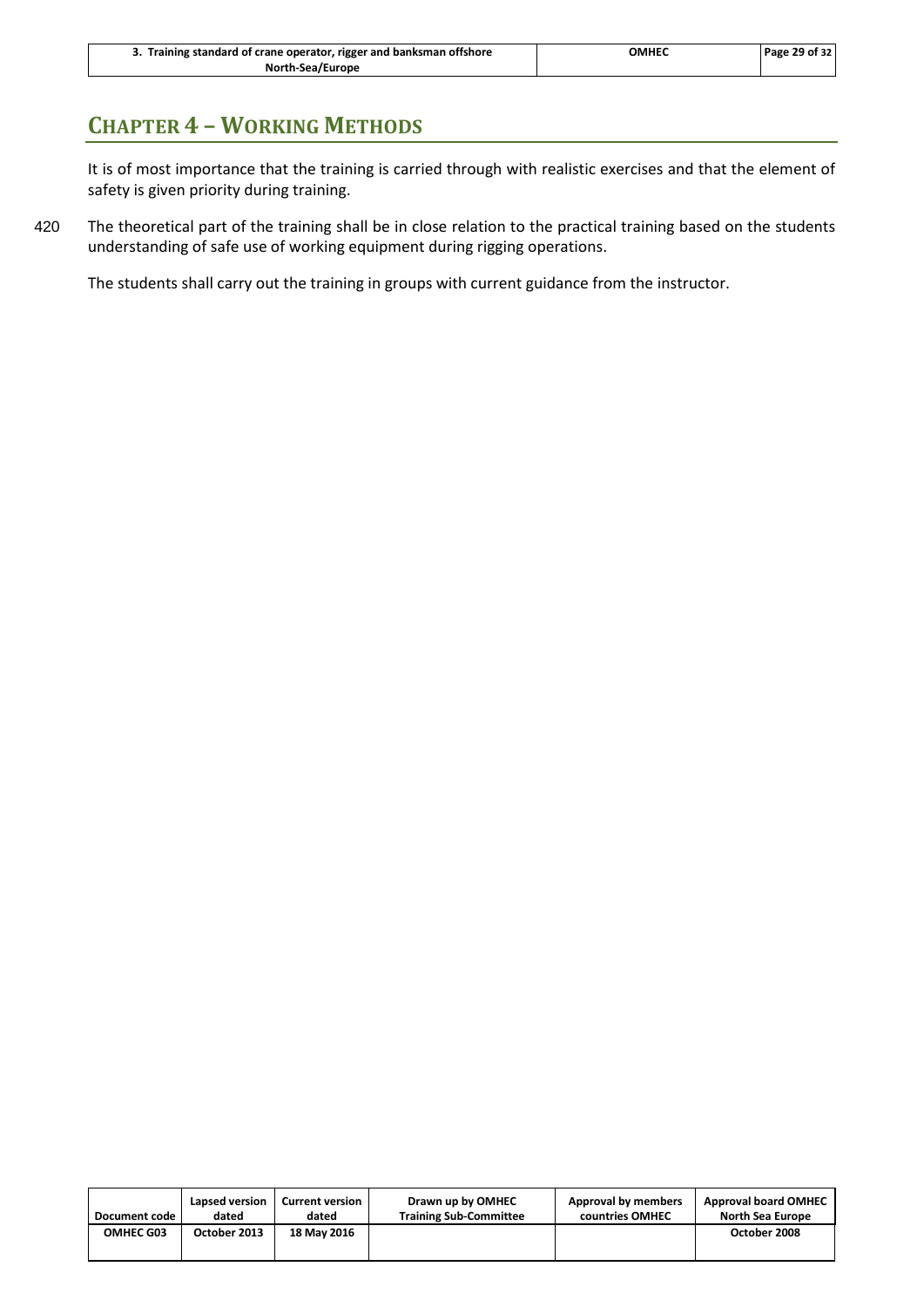| 3. Training standard of crane operator, rigger and banksman offshore | OMHEC | Page 30 of 32 |
|----------------------------------------------------------------------|-------|---------------|
| North-Sea/Europe                                                     |       |               |

### <span id="page-33-0"></span>**CHAPTER 5 – ASSESSMENT EVALUATION**

The practical training is completed with a practical test to ensure that each student has sufficient competence 425 and knowledge to demonstrate:

- Planning and carrying out of an appointed rigging operation;
- Correct use of different types of lifting equipment at a fixed rigging operation;
- Correct use of personal safety protection equipment;
- Correct way of securing a working area.
- 430 The score is defined as: Passed/Not passed.

The final test shall be planned and carried through by the training school.

The content shall cover the subjects in the training programme.

The training shall be documented by the training school.

| Document code    | Lapsed version | <b>Current version</b> | Drawn up by OMHEC             | Approval by members | <b>Approval board OMHEC</b> |
|------------------|----------------|------------------------|-------------------------------|---------------------|-----------------------------|
|                  | dated          | dated                  | <b>Training Sub-Committee</b> | countries OMHEC     | <b>North Sea Europe</b>     |
| <b>OMHEC G03</b> | October 2013   | 18 May 2016            |                               |                     | October 2008                |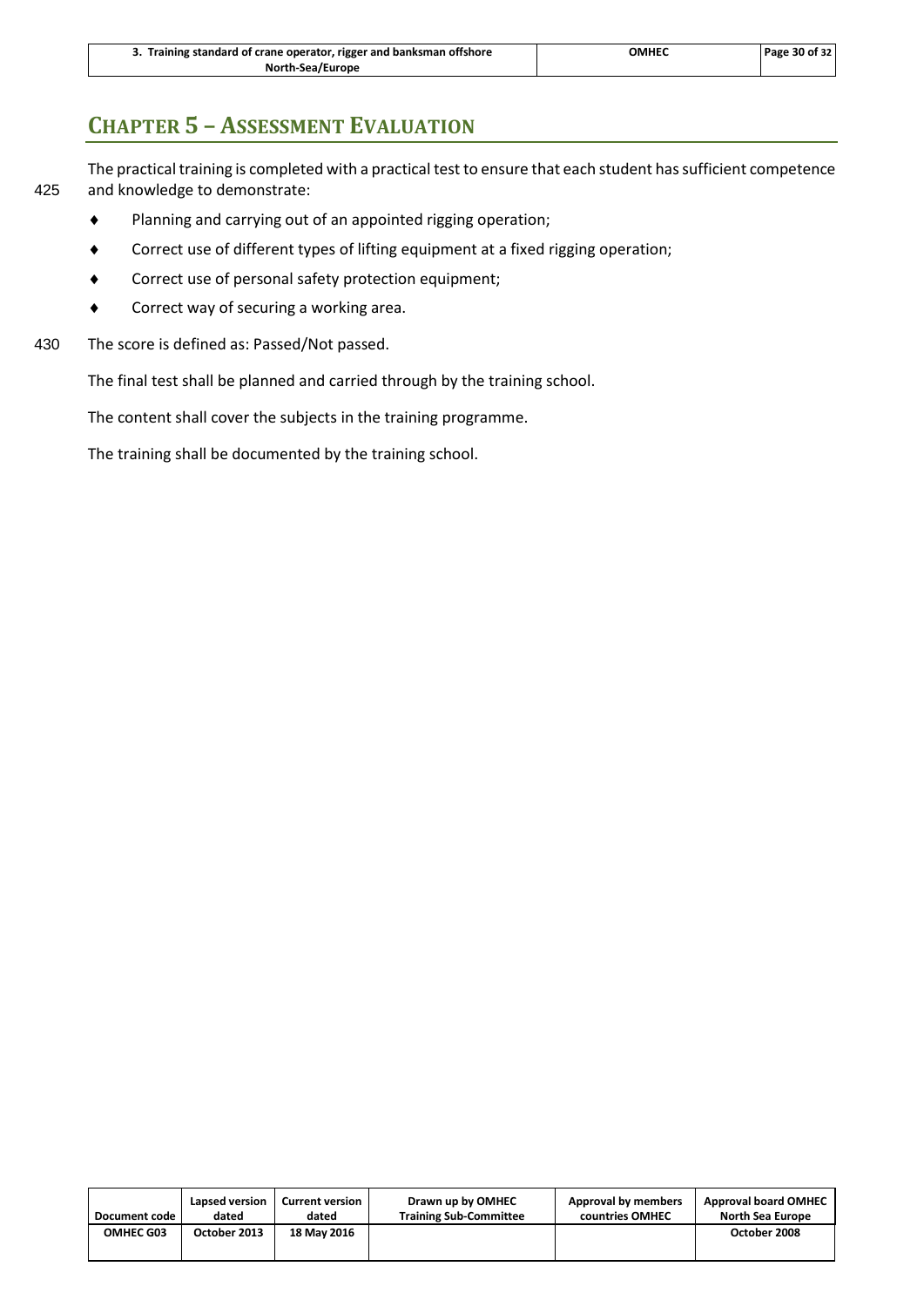| 3. Training standard of crane operator, rigger and banksman offshore | <b>OMHEC</b> | Page 31 of 32 |
|----------------------------------------------------------------------|--------------|---------------|
| North-Sea/Europe                                                     |              |               |

## <span id="page-34-0"></span>**CHAPTER 6 – EDUCATIONAL MATERIAL**

| <b>Type of equipment</b>    | Description of equipment and material                                                                                                                                                                                                                                                         |
|-----------------------------|-----------------------------------------------------------------------------------------------------------------------------------------------------------------------------------------------------------------------------------------------------------------------------------------------|
| Instruction/Instruction     | Theory:                                                                                                                                                                                                                                                                                       |
| place                       | Classroom must have a blackboard, flip-chart, overhead projector and<br>٠<br>a screen                                                                                                                                                                                                         |
|                             | Classroom must have adequate sitting and writing places for the<br>students and have a satisfactory indoor environment                                                                                                                                                                        |
|                             | Practice:                                                                                                                                                                                                                                                                                     |
|                             | Training place for practical rigger training might be a training module<br>٠<br>with dimensions ( $l \times w \times h$ ) (5x6x5) m. The module must have at least<br>2 floors (3 floors inclusive the roof) with different type of steel<br>beams, walls and floors structured from gratings |
|                             | Training module must have access to a crane to lift training objects in<br>and out of the walls and floors                                                                                                                                                                                    |
| <b>Educational material</b> | Access to different types:                                                                                                                                                                                                                                                                    |
|                             | Hand operated hoists (chain and lever hoists) with different capacities<br>٠<br>and chain lengths                                                                                                                                                                                             |
|                             | Beam clamps                                                                                                                                                                                                                                                                                   |
|                             | Shackles, fibre slings, wire slings, and chain slings                                                                                                                                                                                                                                         |
|                             | Roller crowbar, rollers and steel tubes                                                                                                                                                                                                                                                       |
|                             | Valves, pumps, winches, engines and tubes. Component weight<br>depending on the strength of the training module                                                                                                                                                                               |
|                             | Load cell                                                                                                                                                                                                                                                                                     |
|                             | Fall arresting devices                                                                                                                                                                                                                                                                        |
|                             | Personal protection equipment                                                                                                                                                                                                                                                                 |
|                             | Safety barrier equipment                                                                                                                                                                                                                                                                      |
| <b>Instructor material</b>  | Teaching plan                                                                                                                                                                                                                                                                                 |
|                             | Lesson plan                                                                                                                                                                                                                                                                                   |
|                             | Training plan                                                                                                                                                                                                                                                                                 |
|                             | <b>Training exercises</b>                                                                                                                                                                                                                                                                     |
|                             | Instruction handbooks and lifting gear certificates                                                                                                                                                                                                                                           |
| <b>Student material</b>     | Adequate education, instruction and training books and material for the<br>programme                                                                                                                                                                                                          |

435

| Document code    | Lapsed version | <b>Current version</b> | Drawn up by OMHEC             | Approval by members | <b>Approval board OMHEC</b> |
|------------------|----------------|------------------------|-------------------------------|---------------------|-----------------------------|
|                  | dated          | dated                  | <b>Training Sub-Committee</b> | countries OMHEC     | North Sea Europe            |
| <b>OMHEC G03</b> | October 2013   | <b>18 May 2016</b>     |                               |                     | October 2008                |